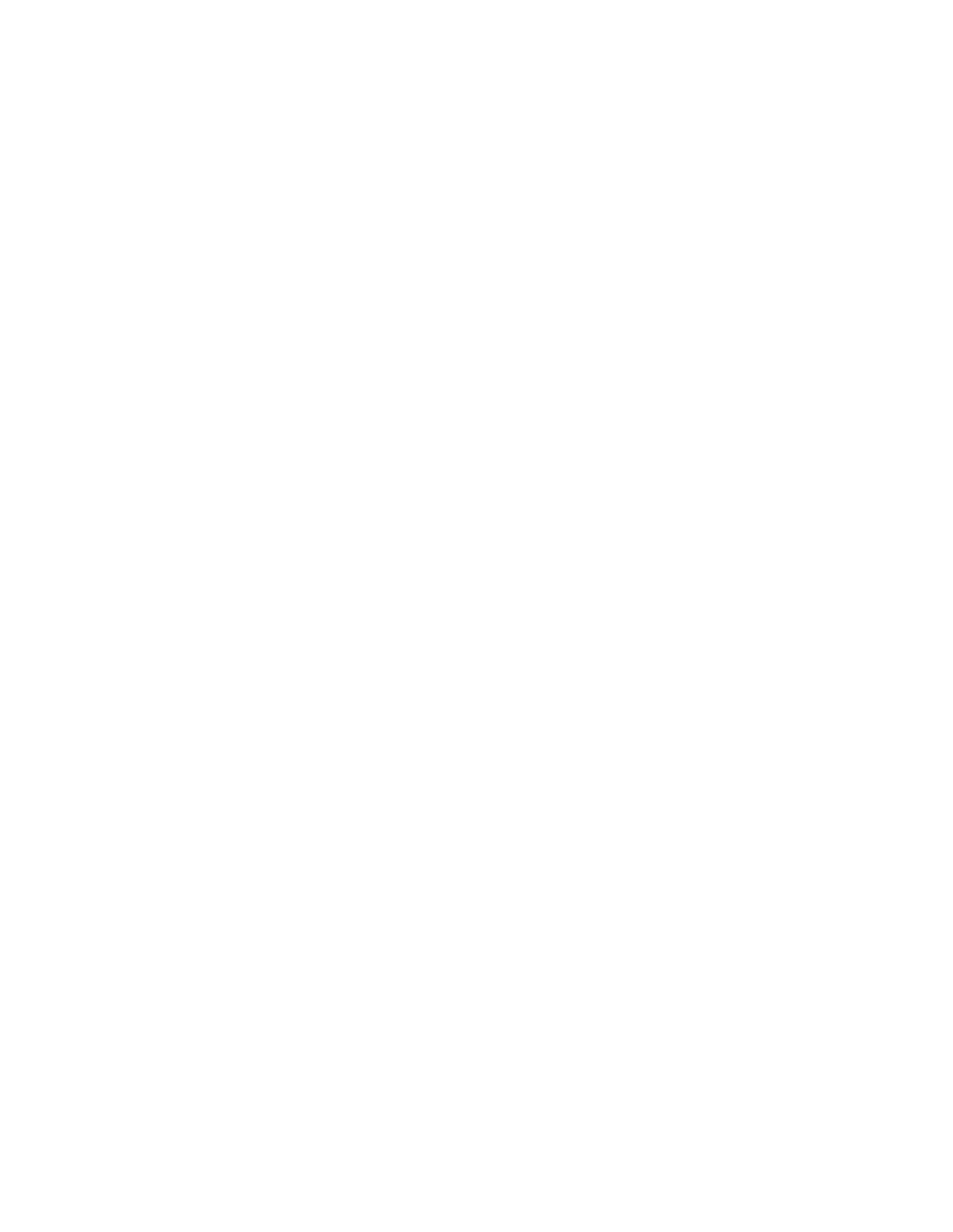

# **The Economic Impact of Home Building in South Carolina**

### **Income, Jobs, and Taxes Generated**

**Contents** 

| Background and a Brief Description of the Model Used to Estimate the |  |
|----------------------------------------------------------------------|--|

**Attachment: Local Impact of Home Building—Technical Documentation for the NAHB Model Used to Estimate the Income, Jobs, and Taxes Generated**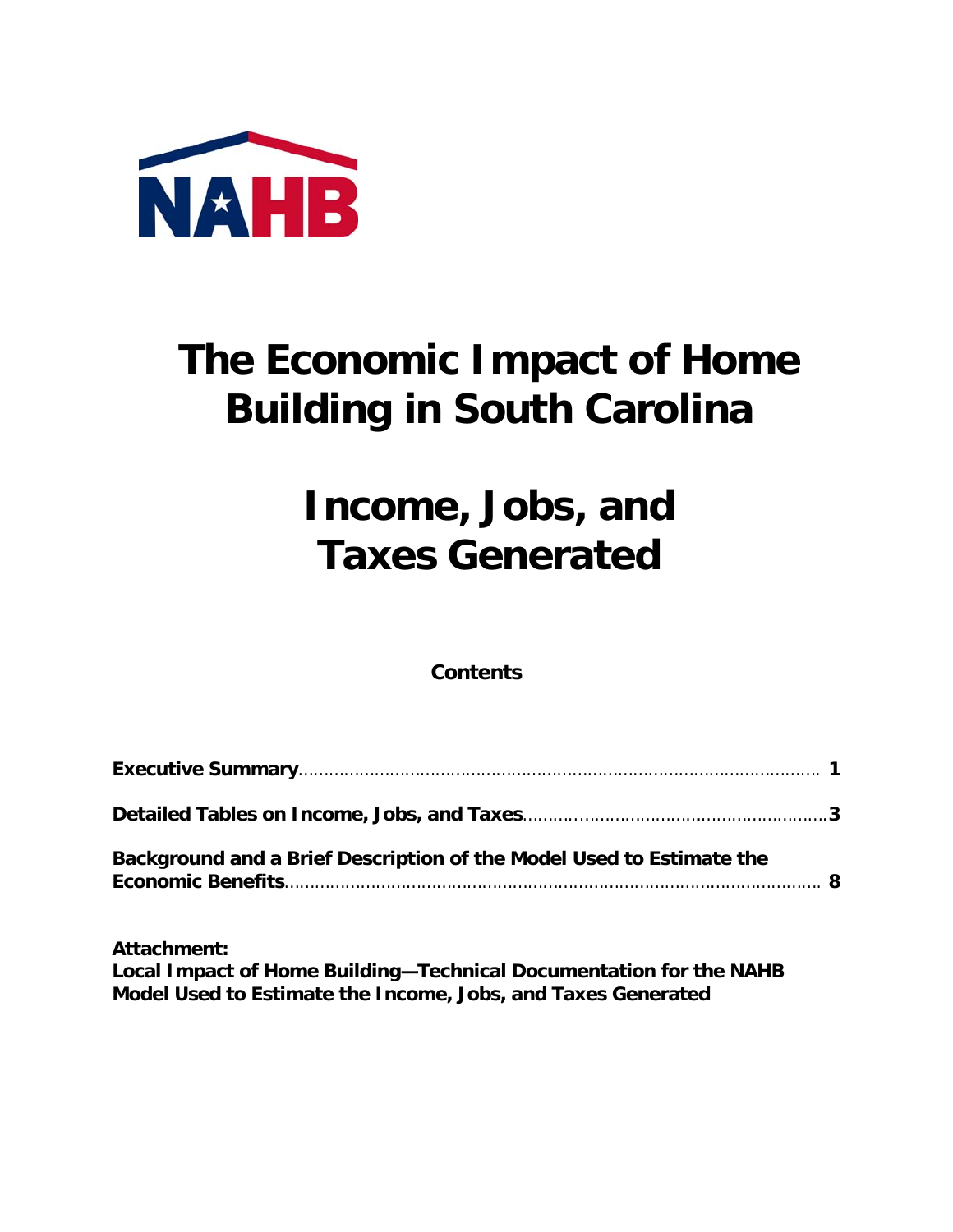#### **Executive Summary**

Home building generates substantial economic benefits for the state in which it takes place, including income and jobs for residents of the state, and revenue for the state government and local governments within the state. The National Association of Home Builders (NAHB) has developed a model to estimate these economic benefits.

The model captures the effect of the construction activity itself, the ripple impact that occurs when income earned from construction activity is spent and recycles in the state's economy, and the ongoing impact that results from new homes becoming occupied by residents who pay taxes and buy goods and services produced within the state. In order to fully capture the positive impact residential construction has on a state's economy, it's important to include the ripple effects and the ongoing benefits.

Since the NAHB model was initially developed in 1996, it has been used to estimate the impacts of construction in over 600 projects, local jurisdictions, metropolitan areas, non-metropolitan counties, and states across the country. This report presents estimates of the impacts of building 10,000 single family homes in the State of South Carolina (see map below), representative of the homes being built in the state in the period from 2006 through 2008.



The NAHB model produces impacts on income and employment in 16 industries and local government, as well as detailed information about taxes and other types of local government revenue. Aggregate results are summarized below. Subsequent sections of the report show detail by industry and type of tax or fee revenue generated. Substantially greater detail is available in the attached technical documentation. For example, pages 10 and 11 of the documentation list the items counted as spending on retail trade, an important aspect of estimating both the ripple effects and ongoing benefits.

The estimated one-year economic impacts of building 10,000 single-family homes in South Carolina include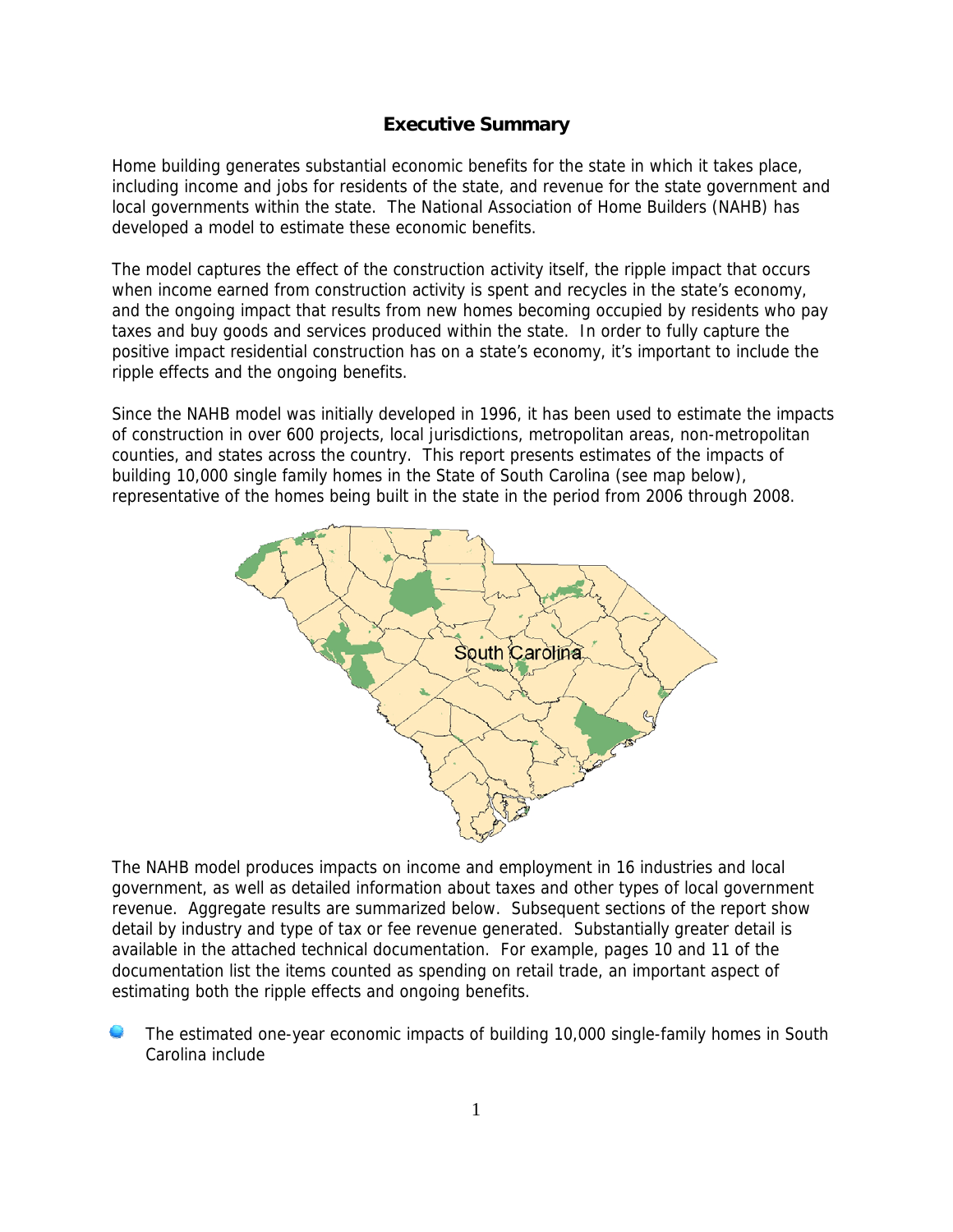- **\$1.6 billion** in income for South Carolina residents,
- **\$345.1 million** in taxes and other revenue for the state and local governments in the state, and
- **28,560 jobs** in South Carolina.

The figure for taxes includes revenue from all sources, such as permit and impact fees, for the state government and all local jurisdictions within the state combined. They are also one-year impacts that include both the direct and indirect impact of the construction activity itself, and the impact of local residents who earn money from the construction activity spending part of it within the state. Jobs are measured in full time equivalents—i.e., one reported job represents enough work to keep one worker employed full-time for a year, based on average hours worked per week by full-time employees in the industry.

- The additional, annually recurring impacts of building 10,000 single-family homes in South Carolina include
	- **\$277.1 million** in income for South Carolina residents,
	- **\$101.6 million** in taxes and other revenue for the state and local governments in the state, and
	- **5,642 jobs** in South Carolina.

These are ongoing, annual local impacts that result from the new homes being occupied and the occupants paying taxes and otherwise participating in the state economy year after year. The ongoing impacts also include the effect of increased property taxes, assuming that raw land would be taxed at the same rate as the completed housing unit.

The above impacts were calculated assuming that new single-family homes built in South Carolina have an average price of \$213,474; are built on a lot for which the average value of the raw land is \$14,177; require the builder and developer to pay an average of \$4,885 in impact, permit, and other fees to local governments; and incur an average property tax of \$2,134 per year. These figures are based on information compiled for nine individual local impact analyses between 2007 and 2009. Data for these studies were obtained from the Appalachian Council of Governments, the Beaufort County Department of Planning and Zoning, the Beaufort County Tax Assessor's Office, the Berkeley County Auditor, the Berkeley County Tax Assessor, the Charleston County Auditor, the Charleston County Tax Assessor, the Charleston-Trident Home Builders Association, the City of Greenville Water and Sewer Department, the City of Greer Utilities Department, the Dorchester County Auditor, the Dorchester County Tax Assessor, the Georgetown County Planning Department, the Georgetown County Tax Assessor and Finance Department, the Greenville County Assessor's Office, the Greenville County Building Services Department, the Greenville County Planning Commission, the Hilton Head Home Builders Association, the Home Builders Association of Aiken County, the Home Builders Association of Anderson, the Home Builders Association of the Low Country, the Horry-Georgetown Home Builders Association, the Horry County Code Enforcement/Building Department, the Horry County Tax Assessor, Metro Water and Sewer Authority, Michael E. Dey Public Relations, the Myrtle Beach Realtors Association, Real Estate Information Services, the Spartanburg County Office of Building and Fire Codes, the Spartanburg County Planning Department, the South Carolina Department of Revenue, Georgetown Satellite Office, the U.S. Census Bureau, and the Western Carolina Sewer Authority.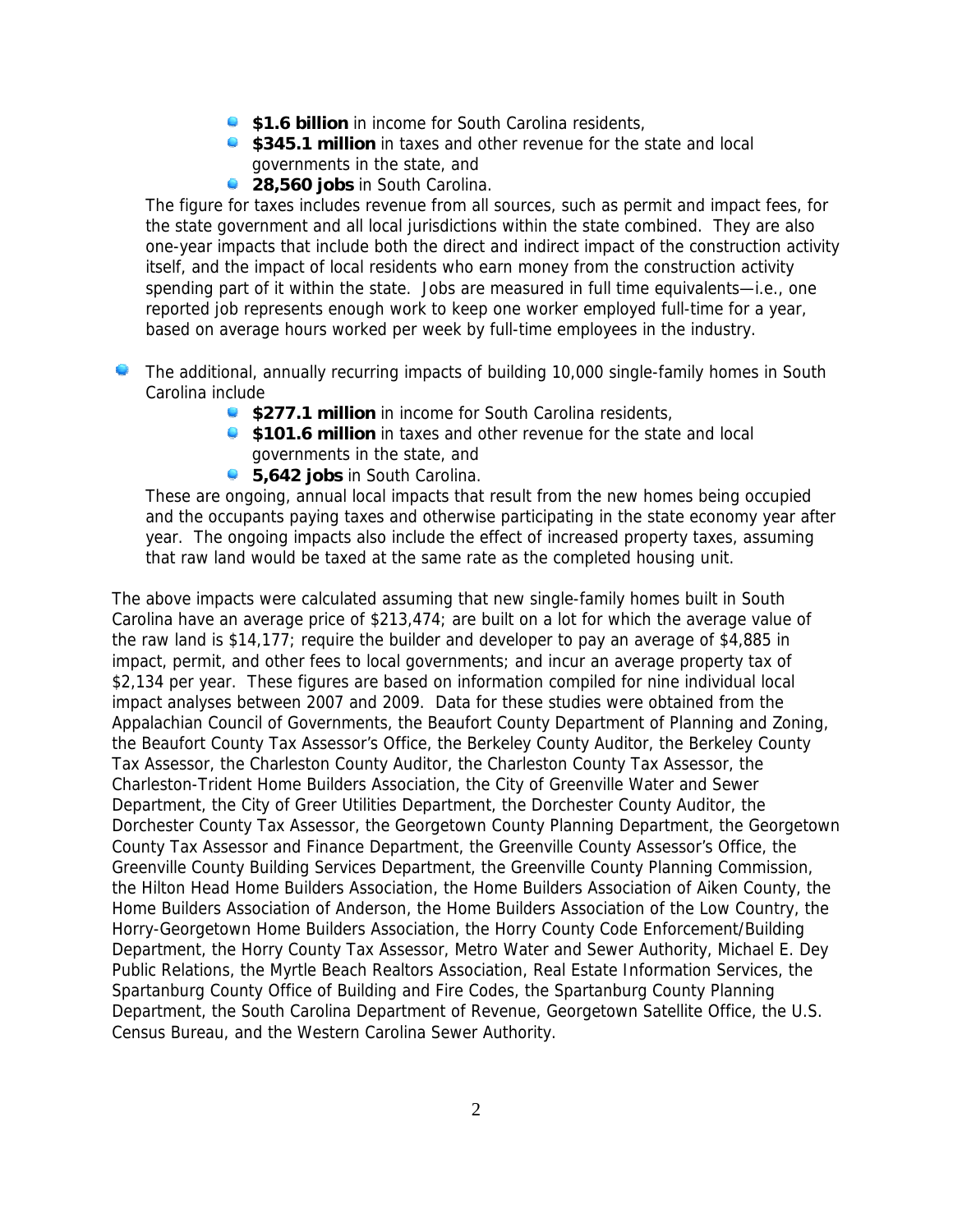

## **The Economic Impact of Home Building in South Carolina**

**Income, Jobs, and Taxes Generated** 

**Detailed Tables on Income, Jobs, and Taxes**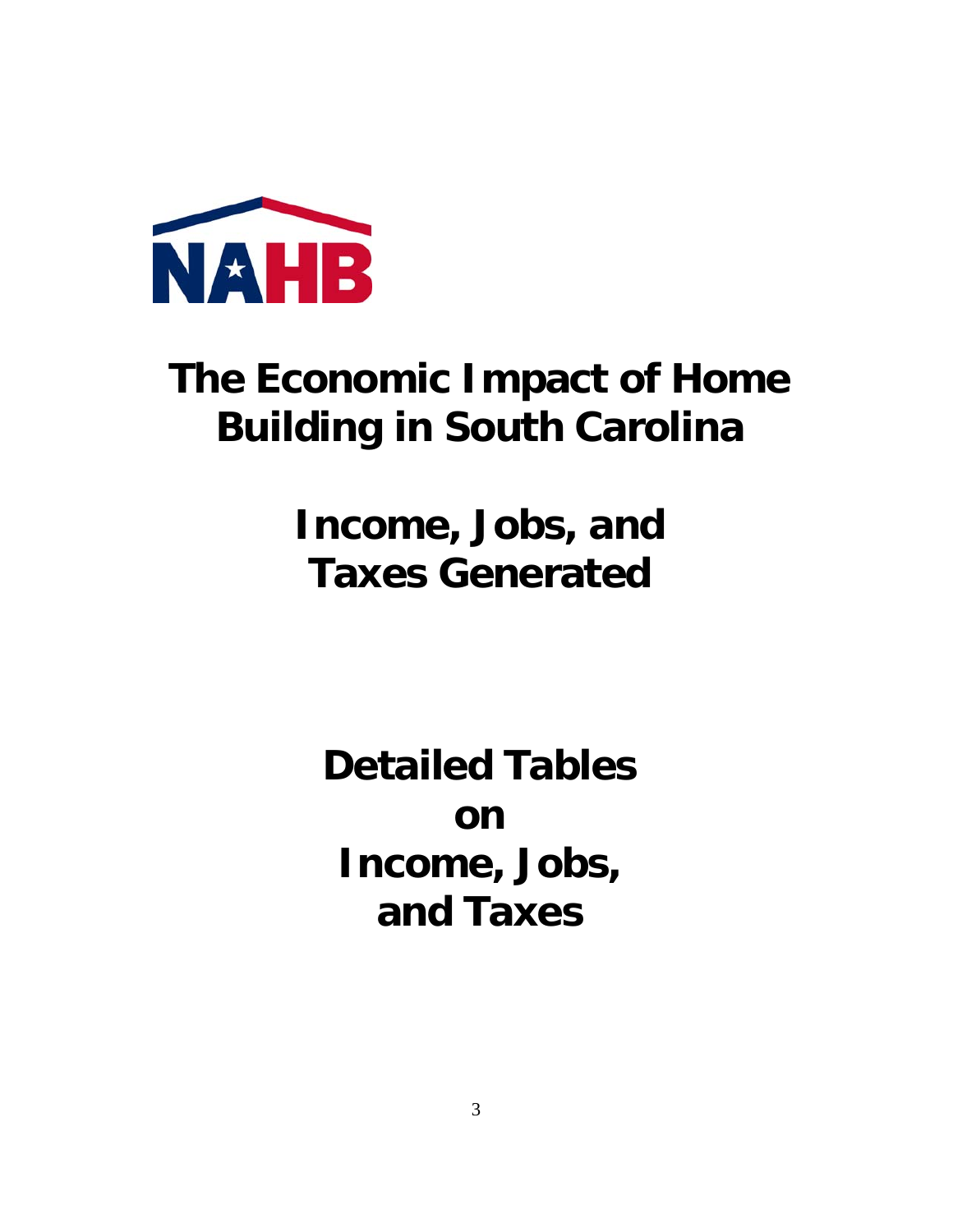### **Impact of Building 10,000 Single-Family Homes in South Carolina**

### **Summary**

Total One-Year Impact: Sum of Phase I and Phase II:

| Total Income in | <b>Business</b> |                 | State and Local | <b>Jobs Supported</b> |  |
|-----------------|-----------------|-----------------|-----------------|-----------------------|--|
| South Carolina  | Owners' Income  |                 | $\tau$ axes     |                       |  |
| \$1,569,071,900 | \$453,309,800   | \$1,115,762,700 | \$345,134,800   | 28,560                |  |

Phase I: Direct and Indirect Impact of Construction Activity:

| Total Income in<br>South Carolina | <b>Business</b><br>Owners'<br>Income | Wages and<br><b>Salaries</b> | State and<br>Local Taxes <sup>1</sup> | Jobs<br>Supported |
|-----------------------------------|--------------------------------------|------------------------------|---------------------------------------|-------------------|
| \$1,007,401,300                   | \$281,860,600                        | \$725,541,100                | \$199,801,200                         | 17.742            |

Phase II: Induced (Ripple) Effect of Spending the Income and Taxes from Phase I:

| Total Income in<br>South Carolina | <b>Business</b><br>Owners'<br>Income | Wages and<br><b>Salaries</b> | State and<br>Local Taxes <sup>1</sup> | Jobs<br>Supported |
|-----------------------------------|--------------------------------------|------------------------------|---------------------------------------|-------------------|
| \$561,670,600                     | \$171,449,200                        | \$390,221,600                | \$145,333,600                         | 10.818            |

Phase III: Ongoing, Annual Effect that Occurs When New Homes are Occupied:

 $\overline{a}$ 

| Total Income in | <b>Business</b> | Wages and       | State and Local | <b>Jobs Supported</b> |
|-----------------|-----------------|-----------------|-----------------|-----------------------|
| South Carolina  | Owners' Income  | <b>Salaries</b> | <b>Taxes</b>    |                       |
| \$277,132,300   | \$76,628,900    | \$200,503,300   | \$101,551,200   | 5,642                 |

<sup>&</sup>lt;sup>1</sup> The term local taxes is used as a shorthand for local government revenue from all sources: taxes, fees, fines, revenue from government-owned enterprises, etc.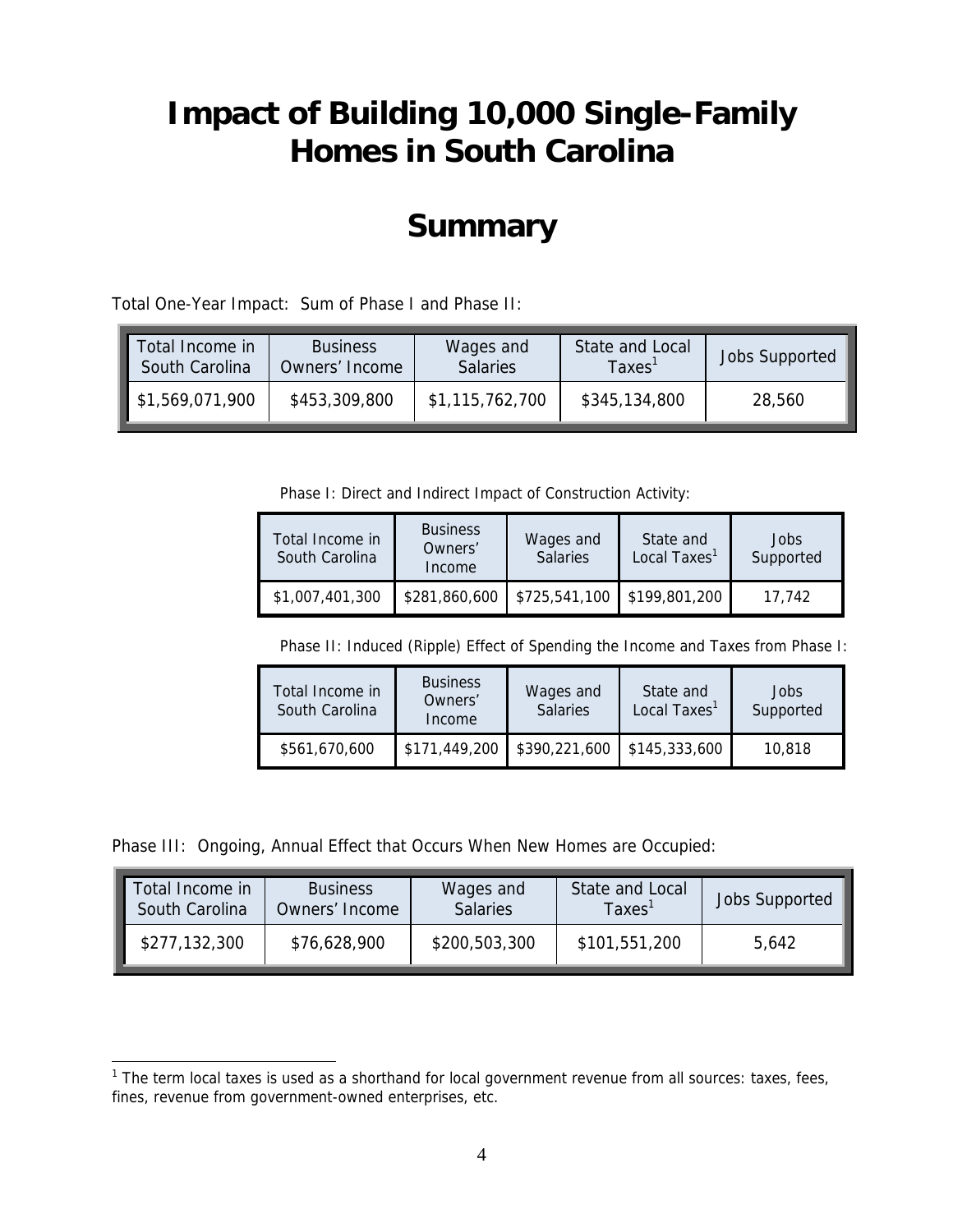#### **Impact of Building 10,000 Single-Family Homes in South Carolina Phase I—Direct and Indirect Impact of Construction Activity**  A. Income and Jobs in South Carolina by Industry

| Industry                                    | Total Income in<br>South Carolina | <b>Business</b><br>Owners'<br>Income | Wages and<br><b>Salaries</b> | Wages &<br>Salaries per<br>Full-time<br>Job | Number of<br>Jobs<br>Supported<br>in South<br>Carolina |
|---------------------------------------------|-----------------------------------|--------------------------------------|------------------------------|---------------------------------------------|--------------------------------------------------------|
| Construction                                | \$692,616,200                     | \$178,629,400                        | \$513,986,700                | \$42,000                                    | 12,266                                                 |
| Manufacturing                               | \$102,600                         | \$6,700                              | \$95,900                     | \$44,000                                    | $\overline{2}$                                         |
| Transportation                              | \$1,703,700                       | \$232,000                            | \$1,471,800                  | \$35,000                                    | 43                                                     |
| Communications                              | \$10,348,700                      | \$3,161,400                          | \$7,187,400                  | \$64,000                                    | 113                                                    |
| <b>Utilities</b>                            | \$2,578,400                       | \$1,003,300                          | \$1,575,100                  | \$72,000                                    | 22                                                     |
| Wholesale and Retail Trade                  | \$101,568,900                     | \$18,596,800                         | \$82,972,100                 | \$31,000                                    | 2,674                                                  |
| Finance and Insurance                       | \$22,230,200                      | \$1,806,400                          | \$20,423,800                 | \$71,000                                    | 289                                                    |
| <b>Real Estate</b>                          | \$44,164,900                      | \$38,878,900                         | \$5,286,000                  | \$44,000                                    | 121                                                    |
| Personal & Repair Services                  | \$7,055,000                       | \$2,661,300                          | \$4,393,800                  | \$28,000                                    | 157                                                    |
| Services to Dwellings / Buildings           | \$4,029,500                       | \$801,700                            | \$3,227,800                  | \$28,000                                    | 115                                                    |
| <b>Business &amp; Professional Services</b> | \$97,290,200                      | \$29,002,100                         | \$68,288,100                 | \$49,000                                    | 1,391                                                  |
| Eating and Drinking Places                  | \$3,343,000                       | \$449,700                            | \$2,893,300                  | \$17,000                                    | 169                                                    |
| Automobile Repair & Service                 | \$3,340,500                       | \$1,036,900                          | \$2,303,700                  | \$28,000                                    | 82                                                     |
| <b>Entertainment Services</b>               | \$579,100                         | \$118,900                            | \$460,200                    | \$38,000                                    | 12                                                     |
| Health, Educ. & Social Services             | \$131,100                         | \$35,300                             | \$95,900                     | \$33,000                                    | 3                                                      |
| State and Local Government                  | \$1,247,000                       | \$0                                  | \$1,247,000                  | \$46,000                                    | 27                                                     |
| Other                                       | \$15,072,300                      | \$5,439,800                          | \$9,632,500                  | \$38,000                                    | 256                                                    |
| Total                                       | \$1,007,401,300                   | \$281,860,600                        | \$725,541,100                | \$41,000                                    | 17,742                                                 |

#### B. State and Local Government General Revenue by Type

| TAXES:                                        |              | <b>USER FEES &amp; CHARGES:</b>       |               |  |
|-----------------------------------------------|--------------|---------------------------------------|---------------|--|
| \$3,495,400<br><b>Business Property Taxes</b> |              | Residential Permit / Impact Fees      | \$48,850,000  |  |
| <b>Residential Property Taxes</b>             | \$0          | Utilities & Other Govt. Enterprises   | \$15,556,700  |  |
| <b>General Sales Taxes</b>                    | \$55,108,300 | <b>Hospital Charges</b>               | \$21,445,000  |  |
| \$2,254,500<br><b>Specific Excise Taxes</b>   |              | <b>Transportation Charges</b>         | \$1,876,500   |  |
| Income Taxes                                  | \$23,111,200 | <b>Education Charges</b>              | \$11,635,600  |  |
| License Taxes                                 | \$1,543,000  | \$8,828,800<br>Other Fees and Charges |               |  |
| \$6,096,100<br>Other Taxes                    |              | <b>TOTAL FEES &amp; CHARGES</b>       | \$108,192,700 |  |
|                                               | \$91,608,500 |                                       | \$199,801,200 |  |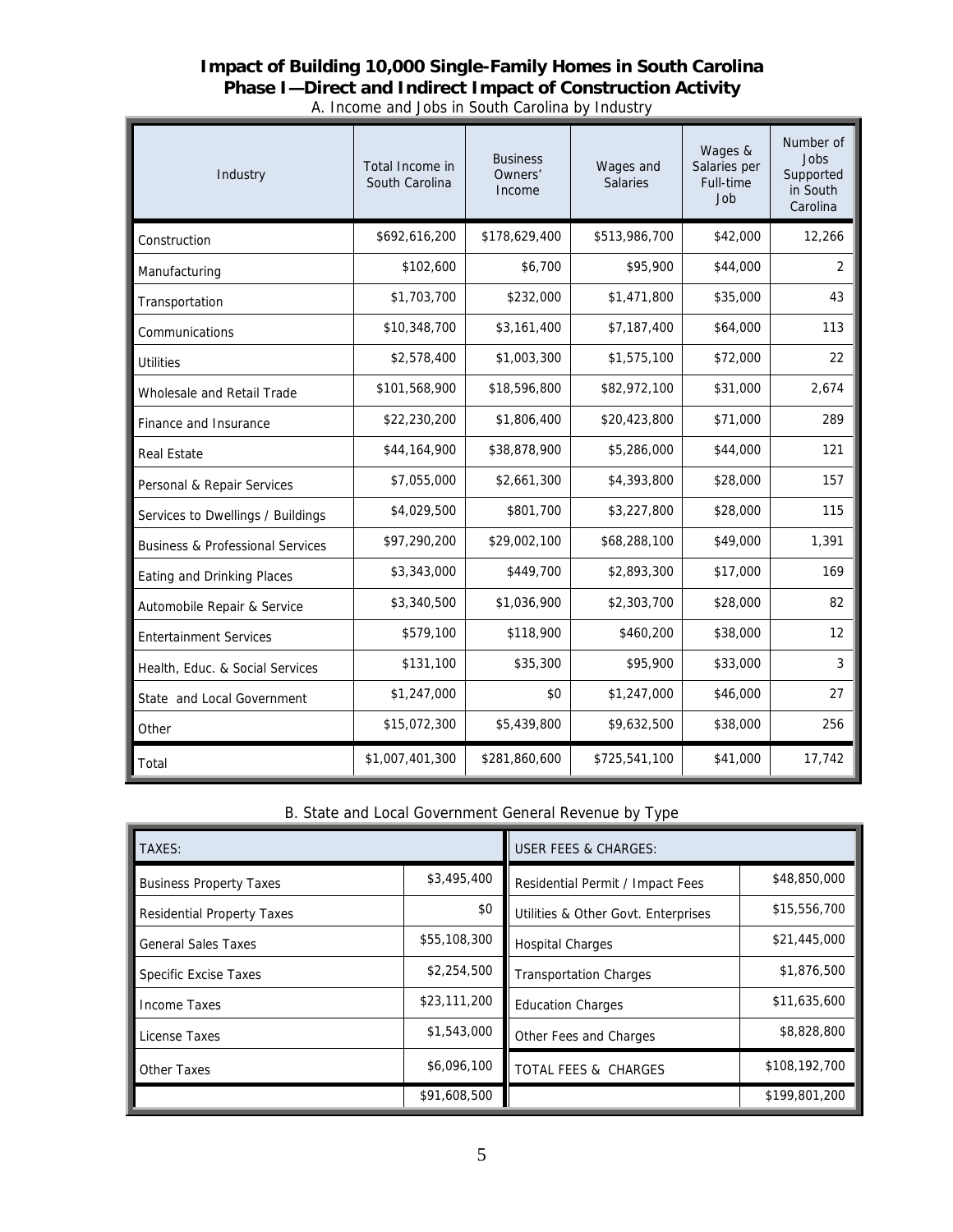| <b>TAXES</b><br>'AL<br>∼ | <b>REVENUE</b><br><b>`ENERAL</b><br>⊤A∟<br>lэг<br>` |  |
|--------------------------|-----------------------------------------------------|--|

#### **Impact of Building 10,000 Single-Family Homes in South Carolina Phase II—Induced Effect of Spending Income and Tax Revenue from Phase I**  A. Income and Jobs in South Carolina by Industry

| Industry                                    | Total Income in<br>South Carolina | <b>Business</b><br>Owners'<br>Income | Wages and<br><b>Salaries</b> | Wages &<br>Salaries per<br>Full-time<br>Job | Number of<br>Jobs<br>Supported<br>in South<br>Carolina |
|---------------------------------------------|-----------------------------------|--------------------------------------|------------------------------|---------------------------------------------|--------------------------------------------------------|
| Construction                                | \$25,180,300                      | \$9,507,100                          | \$15,673,200                 | \$42,000                                    | 374                                                    |
| Manufacturing                               | \$108,800                         | \$8,500                              | \$100,300                    | \$44,000                                    | 2                                                      |
| Transportation                              | \$2,349,200                       | \$328,100                            | \$2,021,100                  | \$30,000                                    | 67                                                     |
| Communications                              | \$31,660,400                      | \$10,723,400                         | \$20,937,000                 | \$63,000                                    | 333                                                    |
| <b>Utilities</b>                            | \$12,005,200                      | \$4,771,100                          | \$7,234,200                  | \$72,000                                    | 101                                                    |
| Wholesale and Retail Trade                  | \$86,429,200                      | \$16,254,500                         | \$70,174,700                 | \$28,000                                    | 2,541                                                  |
| Finance and Insurance                       | \$22,282,800                      | \$2,011,600                          | \$20,271,200                 | \$63,000                                    | 320                                                    |
| <b>Real Estate</b>                          | \$90,077,200                      | \$79,296,000                         | \$10,781,200                 | \$44,000                                    | 246                                                    |
| Personal & Repair Services                  | \$19,108,900                      | \$8,702,400                          | \$10,406,400                 | \$28,000                                    | 371                                                    |
| Services to Dwellings / Buildings           | \$4,488,000                       | \$892,900                            | \$3,595,100                  | \$28,000                                    | 128                                                    |
| <b>Business &amp; Professional Services</b> | \$58,140,900                      | \$16,906,100                         | \$41,234,800                 | \$44,000                                    | 927                                                    |
| Eating and Drinking Places                  | \$25,294,800                      | \$3,402,400                          | \$21,892,400                 | \$17,000                                    | 1,279                                                  |
| Automobile Repair & Service                 | \$12,365,100                      | \$3,767,600                          | \$8,597,600                  | \$28,000                                    | 306                                                    |
| <b>Entertainment Services</b>               | \$5,961,100                       | \$1,642,600                          | \$4,318,600                  | \$31,000                                    | 138                                                    |
| Health, Educ. & Social Services             | \$59,299,000                      | \$8,260,300                          | \$51,038,700                 | \$42,000                                    | 1,210                                                  |
| State and Local Government                  | \$93,125,300                      | \$0                                  | \$93,125,300                 | \$43,000                                    | 2,178                                                  |
| Other                                       | \$13,794,400                      | \$4,974,600                          | \$8,819,800                  | \$30,000                                    | 295                                                    |
| Total                                       | \$561,670,600                     | \$171,449,200                        | \$390,221,600                | \$36,000                                    | 10,818                                                 |

#### B. State and Local Government General Revenue by Type

| TAXES:                            |              | <b>USER FEES &amp; CHARGES:</b>     |              |  |
|-----------------------------------|--------------|-------------------------------------|--------------|--|
| <b>Business Property Taxes</b>    | \$14,900,900 | Residential Permit / Impact Fees    | \$0          |  |
| <b>Residential Property Taxes</b> | \$0          | Utilities & Other Govt. Enterprises | \$37,934,400 |  |
| <b>General Sales Taxes</b>        | \$23,761,400 | <b>Hospital Charges</b>             | \$18,298,400 |  |
| <b>Specific Excise Taxes</b>      | \$9,610,900  | <b>Transportation Charges</b>       | \$1,046,200  |  |
| Income Taxes                      | \$14,241,000 | <b>Education Charges</b>            | \$6,487,400  |  |
| License Taxes                     | \$2,756,000  | Other Fees and Charges              | \$10,197,600 |  |
| Other Taxes                       | \$6,099,300  | TOTAL FEES & CHARGES                | \$73,964,000 |  |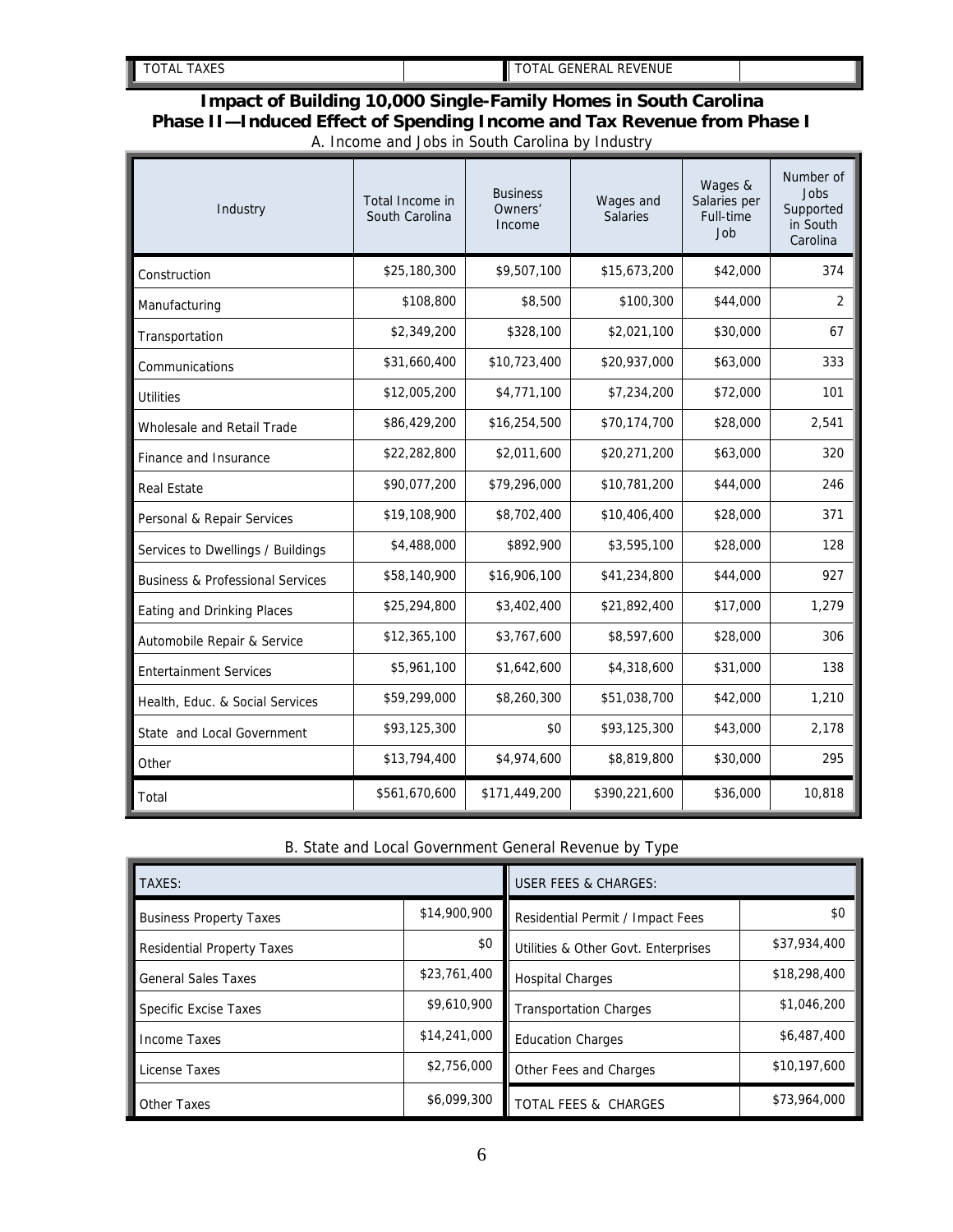| 1,369,500<br>.600<br>\$145,333,<br>TOTAL GENERAL REVENUE<br>TAXES<br><b>TOTAL</b><br>$\mathcal{D}$ |
|----------------------------------------------------------------------------------------------------|
|                                                                                                    |

#### **Impact of Building 10,000 Single-Family Homes in South Carolina Phase III—Ongoing, Annual Effect That Occurs Because Units Are Occupied**  A. Income and Jobs in South Carolina by Industry

| Industry                                    | Total Income in<br>South Carolina | <b>Business</b><br>Owners'<br>Income | Wages and<br><b>Salaries</b> | Wages &<br>Salaries per<br>Full-time<br>Job | Number of<br>Jobs<br>Supported<br>in South<br>Carolina |
|---------------------------------------------|-----------------------------------|--------------------------------------|------------------------------|---------------------------------------------|--------------------------------------------------------|
| Construction                                | \$14,708,200                      | \$5,535,600                          | \$9,172,600                  | \$42,000                                    | 219                                                    |
| Manufacturing                               | \$59,200                          | \$4,500                              | \$54,700                     | \$44,000                                    | 1                                                      |
| Transportation                              | \$994,100                         | \$136,800                            | \$857,300                    | \$32,000                                    | 26                                                     |
| Communications                              | \$16,191,100                      | \$5,470,600                          | \$10,720,500                 | \$63,000                                    | 171                                                    |
| <b>Utilities</b>                            | \$7,009,300                       | \$2,779,200                          | \$4,230,100                  | \$72,000                                    | 59                                                     |
| Wholesale and Retail Trade                  | \$47,854,400                      | \$9,004,200                          | \$38,850,100                 | \$28,000                                    | 1,409                                                  |
| Finance and Insurance                       | \$15,582,200                      | \$1,412,800                          | \$14,169,300                 | \$62,000                                    | 227                                                    |
| <b>Real Estate</b>                          | \$29,064,700                      | \$25,586,000                         | \$3,478,700                  | \$44,000                                    | 80                                                     |
| Personal & Repair Services                  | \$8,293,700                       | \$3,793,200                          | \$4,500,500                  | \$28,000                                    | 160                                                    |
| Services to Dwellings / Buildings           | \$2,600,600                       | \$517,400                            | \$2,083,200                  | \$28,000                                    | 74                                                     |
| <b>Business &amp; Professional Services</b> | \$29,148,400                      | \$8,631,400                          | \$20,517,100                 | \$44,000                                    | 462                                                    |
| Eating and Drinking Places                  | \$14,066,700                      | \$1,892,100                          | \$12,174,600                 | \$17,000                                    | 712                                                    |
| Automobile Repair & Service                 | \$6,580,200                       | \$2,005,200                          | \$4,575,000                  | \$28,000                                    | 163                                                    |
| <b>Entertainment Services</b>               | \$4,105,000                       | \$1,126,500                          | \$2,978,500                  | \$29,000                                    | 102                                                    |
| Health, Educ. & Social Services             | \$29,843,300                      | \$4,281,500                          | \$25,561,800                 | \$41,000                                    | 617                                                    |
| State and Local Government                  | \$39,455,300                      | \$0                                  | \$39,455,300                 | \$43,000                                    | 920                                                    |
| Other                                       | \$11,575,900                      | \$4,451,900                          | \$7,124,000                  | \$30,000                                    | 241                                                    |
| Total                                       | \$277,132,300                     | \$76,628,900                         | \$200,503,300                | \$36,000                                    | 5,642                                                  |

#### B. State and Local Government General Revenue by Type

| TAXES:                            |              | <b>USER FEES &amp; CHARGES:</b>     |              |
|-----------------------------------|--------------|-------------------------------------|--------------|
| <b>Business Property Taxes</b>    | \$7,488,500  | Residential Permit / Impact Fees    | \$0          |
| <b>Residential Property Taxes</b> | \$19,921,900 | Utilities & Other Govt. Enterprises | \$15,736,000 |
| <b>General Sales Taxes</b>        | \$11,941,400 | <b>Hospital Charges</b>             | \$21,370,500 |
| Specific Excise Taxes             | \$4,830,000  | <b>Transportation Charges</b>       | \$516,200    |
| Income Taxes                      | \$7,040,900  | <b>Education Charges</b>            | \$3,200,900  |
| License Taxes                     | \$1,379,800  | Other Fees and Charges              | \$5,087,100  |
|                                   | \$3,037,900  |                                     | \$45,910,700 |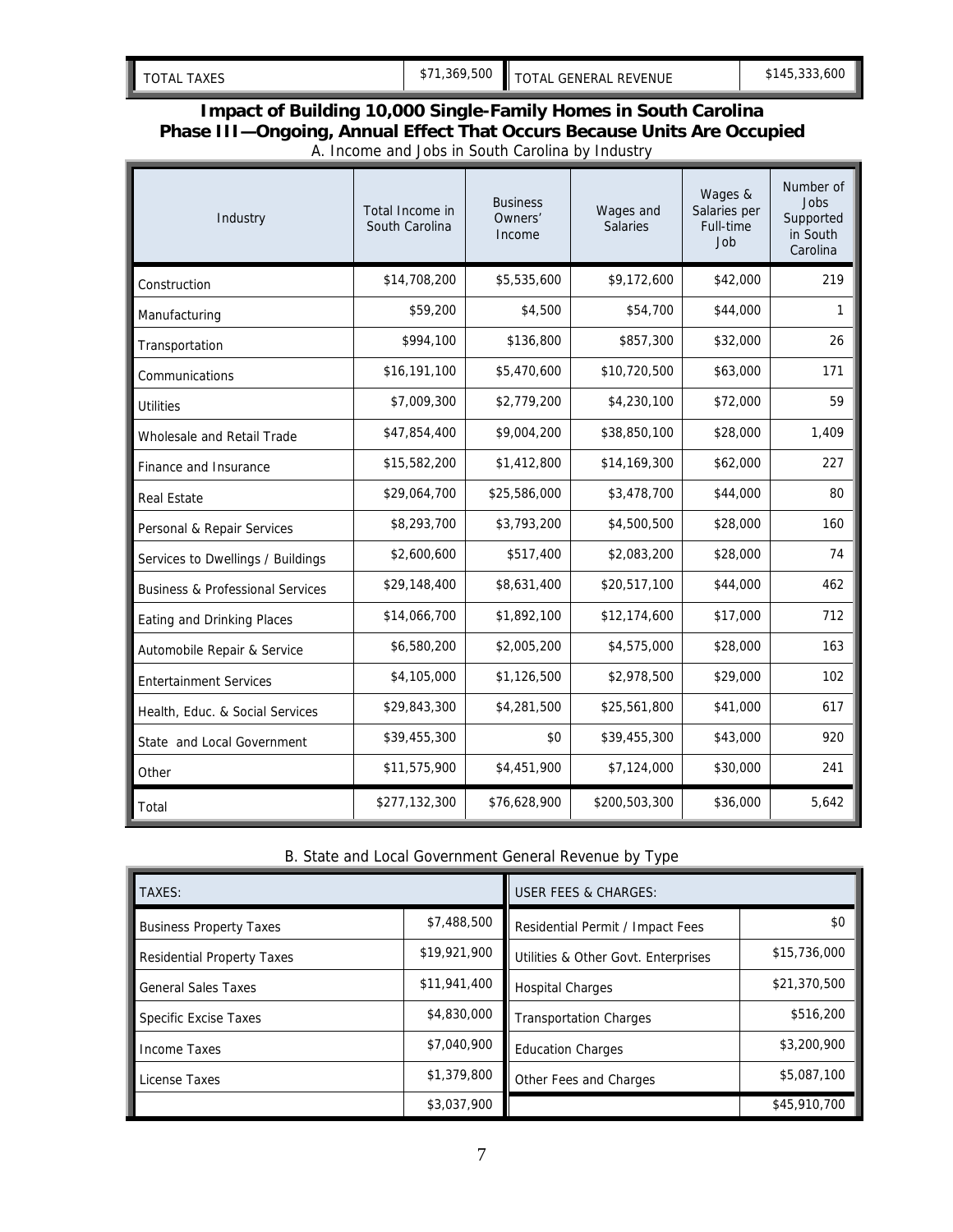| Other Taxes        |              | TOTAL FEES & CHARGES  |               |
|--------------------|--------------|-----------------------|---------------|
| <b>TOTAL TAXES</b> | \$55,640,500 | TOTAL GENERAL REVENUE | \$101,551,200 |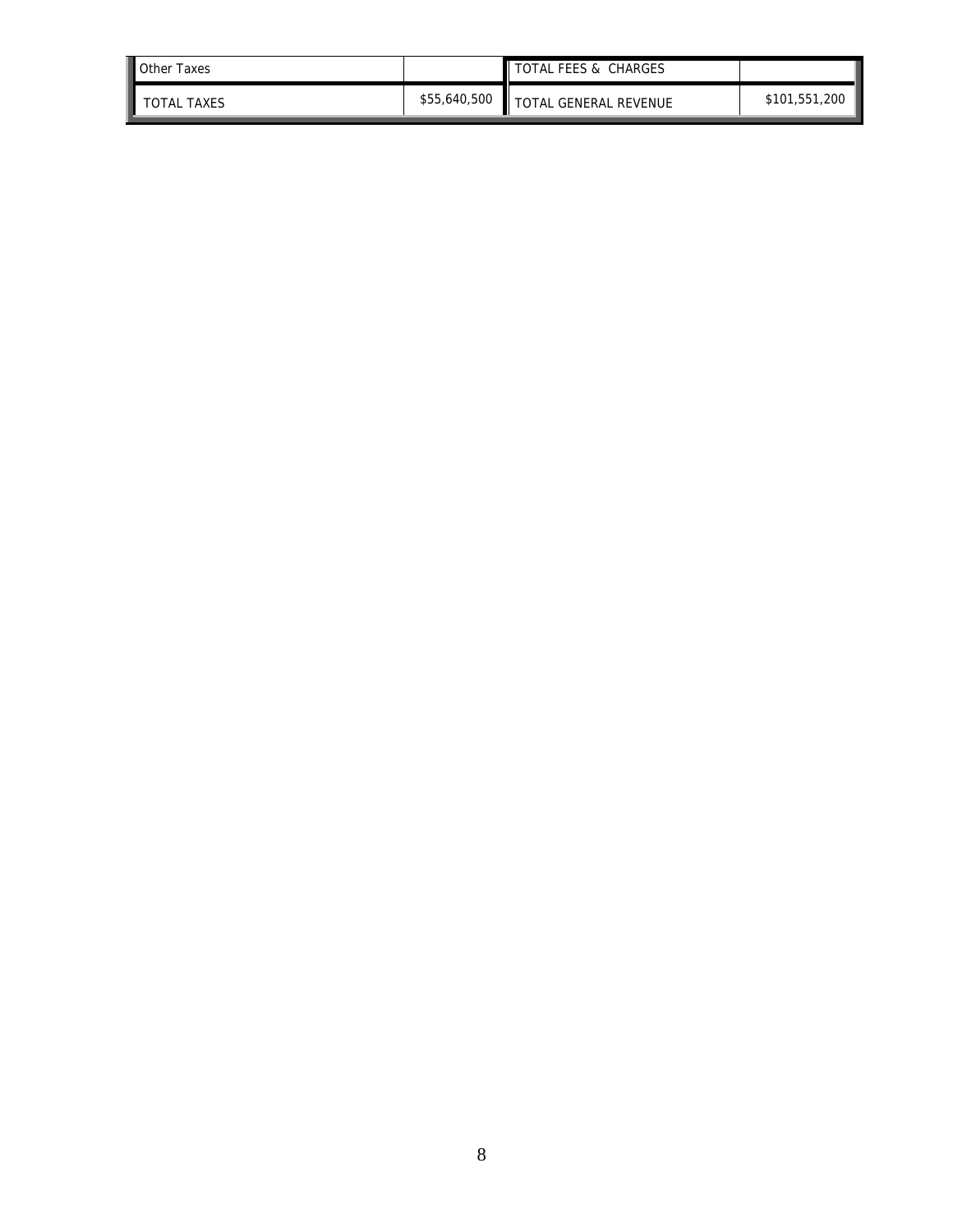

### **The Economic Impact of Home Building in South Carolina**

### **Income, Jobs, and Taxes Generated**

**Background and a Brief Description of the Model Used to Estimate the Economic Benefits**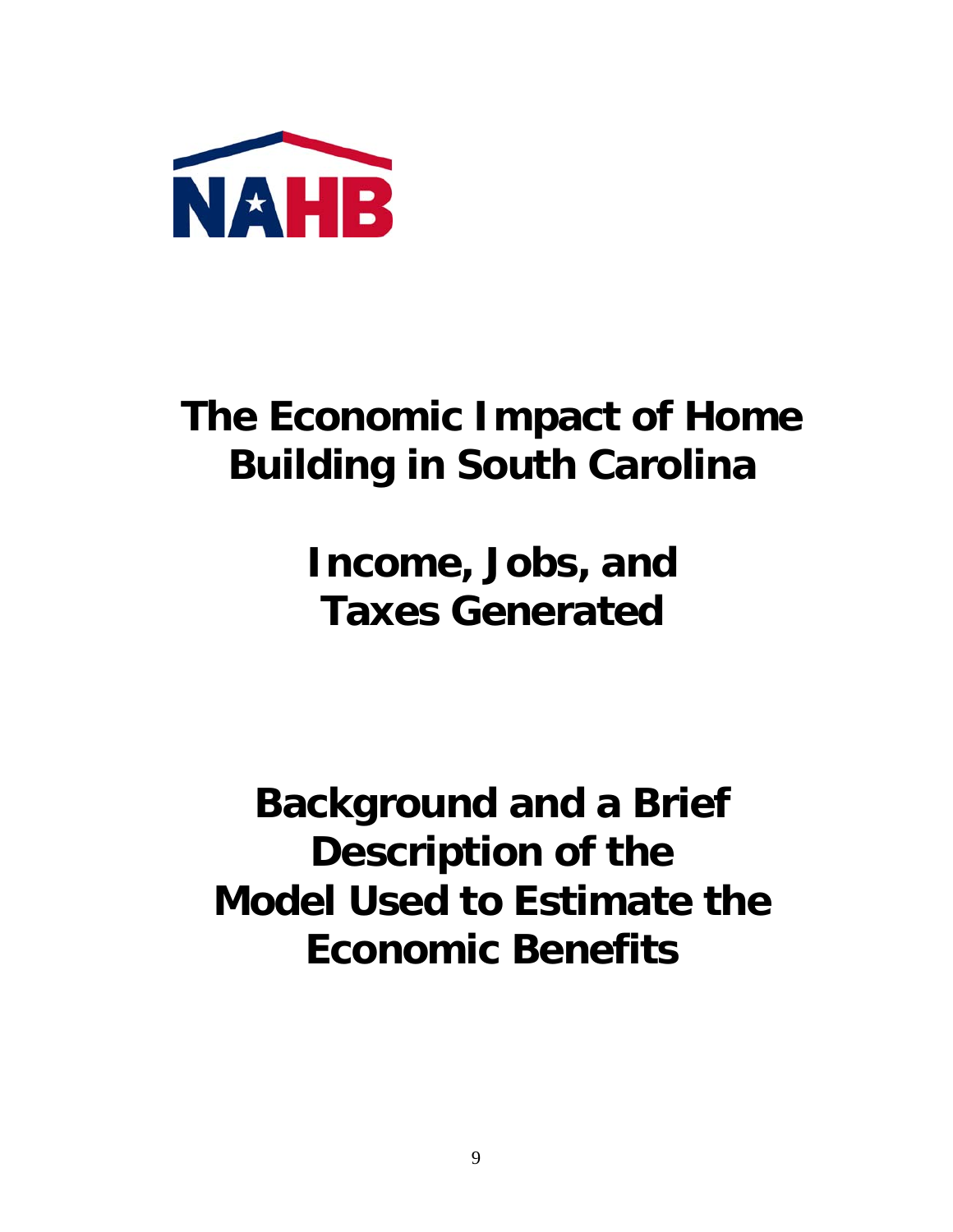In 1996, the Housing Policy Department of the National Association of Home Builders (NAHB) developed an economic model to estimate the local economic benefits of home building. Although at first calibrated to a typical metropolitan area using national averages, the model could be adapted to a specific local economy by replacing national averages with specific local data for key housing market variables. The initial version of the model could be applied to single-family construction, multifamily construction, or a combination of the two.

Since 1997, NAHB has used the model to produce customized reports on the impact of home building in various parts of the country. As of June 2009, over 600 of these reports have been produced, analyzing residential construction in various metropolitan areas, non-metropolitan counties, and states (see map below).

#### **Areas Covered by NAHB Local Impact Studies**

The darkest shading indicates studies that covered metro areas and non-metro counties; the somewhat lighter shading indicates studies that were produced for an entire state.



The reports have analyzed the impacts of specific housing projects, as well as total home building in areas as large as entire states. In 2002, NAHB developed new versions of the model to analyze active adult housing projects and multifamily development financed with the Low-Income Housing Tax Credit, then in 2005 a version of the model that analyzes remodeling.

Results from NAHB's local impact model have been used by outside organizations such as universities, state housing authorities and affordable housing agencies:

**C** The Shimburg Center for Affordable Housing at the University of Florida used results from the NAHB model to establish that "the real estate taxes paid year after year are the most obvious long-term economic benefit to the community. Probably the second most obvious long-term economic benefit is the purchases made by the family occupying the completed home." www.shimberg.ufl.edu/pdf/Newslett-June02.pdf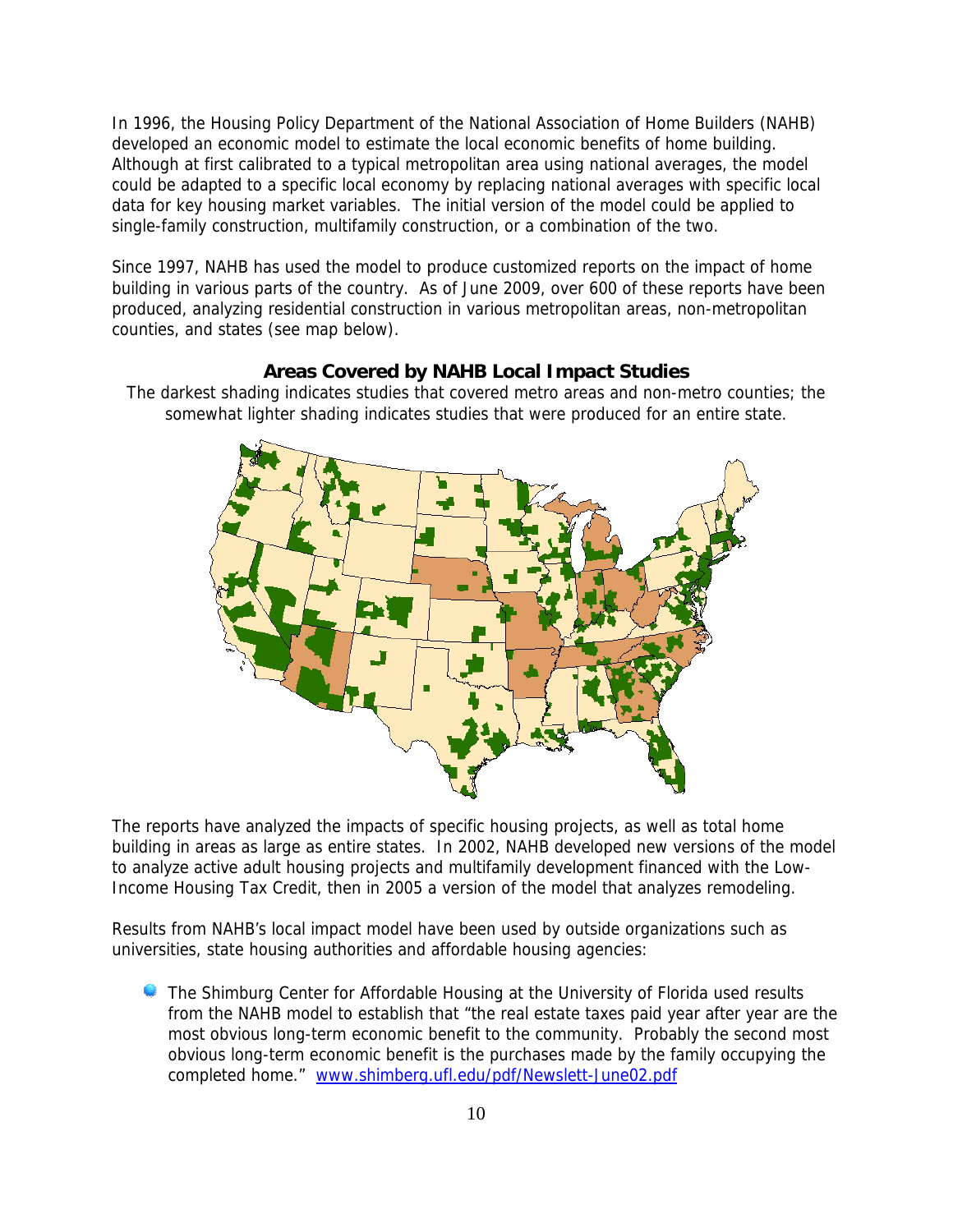- The Louisville Affordable Housing Trust Fund (AHTF) used results from the NAHB model to determine the initial one-year impact and the ongoing annual effect that occurs when new homes are occupied. This analysis was performed to help justify the creation of a commission to oversee the newly established AHTF to insure that it works at "finding creative ways to create a sustainable and renewable fund to provide affordable housing opportunities throughout the Louisville community." www.openthedoorlouisville.org/housing-trust/economic-growth
- The Illinois Housing Development Authority used the NAHB model to determine that "the Authority's new construction activity in single and multifamily housing….resulted in the creation of 4,256 full-time jobs in construction and construction-related industries." The Authority also used the NAHB impact model to determine the federal, state and local taxes and fees generated from new construction and substantial rehabilitation activity. www.ihda.org/admin/Upload/Files/94c0ecf7-a238-4be3-90bd-6043cfae81ea.pdf
- **C** The Stardust Center at the Arizona State University used "the model used and developed by the NAHB to assess the immediate economic impacts of affordable housing" by phase including the construction effect, the construction ripple, and on-going impacts. This was done to show "that permanent, affordable and geographically accessible housing provides numerous benefits both to individual families and to the broader community." www.orangecountyfl.net/NR/rdonlyres/efo5wiffiqvqqgn2s35shus5i4lwdgqbcxpck2dddnds 3msj5qs26ubzllsfl6s6rrwnmtkq4dypnjrdrdzei2llq5g/Socialeconomicimpacts.pdf
- **The Center for Applied Economic Research at Montana State University used "results"** from an input-output model developed by the National Association of Home Builders to assess the impacts to local areas from new home construction." The results show that "the construction industry contributes substantially to Montana's economy accounting for 5.5 percent of Gross State Product."
- **The Housing Education and Research Center at Michigan State University also adopted** the NAHB approach: "The underlying basis for supporting the implementation of this [NAHB] model on Michigan communities is that it provides quantifiable results that link new residential development with commercial and other forms of development therefore illustrating the overall economic effects of residential growth."
- **The Center for Economic Development at the University of Massachusetts found that** "Home building generates substantial local economic activity, including income, jobs, and revenue for state and local governments. These far exceed the school costs-to-propertytax ratios. …these factors were evaluated by means of a quantitative assessment of data from the National Association of Home Builder's Local Impact of Home Building model."
- Similarly, the Association of Oregon Community Development Organizations decided to base its analysis of affordable housing on the NAHB model, stating that "This model is widely respected and utilized in analyzing the economic impact of market rate housing development," and that, compared to alternatives, it "is considered the most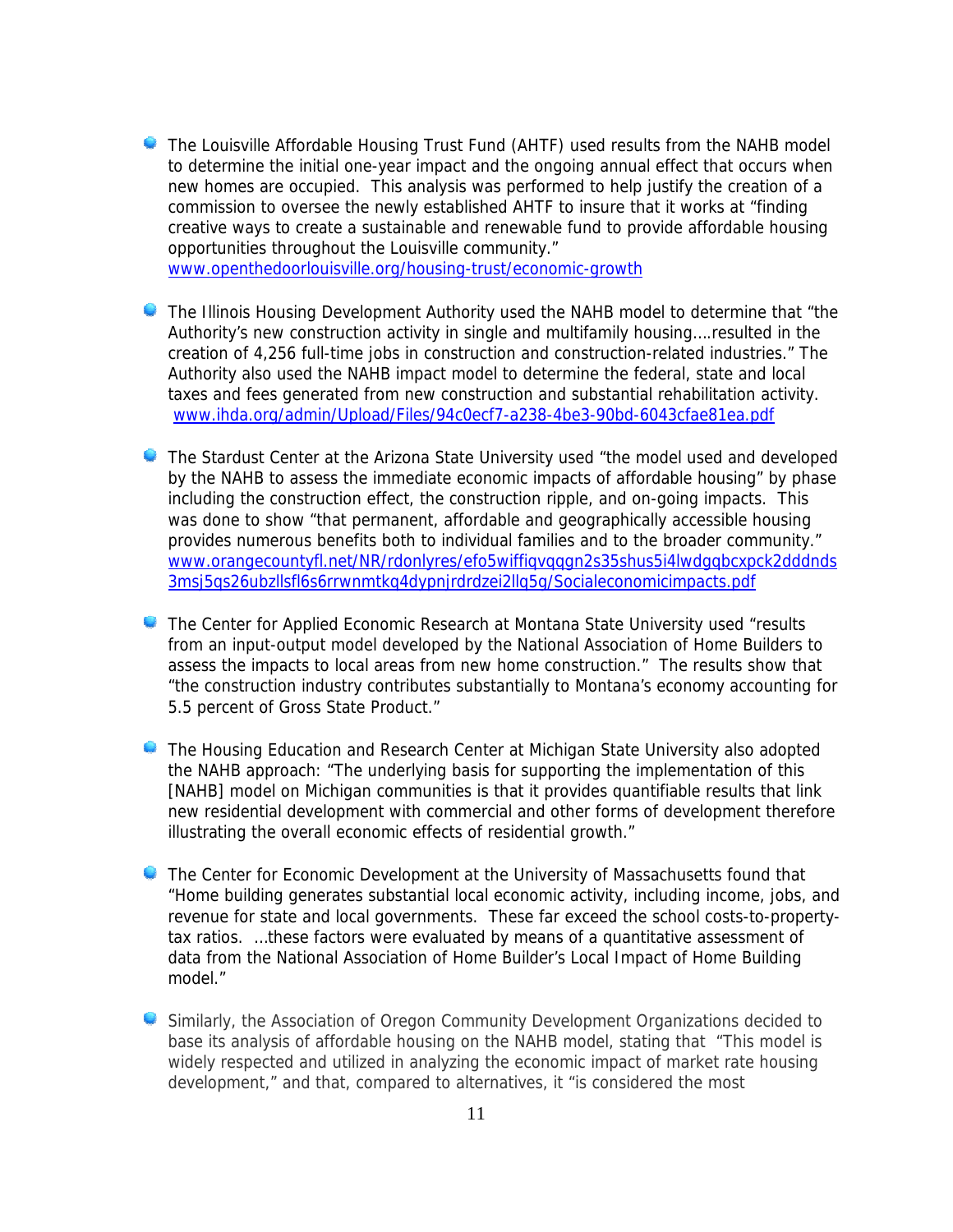comprehensive and is considered an improvement on most previous models." www.aocdo.org/docs/EcoDevoStudyFinal.pdf

The Boone County Kentucky Planning Commission included results from the NAHB model in its 2005 Comprehensive Report. The Planning Commission used values from the impact model to quantify the increase in local income, taxes, revenue, jobs, and overall local economic impacts in the Metro Area as a result of new home construction.

The NAHB model is divided into three phases. Phases I and II are one-time effects. Phase I captures the effects that result directly from the construction activity itself and the local industries that contribute to it. Phase II captures the effects that occur as a result of the wages and profits from Phase I being spent in the local economy. Phase III is an ongoing, annual effect that includes property tax payments and the result of the completed unit being occupied.

| Phase I:<br><b>Local Industries</b><br><b>Involved in</b><br><b>Home Building</b> | The jobs, wages, and local taxes (including permit, utility<br>connection, and impact fees) generated by the actual<br>development, construction, and sale of the home. These jobs<br>include on-site and off-site construction work as well as jobs<br>generated in retail and wholesale sales of components,<br>transportation to the site, and the professional services required to<br>build a home and deliver it to its final customer.                                                                                                                                                                                                                                                                                          |
|-----------------------------------------------------------------------------------|----------------------------------------------------------------------------------------------------------------------------------------------------------------------------------------------------------------------------------------------------------------------------------------------------------------------------------------------------------------------------------------------------------------------------------------------------------------------------------------------------------------------------------------------------------------------------------------------------------------------------------------------------------------------------------------------------------------------------------------|
| Phase II:<br><b>Ripple Effect</b>                                                 | The wages and profits for local area residents earned during<br>the construction period are spent on other locally produced<br>goods and services. This generates additional income for local<br>residents, which is spent on still more locally produced goods and<br>services, and so on. This continuing recycling of income back into<br>the community is usually called a <i>multiplier</i> or <i>ripple</i> effect.                                                                                                                                                                                                                                                                                                              |
| Phase III:<br>Ongoing,<br><b>Annual Effect</b>                                    | The local jobs, income, and taxes generated as a result of<br>the home being occupied. A household moving into a new home<br>generally spends about three-fifths of its income on goods and<br>services sold in the local economy. A fraction of this will become<br>income for local workers and local businesses proprietors. In a<br>typical local area, the household will also pay 1.25 percent of its<br>income to local governments in the form of taxes and user fees, and<br>a fraction of this will become income for local government<br>employees. This is the first step in another set of economic ripples<br>that cause a permanent increase in the level of economic activity,<br>jobs, wages, and local tax receipts. |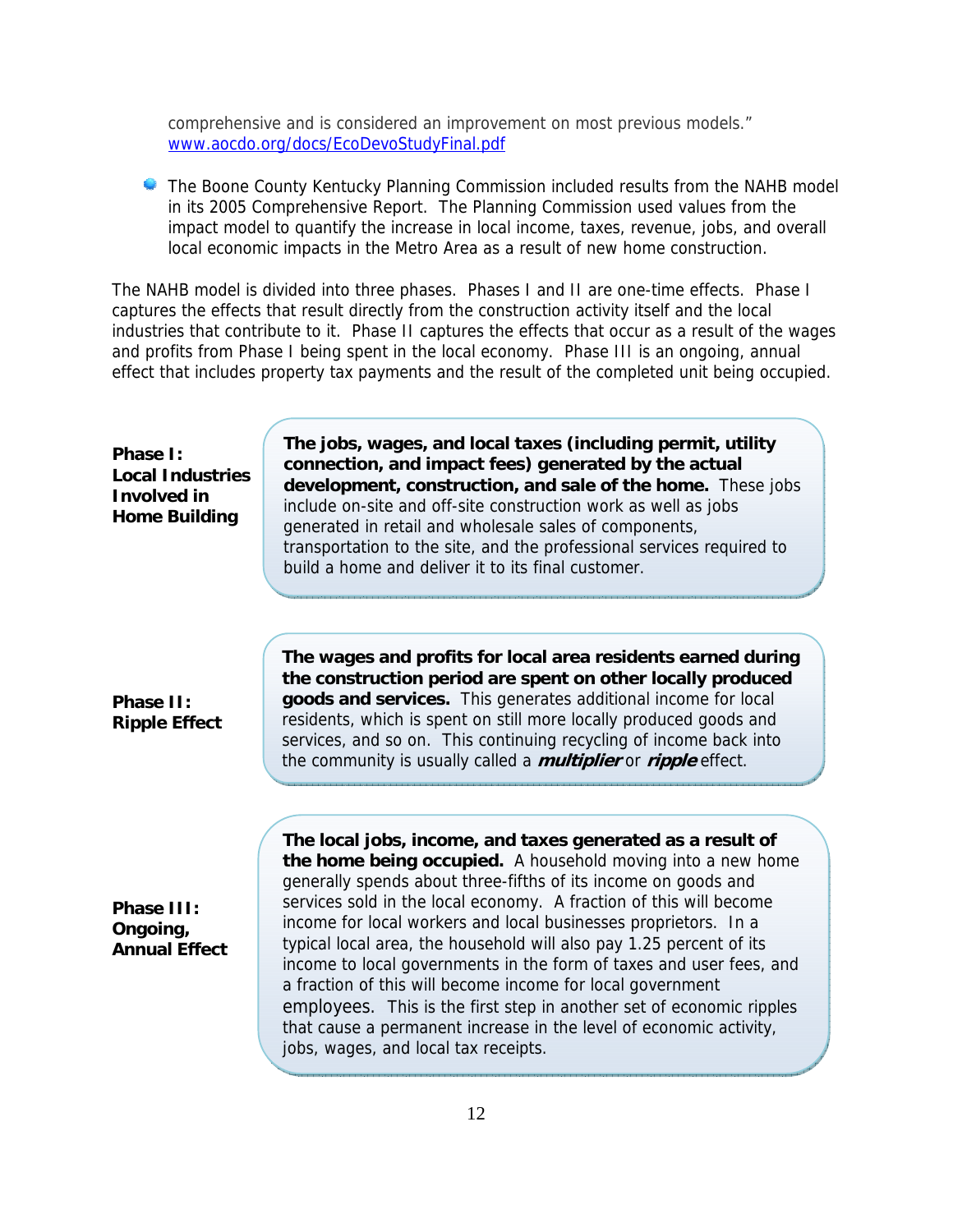#### **Modeling a Local Economy**

The model defines a local economy as a collection of industries and commodities. These are selected from the detailed benchmark input-output tables produced by the U.S. Bureau of Economic Analysis. The idea is to choose goods and services that would typically be produced, sold, and consumed within a local market area. Laundry services would qualify, for example, while automobile manufacturing would not. Both business-to-business and business-toconsumer transactions are considered. In general the model takes a conservative approach and retains a relatively small number of the available industries and commodities. Of the roughly 600 industries and commodities provided in the input-output files, the model uses only 87 commodities and 89 industries.

The design of the model implies that a local economy should include not only the places people live, but also the places where they work, shop, typically go for entertainment, etc. This corresponds reasonably well to the concepts of Metropolitan Statistical Areas and Metropolitan Divisions, areas defined by the U.S. Office of Management and Budget based on local commuting patterns. Outside of these officially defined metropolitan areas, NAHB has determined that a county will usually satisfy the model's requirements.

For a particular local area, the model adjusts the indirect business tax section of the national input-output accounts to account for the fiscal structure of local governments in the area. The information used to do this comes primarily from the U.S. Census Bureau's Census of Governments. Wages and salaries are extracted from the employee compensation section of the input-output accounts on an industry-by-industry basis. In order to relate wages and salaries to employment, the model incorporates data on local wages per job published by the Bureau of Economic Analysis.

#### **Phase I: Construction**

In order to estimate the local impacts generated by home building, it is necessary to know the sales price of the homes being built, how much raw land contributes to the final price, and how much the builder and developer pay to local area governments in the form of permit, utility connection, impact, and other fees. This information is not generally available from national sources and in most cases must be provided by representatives from the area in question who have specialized knowledge of local conditions.

The model subtracts raw land value from the price of new construction and converts the difference into local wages, salaries, business owners' income, and taxes. This is done separately for all 95 local industries. In addition, the taxes and fees collected by local governments during the construction phase generate wages and salaries for local government employees. Finally the number of full time jobs supported by the wages and salaries generated in each private local industry and the local government sector is estimated.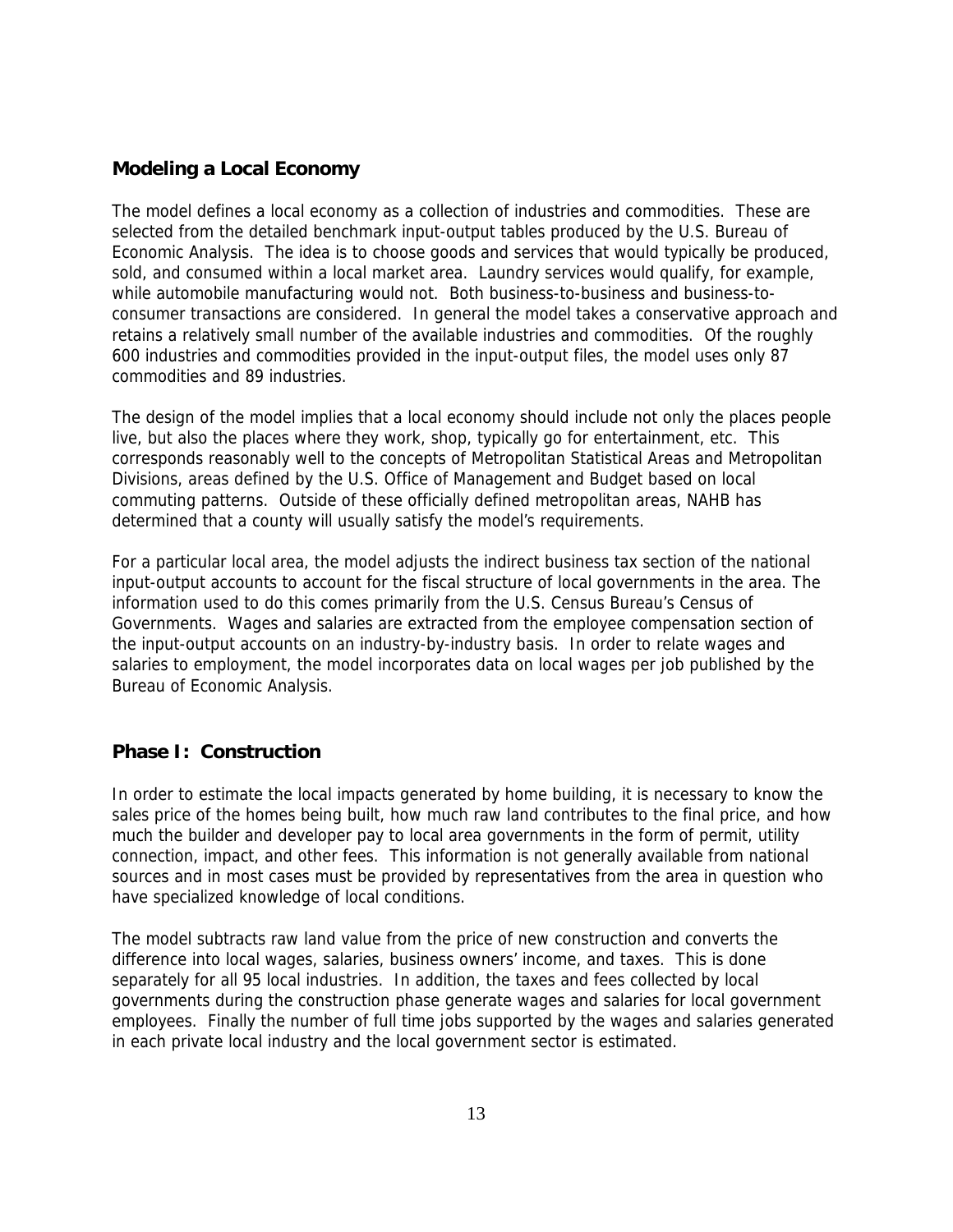

#### **Phase II: The Construction Ripple**

Clearly, the local residents who earn income in Phase I will spend a share of it. Some of this will escape the local economy. A portion of the money used to buy a new car, for example, will become wages for autoworkers that are likely to live in another city, and increased profits for stockholders of an automobile manufacturing company who are also likely to live elsewhere. A portion of the spending, however, will remain within, and have an impact on, the local economy. The car is likely to be purchased from a local dealer and generate income for a salesperson that lives in the area, as well for local workers who provide cleaning, maintenance, and other services to the dealership. Consumers also are likely to purchase many services locally, as well as to pay taxes and fees to local governments.

This implies that the income and taxes generated in Phase I become the input for additional economic impacts analyzed in what we call Phase II of the model. Phase II begins by estimating how much of the added income households spend on each of the local commodities. This requires detailed analysis of data from the Consumer Expenditure (CE) Survey, which is conducted by the U.S. Bureau of Labor Statistics primarily for the purpose of determining the weights for the Consumer Price Index. The analysis produces household spending estimates for 55 local commodities. The remainder of the 87 local commodities enter the model only as business-to-business transactions.

The model then translates the estimated local spending into local business owners' income, wages and salaries, jobs, and taxes. This is essentially the same procedure applied to the homes sold to consumers in Phase I. In Phase II, however, the procedure is applied simultaneously to 56 locally produced and sold commodities.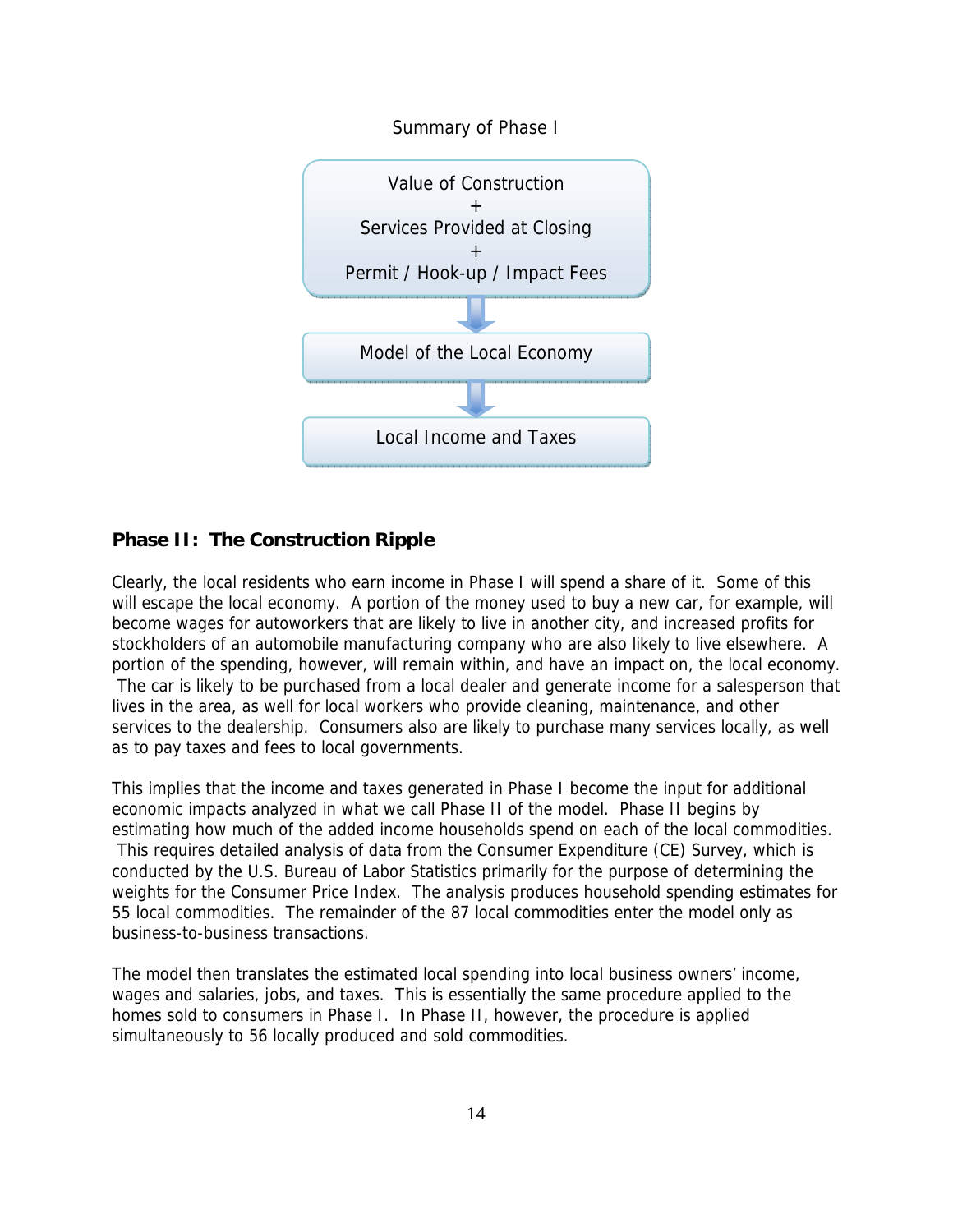In other words, the model converts the local income earned in Phase I into local spending, which then generates additional local income. But this in turn will lead to additional spending, which will generate more local income, leading to another round of spending, and so on. Calculating the end result of these economic is a straightforward exercise in mathematics.



#### **Phase III: The Ongoing Impacts**

Like Phase II, Phase III involves computing the sum of successive ripples of economic activity. In Phase III, however, the first ripple is generated by the income and spending of a new household (along with the additional property taxes local governments collect as a result of the new structure). This does not necessarily imply that all new homes must be occupied by households moving in from outside the local area. It may be that an average new-home household moves into the newly constructed unit from elsewhere in the same local area, while average existing-home household moves in from outside to occupy the unit vacated by the first household. Alternatively, it may be that the new home allows the local area to retain a household that would otherwise move out of the area for lack of suitable housing.

In any of these cases, it is appropriate to treat a new, occupied housing unit as a net gain to the local economy of one household with average characteristics for a household that occupies a new home. This reasoning is often used, even if unconsciously, when it is assumed that a new home will be occupied by a household with average characteristics—for instance, an average number of children who will consume public education.

To estimate the impact of the net additional households, Phase III of the model requires an estimate of the income of the households occupying the new homes. The information used to compute this estimate comes from several sources, but primarily from an NAHB statistical model based on decennial census data. Phase III of the local impact model then estimates the fraction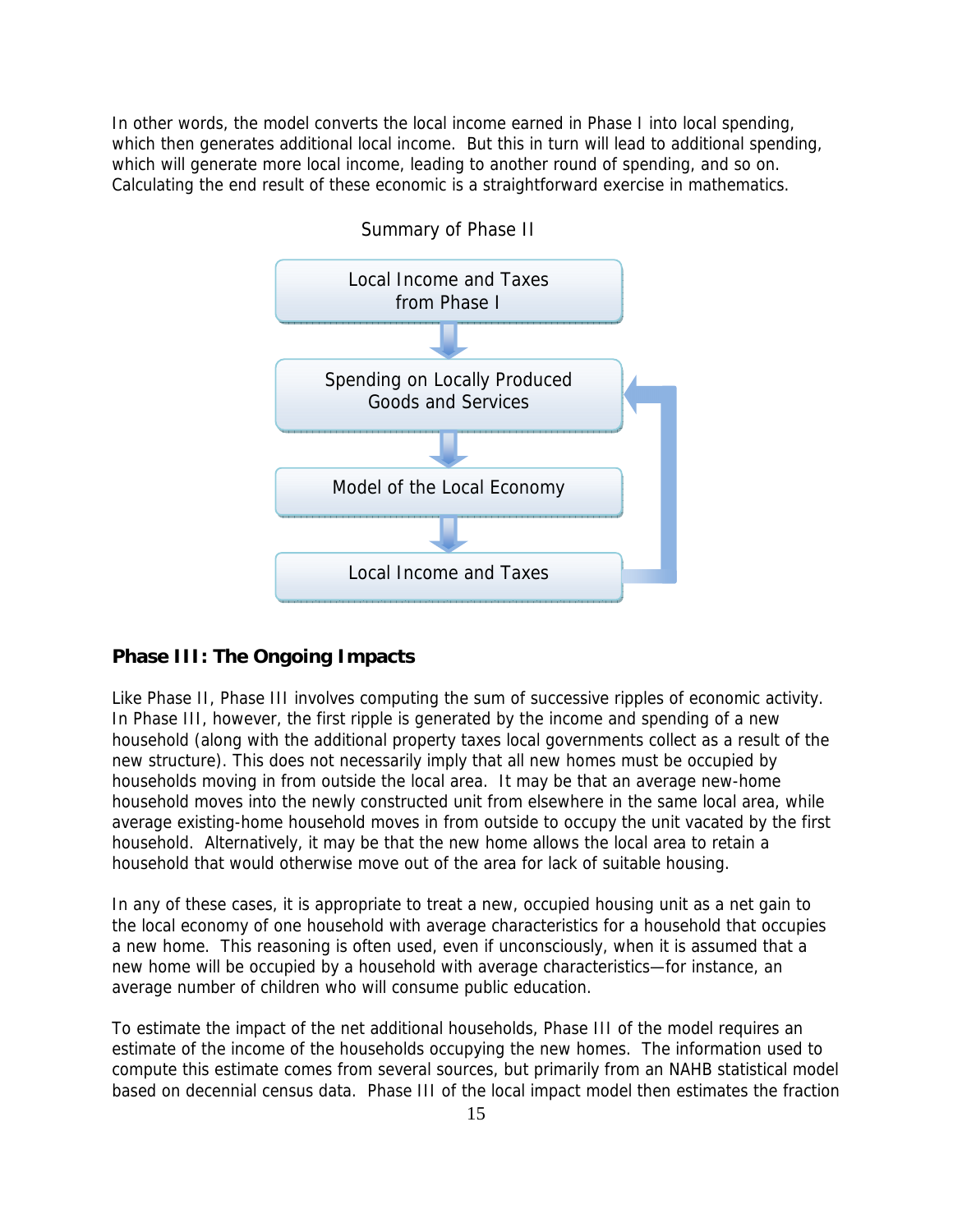of income these households spend on various local commodities. This is done with CE data and is similar to the procedure described under Phase II. The model also calculates the amount of local taxes the households pay each year. This is done with Census of Governments data except in the case of residential property taxes, which are treated separately, and for which specific information must usually be obtained from a local source. Finally, a total ripple effect is computed, using essentially the same procedure outlined above under Phase II.



Summary of Phase III

The details covered here provide a brief description of the model NAHB uses to estimate the local economic benefits of home building. For a more complete description, see the technical documentation at the end of the report. For additional information about the model, or questions about applying it to a particular local area, contact one of the following in NAHB's Housing Policy Department:

| David Crowe, Chief Economist                                                 | (202) 266-8383, dcrowe@nahb.com       |
|------------------------------------------------------------------------------|---------------------------------------|
| Paul Emrath, Assistant Staff Vice President (202) 266-8449, pemrath@nahb.com |                                       |
| Elliot Eisenberg, Senior Economist                                           | $(202)$ 266-8398, eeisenberg@nahb.com |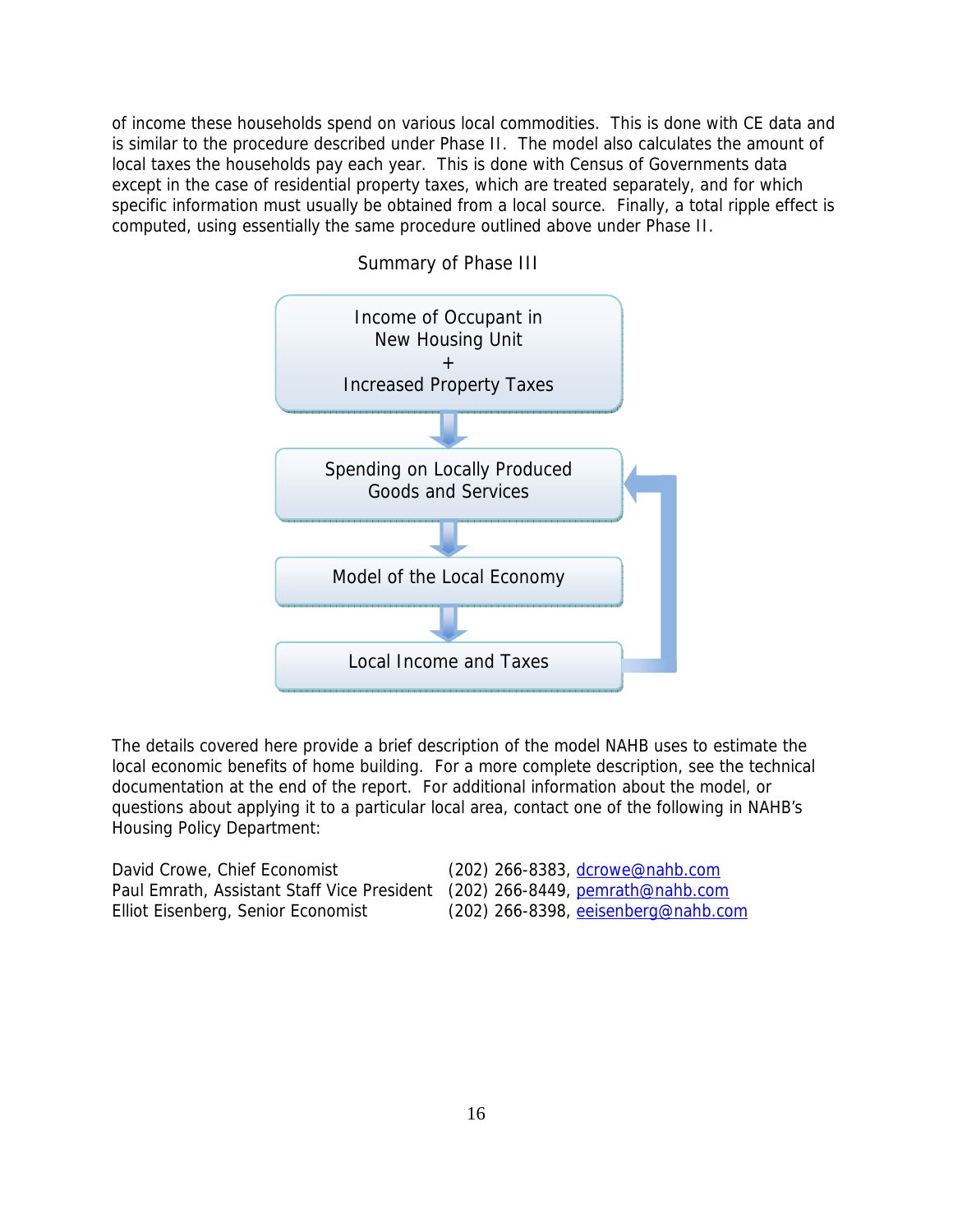

### **Local Impact of Home Building**

# **Technical Documentation for the NAHB Model Used to Estimate Income, Jobs, and Taxes**

Paul Emrath, NAHB Housing Policy Department

June 2009

National Association of Home Builders 1201 15th Street, NW Washington, DC 20005 202-266-8398

**National Association of Home Builders**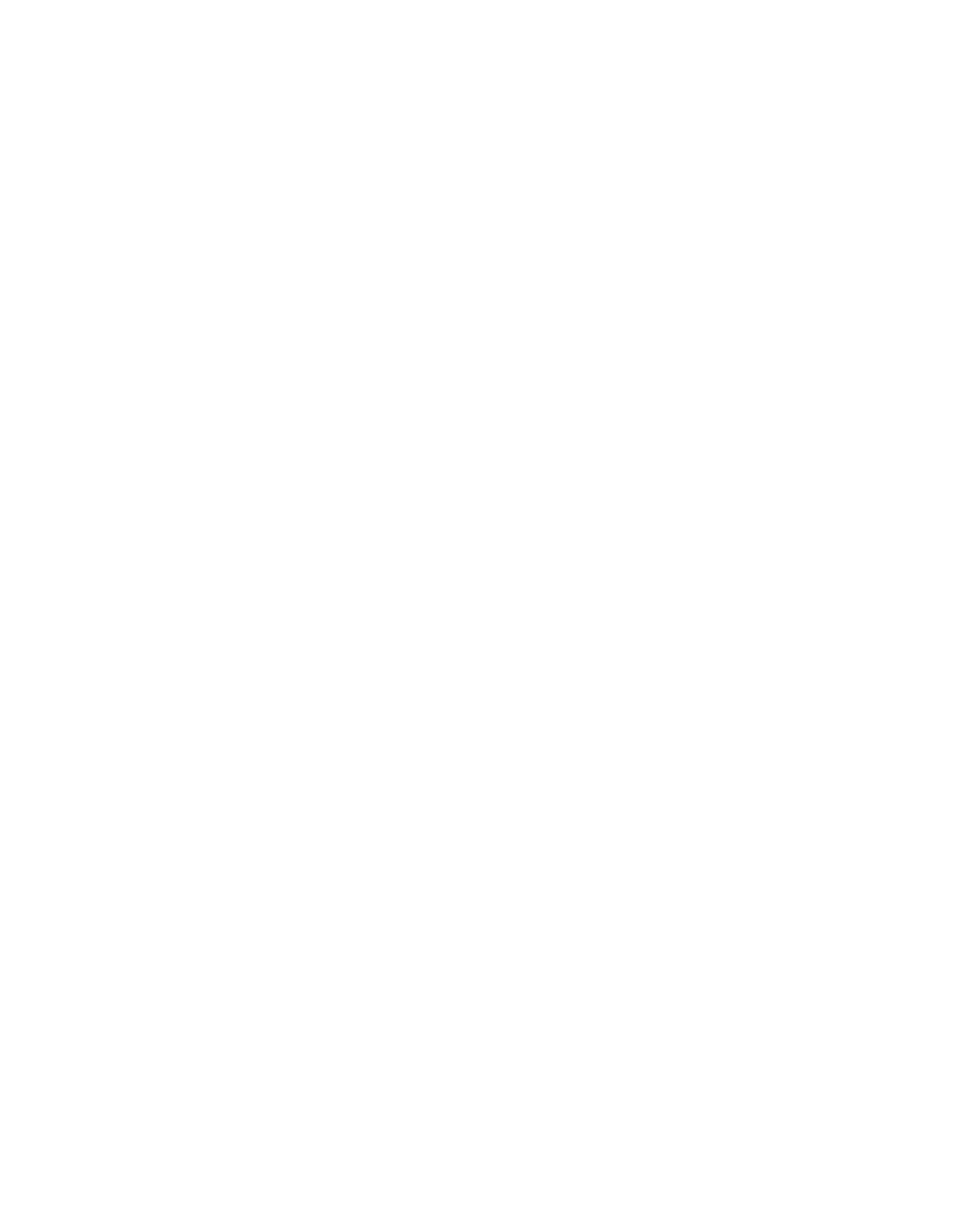#### **Technical Documentation for the NAHB Model Used to Estimate the Income, Jobs, and Taxes**

The Housing Policy Department of the National Association of Home Builders (NAHB) maintains an economic model that it uses to estimate the local economic benefits of home building. The NAHB model is divided into three phases. Phases I and II are one-time effects. Phase I captures the effects that result directly from the construction activity itself and the local industries that contribute to it. Phase II captures the effects that occur as a result of the wages and profits from Phase I being spent in the local economy. Phase III is an ongoing, annual effect that includes property tax payments and the result of the completed unit being occupied.

The model can be customized to a specific local economy by replacing key housing market variables. This document explains describes the sources of data used and explains how the estimates are generated.

#### **Modeling a Local Economy**

In the NAHB model, a local economy is defined as a collection of industries and commodities, selected from the 2002 benchmark input-output accounts produced by the U.S. Bureau of Economic Analysis (BEA). In these accounts, definitions are based on North American Industry Classification System (NAICS). The most detailed, 6-digit NAICS codes are used in order to parse industries and commodities as precisely as possible in an attempt to include only business and consumer activities that are generally local in nature. As they are adapted by BEA, there are 426 industries in the 2002 benchmark accounts. A complete list can be found in BEA's detailed item output file: http://www.bea.gov/industry/io\_benchmark.htm#2002data. The local economy as defined in the NAHB model retains the following 89 industries:

|    | <i>NAICS</i> | <b>Detailed Industry Name</b>                                                        |
|----|--------------|--------------------------------------------------------------------------------------|
| 1  | 111400       | Greenhouse and nursery production                                                    |
| 2  | 212320       | Sand, gravel, clay, and refractory mining                                            |
| 3  | 221100       | Power generation and supply                                                          |
| 4  | 221200       | Natural gas distribution                                                             |
| 5  | 221300       | Water, sewage and other systems                                                      |
| 6  | 230101       | Nonresidential commercial and health care structures                                 |
| 7  | 230103       | Other nonresidential structures                                                      |
| 8  | 230201       | Residential permanent site single- and multi-family structures                       |
| 9  | 230202       | Other residential structures (primarily dormitories, fraternity and sorority houses) |
| 10 | 230301       | Nonresidential maintenance and repair                                                |
| 11 | 230302       | Residential maintenance and repair                                                   |
| 12 | 323120       | Support activities for printing                                                      |
| 13 | 339950       | Sign manufacturing                                                                   |
| 14 | 420000       | Wholesale trade                                                                      |
| 15 | 485000       | Transit and ground passenger transportation                                          |
| 16 | 492000       | Couriers and messengers                                                              |
| 17 | 493000       | Warehousing and storage                                                              |
| 18 | 4A0000       | Retail trade                                                                         |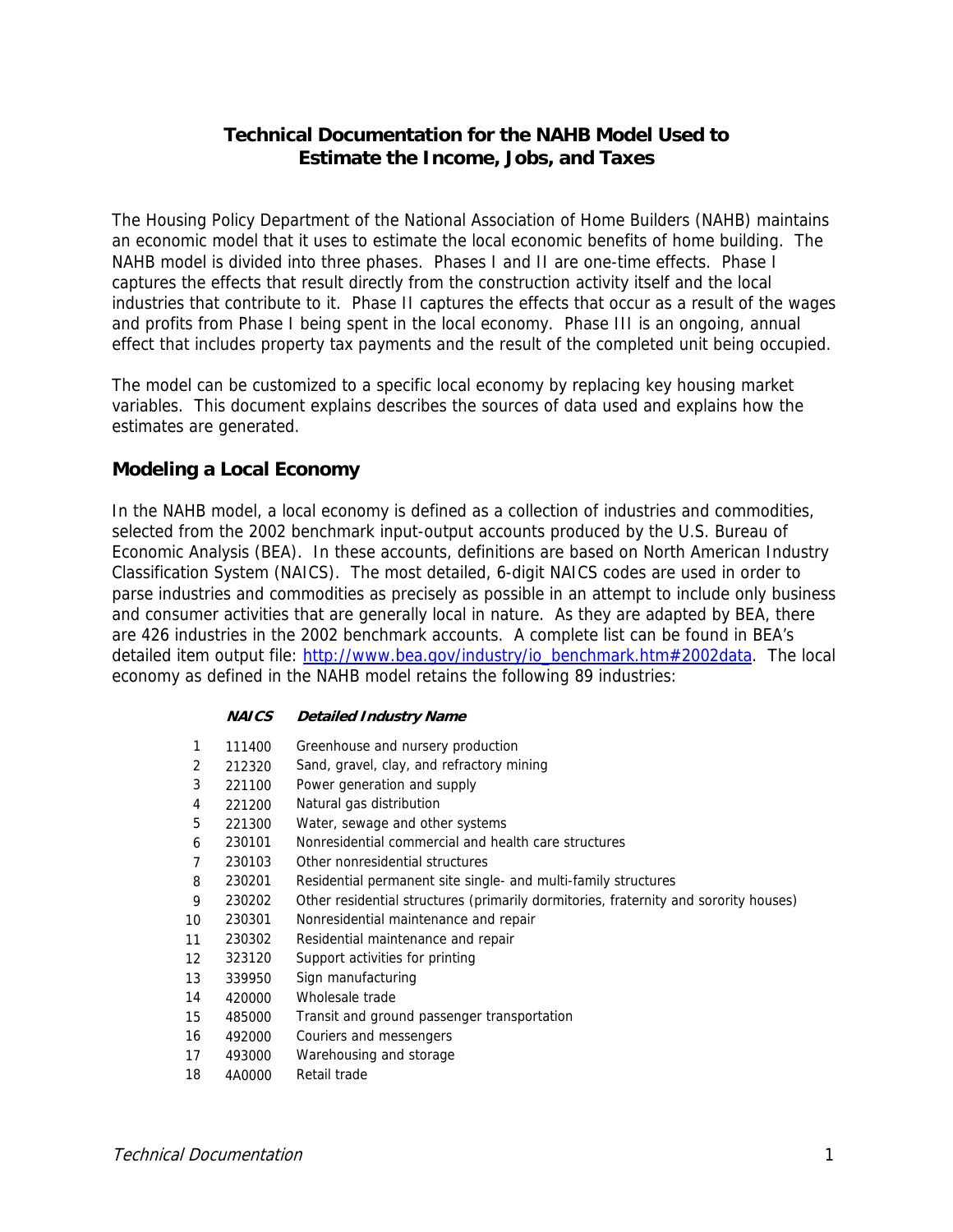| 19 | 511110 | Newspaper and publishers                                         |
|----|--------|------------------------------------------------------------------|
| 20 | 515100 | Radio and television broadcasting                                |
| 21 | 515200 | Cable and other subscription programming                         |
| 22 | 517000 | Telecommunications                                               |
| 23 | 519100 | Other information services                                       |
| 24 | 518100 | Internet service providers and web search portals                |
| 25 | 518200 | Data processing, hosting, and related services                   |
| 26 | 522A00 | Nondepository credit intermediation and related activities       |
| 27 | 523000 | Securities, commodity contracts, investments                     |
| 28 | 524200 | Insurance agencies, brokerages, and related services             |
| 29 | 525000 | Funds, trust, and other financial vehicles                       |
| 30 | 52A000 | Monetary authorities and depository credit intermediation        |
| 31 | 531000 | Real estate                                                      |
| 32 | 532100 | Automotive equipment rental and leasing                          |
| 33 | 532230 | Video tape and disc rental                                       |
| 34 | 532400 | Machinery and equipment rental and leasing                       |
| 35 | 532A00 | General and consumer goods rental except video tapes and discs   |
| 36 | 533000 | Lessors of nonfinancial intangible assets                        |
| 37 | 541100 | Legal services                                                   |
| 38 | 541200 | Accounting and bookkeeping services                              |
| 39 | 541300 | Architectural and engineering services                           |
| 40 | 541400 | Specialized design services                                      |
| 41 | 541511 | Custom computer programming services                             |
| 42 | 541512 | Computer systems design services                                 |
| 43 | 54151A | Other computer related services, including facilities management |
| 44 | 541800 | Advertising and related services                                 |
| 45 | 541920 | Photographic services                                            |
| 46 | 541940 | Veterinary services                                              |
| 47 | 5419A0 | All other miscellaneous professional and technical services      |
| 48 | 561100 | Office administrative services                                   |
| 49 | 561200 | Facilities support services                                      |
| 50 | 561300 | <b>Employment services</b>                                       |
| 51 | 561400 | <b>Business support services</b>                                 |
| 52 | 561600 | Investigation and security services                              |
| 53 | 561700 | Services to buildings and dwellings                              |
| 54 | 561900 | Other support services                                           |
| 55 | 562000 | Waste management and remediation services                        |
| 56 | 611100 | Elementary and secondary schools                                 |
| 57 | 611B00 | Other educational services                                       |
| 58 | 621600 | Home health care services                                        |
| 59 | 621A00 | Offices of physicians, dentists, and other health practitioners  |
| 60 | 621B00 | Other ambulatory health care services                            |
| 61 | 622000 | Hospitals                                                        |
| 62 | 623000 | Nursing and residential care facilities                          |
| 63 | 624400 | Child day care services                                          |
| 64 | 624A00 | Individual and family services                                   |
| 65 | 624200 | Community food, housing, and other relief services               |
| 66 | 711100 | Performing arts companies                                        |
| 67 | 711200 | Spectator sports                                                 |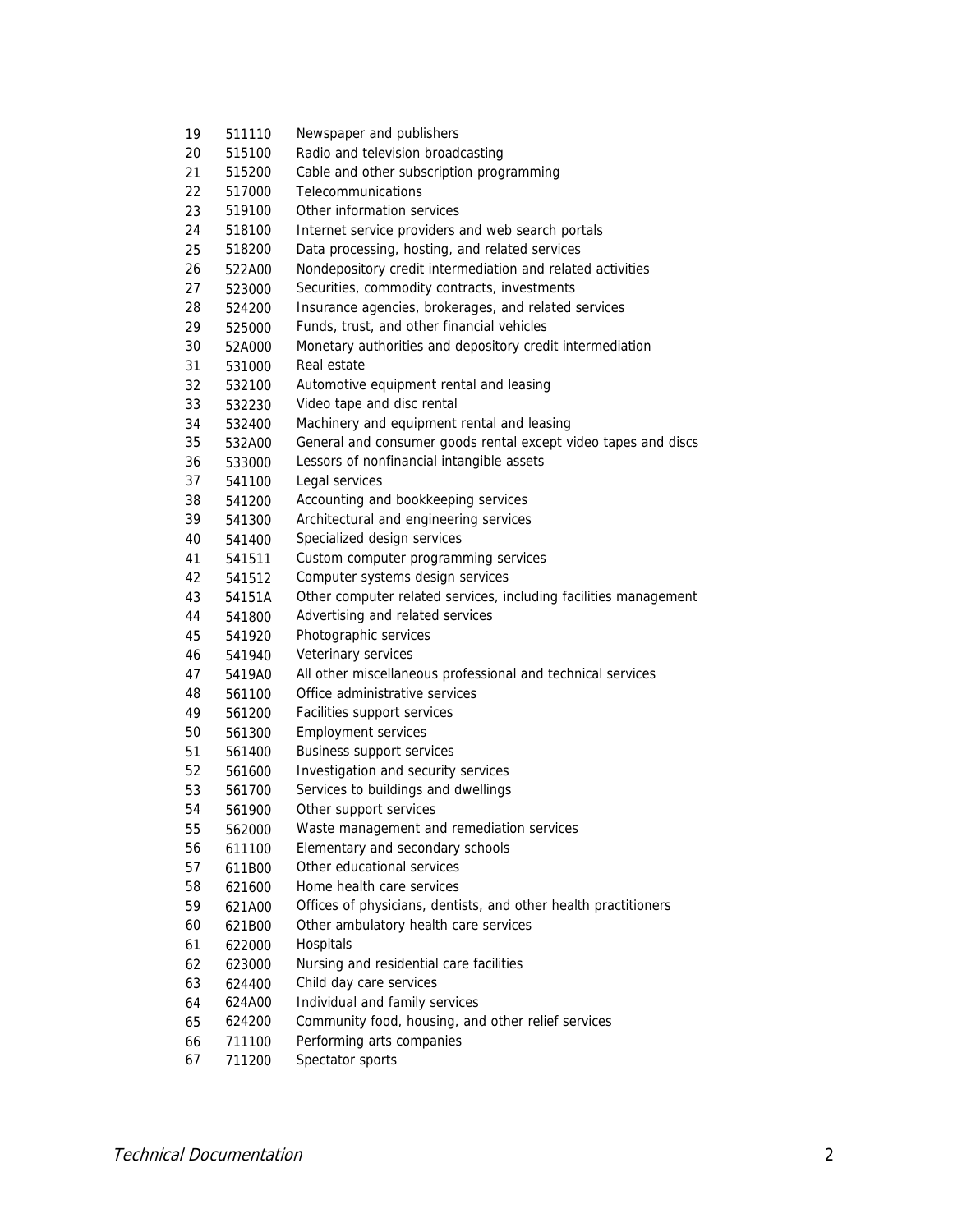| 68 | 712000 | Museums, historical sites, zoos, and parks                |
|----|--------|-----------------------------------------------------------|
| 69 | 713940 | Fitness and recreational sports centers                   |
| 70 | 713950 | <b>Bowling centers</b>                                    |
| 71 | 713A00 | Amusement parks, arcades, and gambling industries         |
| 72 | 713B00 | Other amusement and recreation industries                 |
| 73 | 722000 | Food services and drinking places                         |
| 74 | 811192 | Car washes                                                |
| 75 | 8111A0 | Automotive repair and maintenance, except car washes      |
| 76 | 811200 | Electronic equipment repair and maintenance               |
| 77 | 811300 | Commercial machinery repair and maintenance               |
| 78 | 811400 | Household goods repair and maintenance                    |
| 79 | 812100 | Personal care services                                    |
| 80 | 812200 | Death care services                                       |
| 81 | 812300 | Dry-cleaning and laundry services                         |
| 82 | 812900 | Other personal services                                   |
| 83 | 813100 | Religious organizations                                   |
| 84 | 813A00 | Grant making and giving and social advocacy organizations |
| 85 | 813B00 | Civic, social, professional and similar organizations     |
| 86 | S00201 | State and local government passenger transit              |
| 87 | S00202 | State and local government electric service               |
| 88 | S00203 | Other state and local government enterprises              |
| 89 | S00500 | General government industry                               |

In contrast to the classification system used in some previous years, single-family and multifamily construction are combined into a single category. The Census Bureau maintains a description of what is included in each NAICS industry on its web site: http://www.census.gov/cgi-bin/sssd/naics/naicsrch?chart=2002. In BEA's system of inputoutput accounts, commodities generally conform to industry definitions. However, BEA does not include separate commodities for "state and local government passenger transit" or "state and local government electric service" (these commodities show up as passenger transit and electric service, irrespective of which industry produces them), so the local economy as defined in the NAHB model consists of 89 industries and 87 commodities.

This list includes trade, construction, and a number of industries under the general categories of finance, transportation, and services—but excludes virtually all manufacturing, mining, and agriculture, on the grounds that markets for manufactured products are at least regional—if not national or international—in nature.

The exclusion of many industries is a distinguishing feature of the NAHB local impact model and is consistent with the overall intent of the model: to analyze the impact of locating a housing unit and the household that occupies it in one place rather than another. From this perspective, a house built in Seattle, Washington should not cause additional airplanes to be built or additional software to be produced, even though the occupants of a home built in Seattle may use software produced in Seattle and travel on planes built in Seattle. Because these households would be likely to use these products the same way even if they lived in some other metropolitan area, use of these products is not a function of the home's location and. Hence, industries like software publishing and aircraft manufacturing are excluded from the model.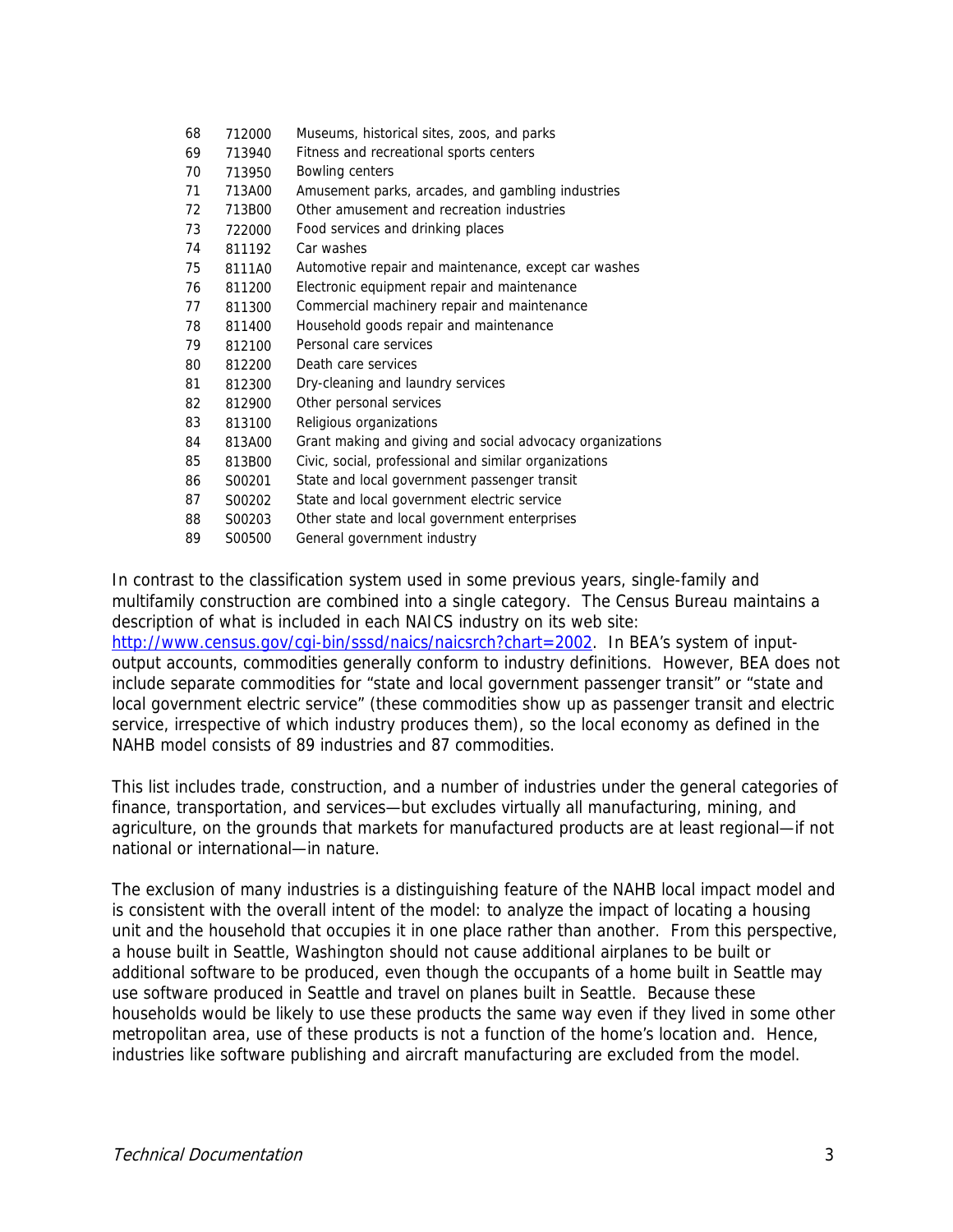Based on the industries and commodities described above, a "total local requirements" matrix is constructed that shows the total output required from each of the local industries to produce \$1 of each local commodities.

To illustrate the derivation of this matrix, let

- $c =$  an 87-element column vector of commodity outputs
- *g* = an 89-element column vector of industry outputs
- $V =$  an 87×89 subset of the benchmark make table that shows how much of each commodity is produced by each industry
- $h =$  an 89-element column vector showing how much scrap is produced by each industry
- $U = a 89 \times 87$  subset of the benchmark use table that shows how much of each commodity used as an input by each industry. Coefficients for the wholesale trade commodity are set to zero, assuming that these transactions are often non-local in nature. The wholesale trade industry produces a considerable amount of the retail trade commodity. The effect of this is to retain retail trade in the model, irrespective of which industry produces it, but to exclude wholesale trade activities.

The following matrices can then be defined through standard input-output algebra:

- $\mathbf{B} = \mathbf{U} \hat{\mathbf{g}}^{-1}$  the direct requirements matrix, showing the amount of each commodity needed as a direct input to produce \$1 of each industry's output. (The symbol ˆ indicates a matrix created from a vector by placing the vector=s elements on the matrix diagonal.) This is simply the use table scaled by industry output.
- $j = \hat{g}^{-1}h$  a vector showing scrap as a fraction of each industry's output. Many of the elements of this vector are zero in the NAHB local impact model, which excludes most of the manufacturing sector.
- $D = V\hat{c}^{-1}$  an 87×89 market share matrix, or the make table scaled by commodity output. *D* shows the fraction of each commodity (excluding scrap) produced by each industry.
- $F = (I \hat{j})^{-1}$ an 87 $\times$ 89 matrix showing, for \$1 worth of each commodity, the fraction produced by each industry. In short, *F* is *D* adjusted for scrap. *F* is often called a transformation matrix, because it can be used to transform commodities into the output of industries and vice versa.

#### *Total Local Requirements* = *F*(*I-BF*) -1

The total local requirements matrix translates local commodities into the output of local industries. The NAHB model is designed to capture only a fraction of the output: the fraction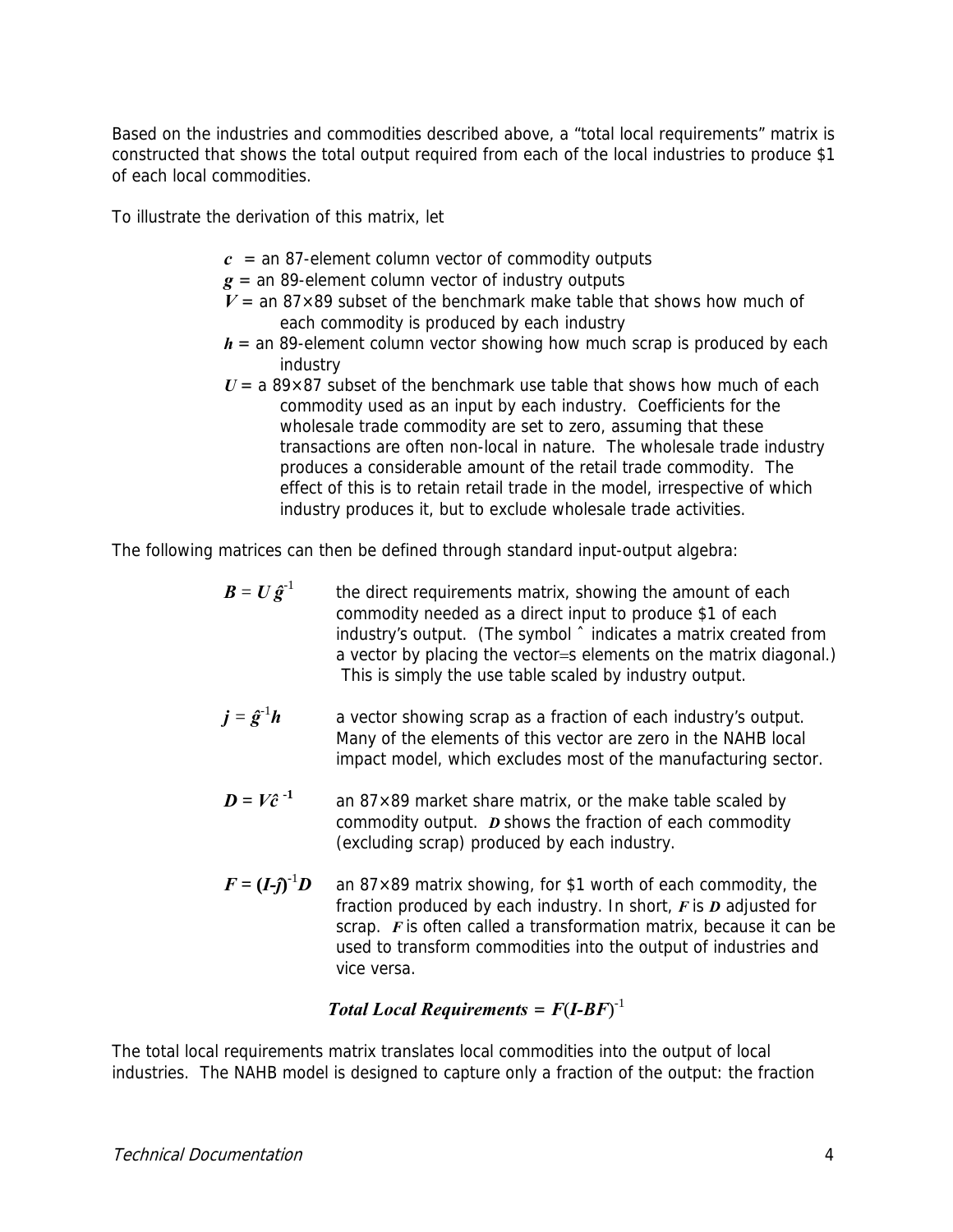that becomes either income for local households or revenue for local governments. These fractions are estimated from a combination of value added components of the input-output tables, plus information taken from other BEA industry accounts. In the BEA accounts, the final price of a commodity is the sum of intermediate outputs plus value added by the industry. Retaining only the value added in each industry from a total requirements matrix avoids double counting and constrains the impact of selling a local commodity to be no more than the total price paid for the commodity.

The input-output accounts decompose value added into three components: compensation of employees, taxes on production and imports, and gross operating surplus. Other BEA industry accounts provide some additional on each component. The following table summarizes the information taken from these accounts that is used to help define a local economy.

|                                                        | Wages &      | Wages &      | Other        | Other Non- |
|--------------------------------------------------------|--------------|--------------|--------------|------------|
|                                                        | Salaries per | Salaries per | Corporate as | Corp. as a |
|                                                        | Dollar of    | Full-Time    | a % of Gross | % of Gross |
|                                                        | Employee     | job          | Operating    | Operating  |
|                                                        | Compensation | Equivalents  | Surplus      | Surplus    |
| Farms                                                  | 86.3%        | 32,330       | 27.8%        | 72.2%      |
| Mining, except oil and gas                             | 77.9%        | 61,399       | 62.7%        | 15.0%      |
| <b>Utilities</b>                                       | 70.8%        | 81,471       | 71.3%        | 26.1%      |
| Construction                                           | 82.6%        | 47,736       | 38.4%        | 59.9%      |
| Miscellaneous manufacturing                            | 69.9%        | 49,708       | 46.0%        | 52.1%      |
| Wholesale trade                                        | 84.3%        | 61,935       | 81.4%        | 15.8%      |
| Retail trade                                           | 85.0%        | 30,328       | 69.2%        | 27.3%      |
| Transit and ground passenger transportation            | 81.1%        | 27,492       | 69.8%        | 26.4%      |
| Other transportation and support activities            | 80.1%        | 44,802       | 57.5%        | 39.1%      |
| Warehousing and storage                                | 83.7%        | 39,941       | 83.3%        | 15.9%      |
| Publishing industries                                  | 81.4%        | 75,687       | 80.8%        | 17.5%      |
| Broadcasting and telecommunications                    | 80.3%        | 69,858       | 68.3%        | 30.2%      |
| Information and data processing services               | 86.3%        | 82,011       | 58.4%        | 39.8%      |
| Federal Reserve banks, credit intermediation           | 82.9%        | 62,017       | 92.7%        | 3.8%       |
| Securities, commodity contracts and investments        | 87.9%        | 212,191      | 73.5%        | 2.6%       |
| Insurance carriers and related activities              | 82.0%        | 68,694       | 86.0%        | 14.0%      |
| Funds, trusts and other financial vehicles             | 53.2%        | 95,698       | 95.8%        | 0.0%       |
| Real estate                                            | 86.3%        | 49,838       | 3.2%         | 74.9%      |
| Rental leasing services & lessors of intangible assets | 85.1%        | 42,238       | 64.0%        | 33.8%      |
| Legal services                                         | 86.4%        | 79,707       | 19.5%        | 78.7%      |
| Computer systems design and related services           | 86.4%        | 92,108       | 4.7%         | 90.8%      |
| Misc. professional, scientific, and technical services | 86.1%        | 69,177       | 26.1%        | 72.5%      |
| Administrative and support services                    | 86.2%        | 32,067       | 44.8%        | 52.8%      |
| Waste management and remediation services              | 85.2%        | 52,043       | 75.0%        | 22.8%      |
| <b>Educational services</b>                            | 86.9%        | 36,521       | 53.5%        | 40.9%      |
| Ambulatory health care services                        | 85.3%        | 56,174       | 40.8%        | 56.7%      |
| Hospitals and nursing and residential care facilities  | 84.0%        | 42,062       | 36.7%        | 40.4%      |
| Social assistance                                      | 87.1%        | 24,800       | 42.0%        | 53.7%      |
| Performing arts, spectator sports, museums             | 83.5%        | 73,462       | 32.0%        | 66.7%      |
| Amusements, gambling and recreation industries         | 86.4%        | 26,113       | 49.1%        | 49.4%      |
| Food services and drinking places                      | 86.4%        | 19,492       | 68.1%        | 30.3%      |
| Other services, except government                      | 87.2%        | 31,983       | 29.9%        | 63.6%      |
| State and local general government                     | 76.0%        | 48,175       | <b>NA</b>    | NA         |
| State and local government enterprises                 | 77.1%        | 52,160       | <b>NA</b>    | NA         |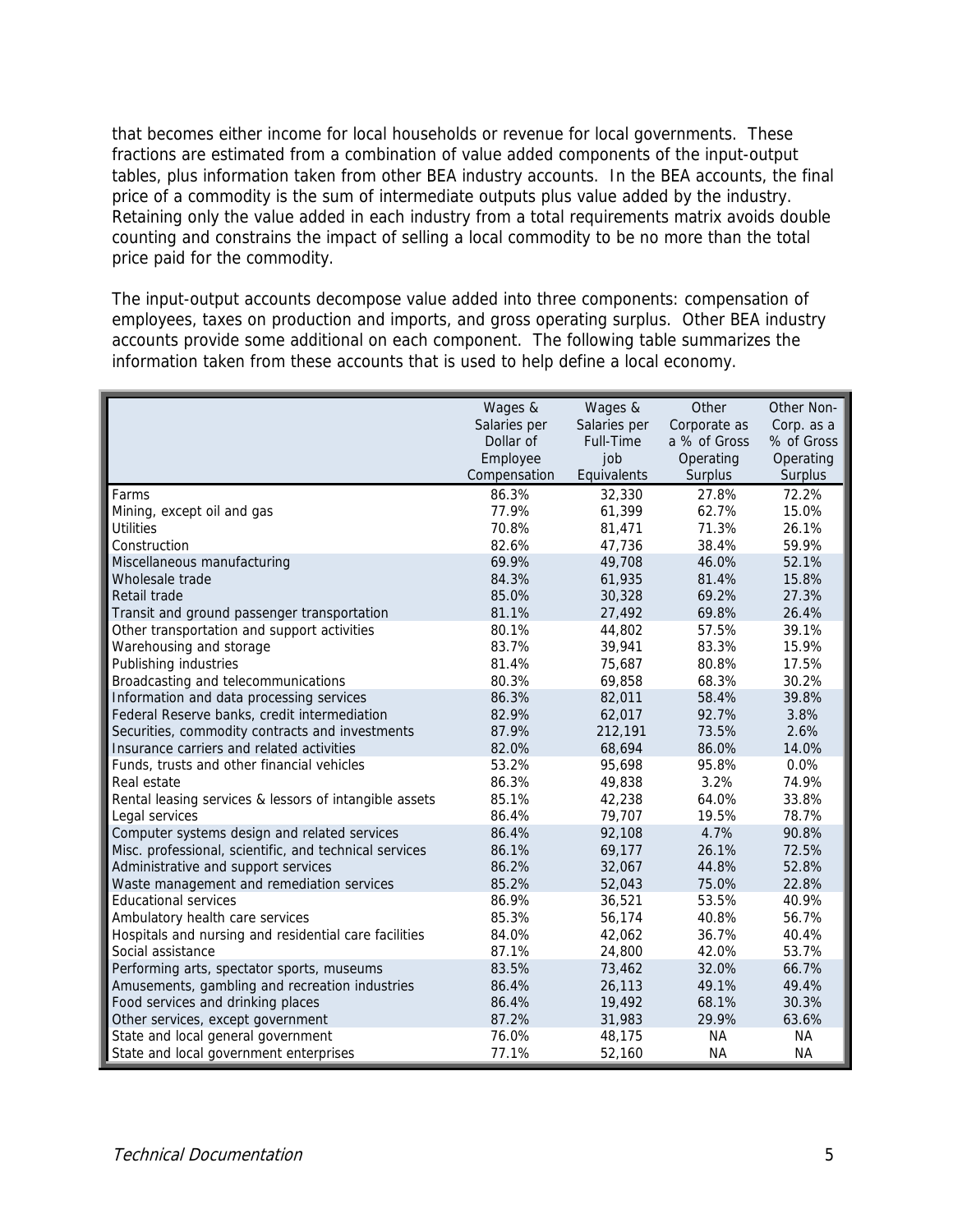In the NAHB model, local income is derived from two of the value-added components: compensation of employees and gross operating surplus, using other information from BEA industry accounts.

Due primarily to data limitations BEA, ratios from the relatively broad categories in the above table are sometimes applied to more narrowly defined local industries, For example, ratios for the broad categories "farms" and "mining" are each applied to a single, more narrowly defined local industry—"greenhouse and nursery production" and "sand, gravel, clay, and refractory mining," respectively.

The estimates of local income in the NAHB model exclude most corporate profits, based on the rationale that ownership of most corporations is national or international in scope. Even if a household living in Cleveland buys a product manufactured by a corporation located in Cleveland, profits derived from the sale are likely to be distributed to shareholders living in other locations.

The model makes an exception to this general rule for subchapter S corporations. S corporations tend to be smaller and more local and in this regard tend to resemble partnerships more than C corporations. S corporations also tend to be relatively common in particular industries, such as residential construction. The Internal Revenue Service (IRS) provides information on business receipts by form of business and industry (http://www.irs.gov/taxstats/bustaxstats/article/0,,id=152029,00.html) and this is used to decompose corporate profits into profits for S-corporations and C-corporations. The IRS tables provide relatively limited industry detail, so again percentages for a broadly defined industry are often applied to several of the more precisely defined 6-digit NAICS industries. The Scorporation profits by industry are then included as part of local income.

Local government revenue is estimated as a function of both local income and taxes on production and imports by industry. Across the country as a whole, BEA's national accounts show that taxes on production and imports collected by local governments (which consist largely of sales taxes) account for 36.1 percent of all TOPI (86.2 percent, for state and local governments are combined), and that the average effective state and local corporate income tax rate is 6.35 percent.

Up to this point, the local economy has been defined based on a technology that is location invariant. The fiscal structure of local governments is known to vary considerably across the country, however. At this stage, the model employs data from the most recent Census of Governments (http://www.census.gov/govs/www/gid2002.html). Census of Governments data are available for each of the roughly 87,000 units of government in the U.S., and these data can be used to customize the structure of local government finances to a particular area.

Aggregating personal taxes and fees over all local (or state and local) governments in the U.S. shows that these taxes and fees sum to 1.031 (4.466) percent of personal income. The NAHB model uses three local (or state and local) factors based on aggregate revenues divided by personal income, and the ratio of these measures for the area in question to the U.S. as a whole.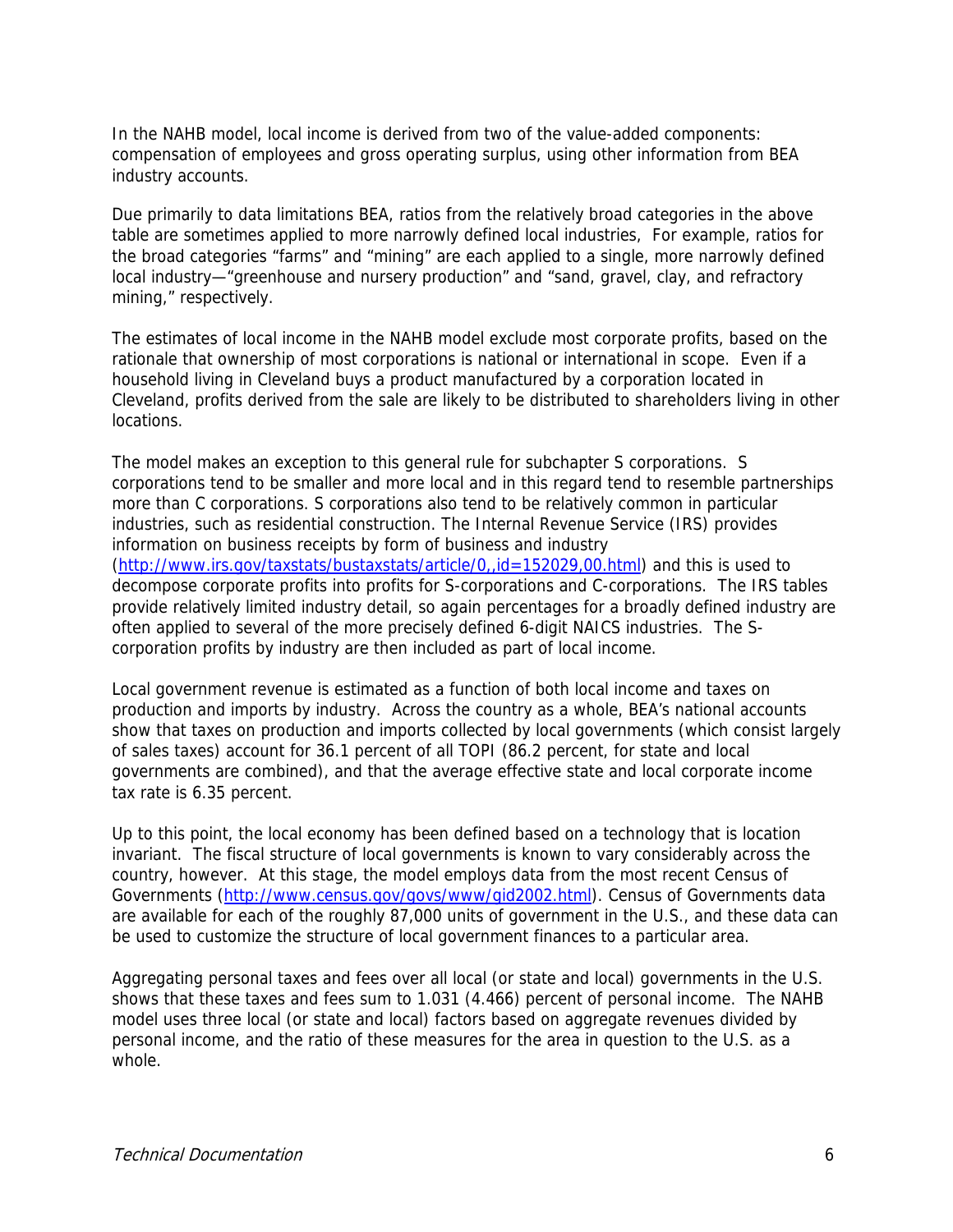Personal taxes = 1.0317% (or 4.446%)  $\times$  Local Personal Income  $\times$  Local Factor 1 Business taxes  $=$ 

36.1% (or 86.2%)  $\times$  TOPI in Local Industries  $\times$  Local Factor 2 + 6.35%  $\times$  Corporate Profits in Local Industries  $\times$  Local Factor 3

where the three local factors are derived on a case by case basis from data in the most recent Census of Governments. These factors are applied to value added in each local industry. This preserves the industry detail in the input-output accounts while customizing the analysis to a local area by using data from the Census of Governments, which is a distinguishing feature of the NAHB local impact model.

In the case of corporate profits in local industries for a particular metropolitan area or nonmetropolitan county, Local Factor 3 will usually be zero. Very few local governments impose a tax on corporate profits, so this will usually have an impact only when the model is applied to an entire state.

#### **Phase I: Construction**

For a specific area,

As shown diagrammatically in "Background and a Brief Description of the Model Used to Estimate the Economic Benefits", Phase I of the model feeds the dollar amount of construction and ancillary locally produced items into the income and tax matrices derived from the model total local requirements. Accounting for everything that goes into building a home and delivering it to its customer is more complicated than it may at first appear.

For one thing, the Census Bureau subtracts several items from construction value before providing the numbers to BEA for use in the input-output and related GDP accounts. On new homes built for sale, the Census Bureau subtracts 1.1 percent of the sales price for landscaping, 0.5 percent for appliances, 2.9 percent for realtor and brokers fees, and 2.7 percent for marketing and finance costs. There are equivalent subtractions for custom homes (i.e., homes where the builder functions as a general contractor for a home built on the customer's lot).

However, the landscaping and purchases of appliances and marketing/broker services associated with a newly built home clearly are attributable to the construction of the home. Phase I of the NAHB model therefore accounts for these items as separate purchases of the local construction, retail trade, and real estate industries. For retail trade, only the gross margin of appliance purchases are counted. Gross margins for different types of retailers are available from the Census Bureau's Annual Retail Trade Survey (http://www.census.gov/svsd/www/artstbl.html).

In addition, there are settlement or closing costs associated with transferring property from a builder to the ultimate owner. In a typical case, these costs are shared between buyers and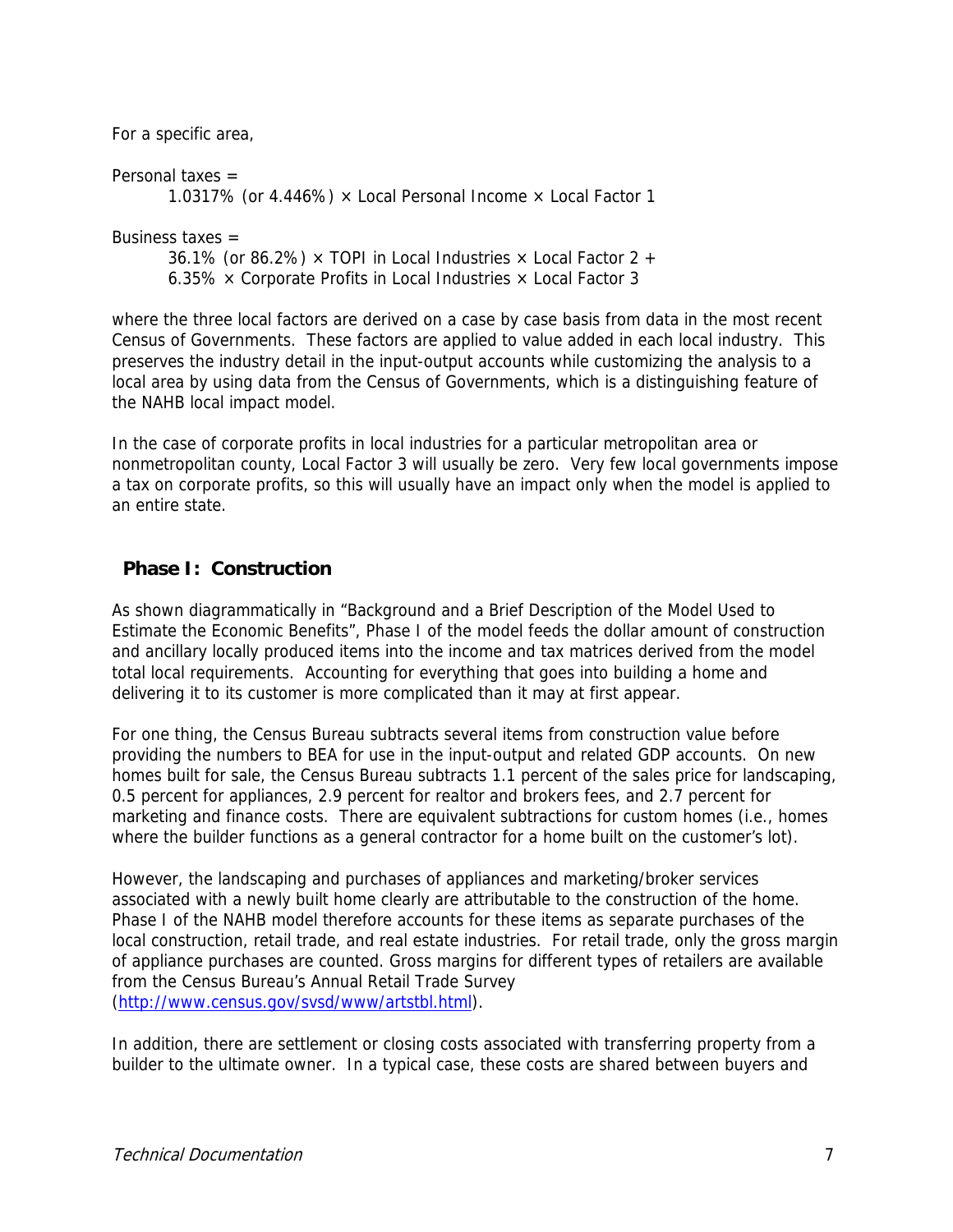sellers. Construction value as defined in the input-output accounts includes closing costs if they are paid by the seller, but not the buyer. When the local impact model was first developed, NAHB verified these details with economists at BEA.

In order to estimate both closing costs as a fraction of the home's price and the share of these costs the buyer pays, the NAHB model uses national average data compiled by the U.S. Department of Housing and Urban Development. $2$  The share of settlement costs paid for by the buyer for loan origination and discount fees, title and private mortgage insurance, and legal fees are counted as output of the local depository credit intermediation, insurance, and legal services industries, respectively.

Another category of closing costs sometimes paid by the buyer is mortgage or deed transfer taxes. Phase I of the NAHB model does not automatically include an amount for transfer taxes. In most (but not all) instances, these taxes are imposed by state, rather than, local governments. To the extent that transfer taxes apply in a specific case, that information needs to be supplied by the local entity requesting the analysis.

If the local entity requesting an analysis provides information that sales taxes are imposed on construction material and supplies a local sales tax rate, the model captures these taxes as revenue generated for local governments assuming that materials account for 30 percent of the final price of a housing unit. The figure of 30 percent is taken from information reported in the April 2004 Professional Builder, which is generally consistent with results from construction cost surveys NAHB has conducted over the years.

#### **Phase II: The Construction Ripple**

Phase I of the model translates home building activity into income for local workers and business proprietors, and revenue for local governments. This output serves as the input for Phase II, as part of the local income generated will be spent, generating more income, generating more spending, and so on. These spending ripples damp and eventually converge to a limit, which is the ultimate ripple or multiplier effect.

To convert local income to local spending, the model requires information about local household spending tendencies. Detailed spending information at the household level is available from the Consumer Expenditure (CE) Survey, produced by the U.S. Bureau of Labor Statistics (BLS) primarily for the purpose of determining the weights for the Consumer Price Index (http://www.bls.gov/cex/home.htm) 3

 $\overline{\phantom{a}}$ 

<sup>&</sup>lt;sup>2</sup> Report to Congress on the Need for Further Legislation in the Area of Real Estate Settlements, 1981, Exhibits II-1 and II-6.

 $3$  Technically, in the Consumer Expenditure Survey, the unit of measurement is actually not a household, but a *Consumer Unit*, a group of individuals who live in the same house and make joint purchasing decisions. There may be more than one Consumer Unit in a household.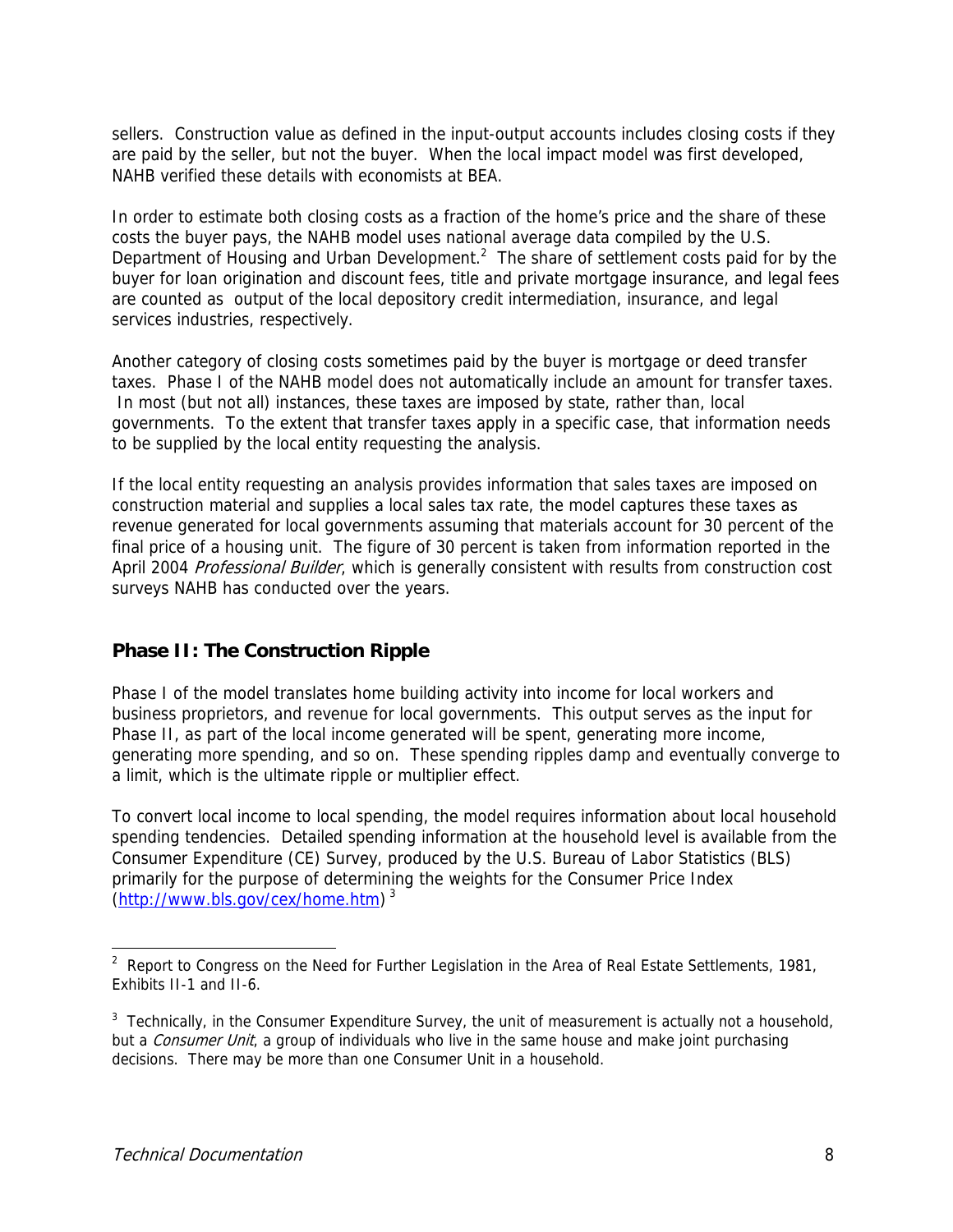The CE consists of two different types of surveys: 1) an interview survey that collects data on monthly expenditures as well as information on income and household characteristics, and 2) a diary survey that collects data on weekly expenditures of frequently purchased items. These are two separate surveys, each designed individually with weights that aggregate to an estimate of total spending in the U.S. When it estimates aggregate measures of consumer spending, BLS combines results from the two different types of surveys in a manner it does not disclose in detail to the public.

The NAHB local impact model uses only data from the interview survey, primarily to avoid the need for arbitrary decisions about which spending items to take from which survey. Based on its CE interview survey, BLS produces a public use microdata set consisting of quarterly files with household characteristics (including income), another set of quarterly files a record of income and other characteristics for each member of the household, and a set of fifty-one annual "EXPN" files with detailed information about various categories of expenditures.

These detailed files allow NAHB to maintain a conservative approach and exclude spending on items that may often be purchased from a vendor outside the local area. For example, BLS collects information on spending while on trips and vacations away from home in a separate "TRV" EXPN file. The NAHB local impact model does not include any spending information at all from the TRV file. NAHB processes the information from the EXPN files along with information on household characteristics and income to estimate spending tendencies on 47 locally produced commodities, as shown in the following table:

|   | Local commodity                                       | <b>NAICS</b><br>Code | <b>EXPN</b><br><b>File</b> | Description of items included in local spending                                                                                                                                                                                                                                                                                                                                                                                              |
|---|-------------------------------------------------------|----------------------|----------------------------|----------------------------------------------------------------------------------------------------------------------------------------------------------------------------------------------------------------------------------------------------------------------------------------------------------------------------------------------------------------------------------------------------------------------------------------------|
| 1 | Greenhouse and nursery<br>production                  | 111400               | <b>CRB</b>                 | Costs of all items and services for planting shrubs or trees, or<br>otherwise landscaping the ground of the housing unit in which<br>the consumer unit lives.                                                                                                                                                                                                                                                                                |
| 2 | Power generation and<br>supply                        | 221100               | UTC                        | Electricity bills for the housing unit in which the consumer unit<br>lives.                                                                                                                                                                                                                                                                                                                                                                  |
| 3 | Natural gas distribution                              | 221200               | UTC                        | Gas bills for the housing unit in which the consumer unit lives.                                                                                                                                                                                                                                                                                                                                                                             |
| 4 | Water, sewage and other<br>systems                    | 221300               | <b>UTC</b>                 | Water and/or sewage bills for the housing unit in which the<br>consumer unit lives.                                                                                                                                                                                                                                                                                                                                                          |
| 5 | New residential additions<br>and alterations, nonfarm | 230130               | CRB                        | Costs of all items and services associated with building an<br>addition to the house or a new structure including porch,<br>garage or new wing; finishing a basement or an attic or<br>enclosing a porch; remodeling one or more rooms; building<br>outdoor patios, walks, fences, or other enclosures, driveways,<br>or permanent swimming pools; or other improvements or<br>repairs to the housing unit in which the consumer unit lives. |

#### **Local Spending Extracted from the CE EXPN Files**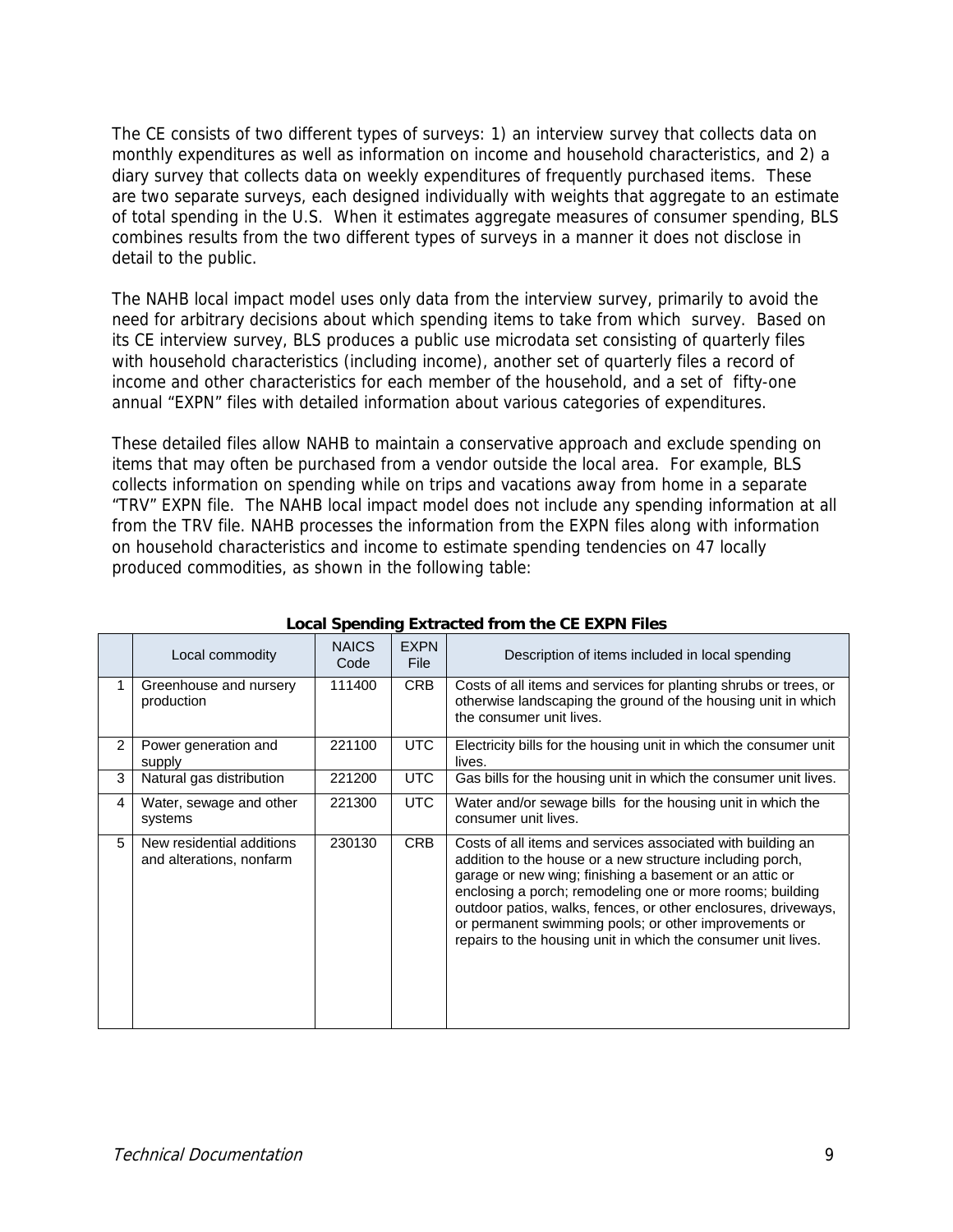|                | Local commodity                                                         | <b>NAICS</b><br>Code | <b>EXPN</b><br><b>File</b> | Description of items included in local spending                                                                                                                                                                                                                                                                                                                                                                                                                                                                                                                                                                     |
|----------------|-------------------------------------------------------------------------|----------------------|----------------------------|---------------------------------------------------------------------------------------------------------------------------------------------------------------------------------------------------------------------------------------------------------------------------------------------------------------------------------------------------------------------------------------------------------------------------------------------------------------------------------------------------------------------------------------------------------------------------------------------------------------------|
| 6              | Maintenance and repair of<br>farm and nonfarm<br>residential structures | 230310               | <b>CRB</b>                 | Costs of all items and services associated with repairing<br>outdoor patios, walks, fences, driveways, or permanent<br>swimming pools; inside painting or papering; outside painting;<br>plastering or paneling; plumbing or water heating installations<br>and repairs; electrical work; heating or air-conditioning jobs;<br>flooring repair or replacement; insulation; roofing, gutters, or<br>downspouts; siding; installation, repair, or replacement of<br>window panes, screens, storm doors, awnings, etc.; and<br>masonry, brick or stucco work for the housing unit in which the<br>consumer unit lives. |
| $\overline{7}$ | Transit and ground<br>passenger transportation                          | 485000               | <b>EDA</b>                 | Amount paid for private bus transportation to elementary or<br>high school for members of the consumer unit.                                                                                                                                                                                                                                                                                                                                                                                                                                                                                                        |
|                |                                                                         |                      | <b>XPB</b>                 | Costs for taxis, limousine service, and public transportation,<br>except while on a trip.                                                                                                                                                                                                                                                                                                                                                                                                                                                                                                                           |
| 8              | Retail trade                                                            | 4A0000               | <b>APA</b>                 | Purchases of major appliances x 26.5% (gross margin for<br>electronics and appliance stores) $\times$ 81% (adjustment for loss<br>of local sales to internet and mail order business).                                                                                                                                                                                                                                                                                                                                                                                                                              |
|                |                                                                         |                      | <b>APB</b>                 | Purchases of other households appliances and other selected<br>items $\times$ 26.5% (gross margin for electronics and appliance<br>stores) x 81% (adjustment for loss of local sales to internet<br>and mail order business).                                                                                                                                                                                                                                                                                                                                                                                       |
|                |                                                                         |                      | <b>FRA</b>                 | Purchases of home furnishings x 48.1% (gross margin for<br>furniture and home furnishing stores) $\times$ 81% (adjustment for<br>loss of local sales to internet and mail order business).                                                                                                                                                                                                                                                                                                                                                                                                                          |
|                |                                                                         |                      | CLA                        | Purchases of clothing x 47.9% (gross margin for clothing and<br>clothing accessories stores) $\times$ 81% (adjustment for loss of<br>local sales to internet and mail order business).                                                                                                                                                                                                                                                                                                                                                                                                                              |
|                |                                                                         |                      | CLB                        | Purchases of infants' clothing, watches, jewelry, and<br>hairpieces x 47.9% (gross margin for clothing and clothing<br>accessories stores) x 81% (adjustment for loss of local sales<br>to internet and mail order business).                                                                                                                                                                                                                                                                                                                                                                                       |
|                |                                                                         |                      | CLC                        | Purchases of sewing materials x 47.9% (gross margin for<br>clothing and clothing accessories stores) $\times$ 81% (adjustment<br>for loss of local sales to internet and mail order business).                                                                                                                                                                                                                                                                                                                                                                                                                      |
|                |                                                                         |                      | <b>OVB</b>                 | Purchases of automobiles, including down payment and<br>payment of principle on loans $\times$ 16.2% (gross margin for<br>automobile dealers) $\times$ 81% (adjustment for loss of local sales<br>to internet and mail order business).                                                                                                                                                                                                                                                                                                                                                                             |
|                |                                                                         |                      | <b>VOT</b>                 | Purchases of gasoline and other fuels and fluids used in<br>vehicles $\times$ 16.4% (gross margin for gasoline stations) $\times$ 81%<br>(adjustment for loss of local sales to internet and mail order<br>business).                                                                                                                                                                                                                                                                                                                                                                                               |
|                |                                                                         |                      | <b>IHB</b>                 | Share of health insurance premiums, after broker/agent share<br>is subtracted, used to purchase prescription drugs and<br>durable medical equipment $\times$ 30.8% (gross margin for health<br>and personal care stores) $\times$ 81% (adjustment for loss of local<br>sales to internet and mail order business).                                                                                                                                                                                                                                                                                                  |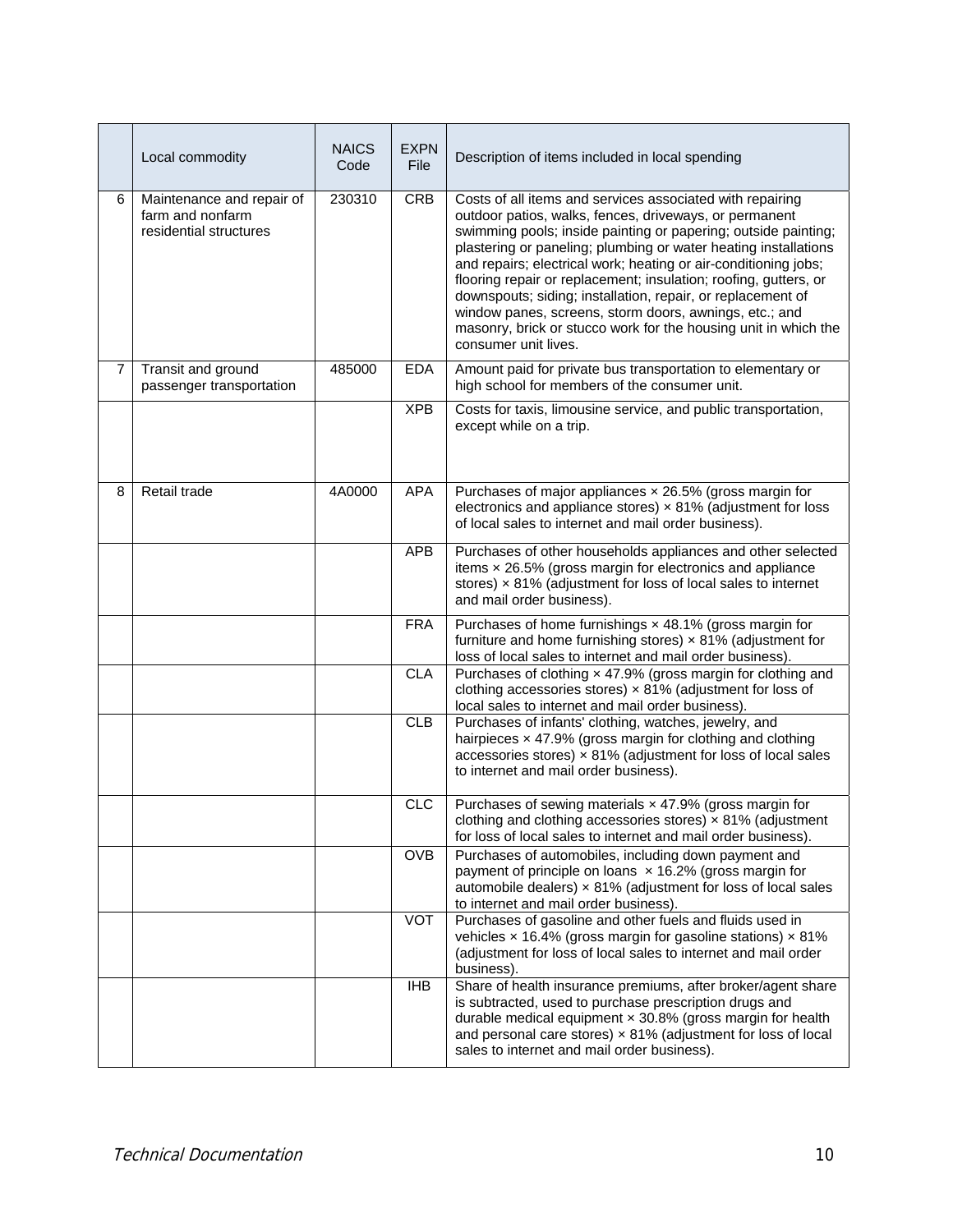|    | Local commodity                                                  | <b>NAICS</b><br>Code | <b>EXPN</b><br><b>File</b> | Description of items included in local spending                                                                                                                                                                                                                                                                                                                                                            |
|----|------------------------------------------------------------------|----------------------|----------------------------|------------------------------------------------------------------------------------------------------------------------------------------------------------------------------------------------------------------------------------------------------------------------------------------------------------------------------------------------------------------------------------------------------------|
|    | Retail trade (cont)                                              |                      | <b>IHC</b>                 | Number of persons covered by Medicare times average<br>Medicare benefits per Medicare enrollee times the share of<br>Medicare benefits used to purchase prescription drugs, other<br>nondurable medical products, and durable medical<br>equipment x 30.8% (gross margin for health and personal<br>care stores) $\times$ 81% (adjustment for loss of local sales to<br>internet and mail order business). |
|    |                                                                  |                      | <b>MDB</b>                 | Direct purchases of glasses, hearing aids, prescription<br>medication, convalescent equipment, or other medical<br>equipment $\times$ 30.8% (gross margin for health and personal<br>care stores) $\times$ 81% (adjustment for loss of local sales to<br>internet and mail order business).                                                                                                                |
|    |                                                                  |                      | <b>EDA</b>                 | Purchases of books or other equipment for elementary or high<br>school for members of the consumer unit x 39.8% (gross<br>margin for sporting goods, hobby, book and music stores) x<br>81% (adjustment for loss of local sales to internet and mail<br>order business).                                                                                                                                   |
|    |                                                                  |                      | <b>ENT</b>                 | Amount paid for CDs or audio tapes, photographic film, video<br>cassettes or tapes or discs, and books, but not through a mail<br>order club or subscription $\times$ 39.8% (gross margin for sporting<br>goods, hobby, book and music stores) x 81% (adjustment for<br>loss of local sales to internet and mail order business).                                                                          |
|    |                                                                  |                      | <b>MIS</b>                 | Expenses for flowers, potted plants, pet supplies and<br>medicines, toys, and games, and computer or video<br>hardware, software, and accessories x 43.8% (gross margin<br>for miscellaneous store retailers) $\times$ 81% (adjustment for loss<br>of local sales to internet and mail order business).                                                                                                    |
|    |                                                                  |                      | <b>XPA</b>                 | Expenditure for food and nonfood items at grocery stores, and<br>for food and beverages from places other than grocery stores<br>x 29.4% (gross margin for food and beverage stores).                                                                                                                                                                                                                      |
|    |                                                                  |                      | <b>XPB</b>                 | Expenditures for cigarettes and other tobacco products x<br>31.4% (gross margin for all retailers excluding motor vehicle<br>and parts dealers) $\times$ 81% (adjustment for loss of local sales to<br>internet and mail order business).                                                                                                                                                                  |
| 9  | Newspaper and publishers                                         | 511110               | <b>ENT</b>                 | Expenses for newspapers and other periodicals not through a<br>subscription.                                                                                                                                                                                                                                                                                                                               |
| 10 | Cable networks and<br>program distribution                       | 513200               | UTI                        | Expenses for cable TV, satellite TV, and satellite radio<br>services.                                                                                                                                                                                                                                                                                                                                      |
| 11 | Telecommunications                                               | 513300               | <b>UTA</b>                 | Telephone bills, irrespective of items included in service.                                                                                                                                                                                                                                                                                                                                                |
|    |                                                                  |                      | <b>UTP</b>                 | Pre-paid phone card or public pay phone services.                                                                                                                                                                                                                                                                                                                                                          |
| 12 | Information services                                             | 514100               | UTI                        | Expense for internet connection, excluding any away from<br>home.                                                                                                                                                                                                                                                                                                                                          |
| 13 | Nondepository credit<br>intermediation and related<br>activities | 522A00               | <b>OVB</b>                 | Interest payment on automobile loans.                                                                                                                                                                                                                                                                                                                                                                      |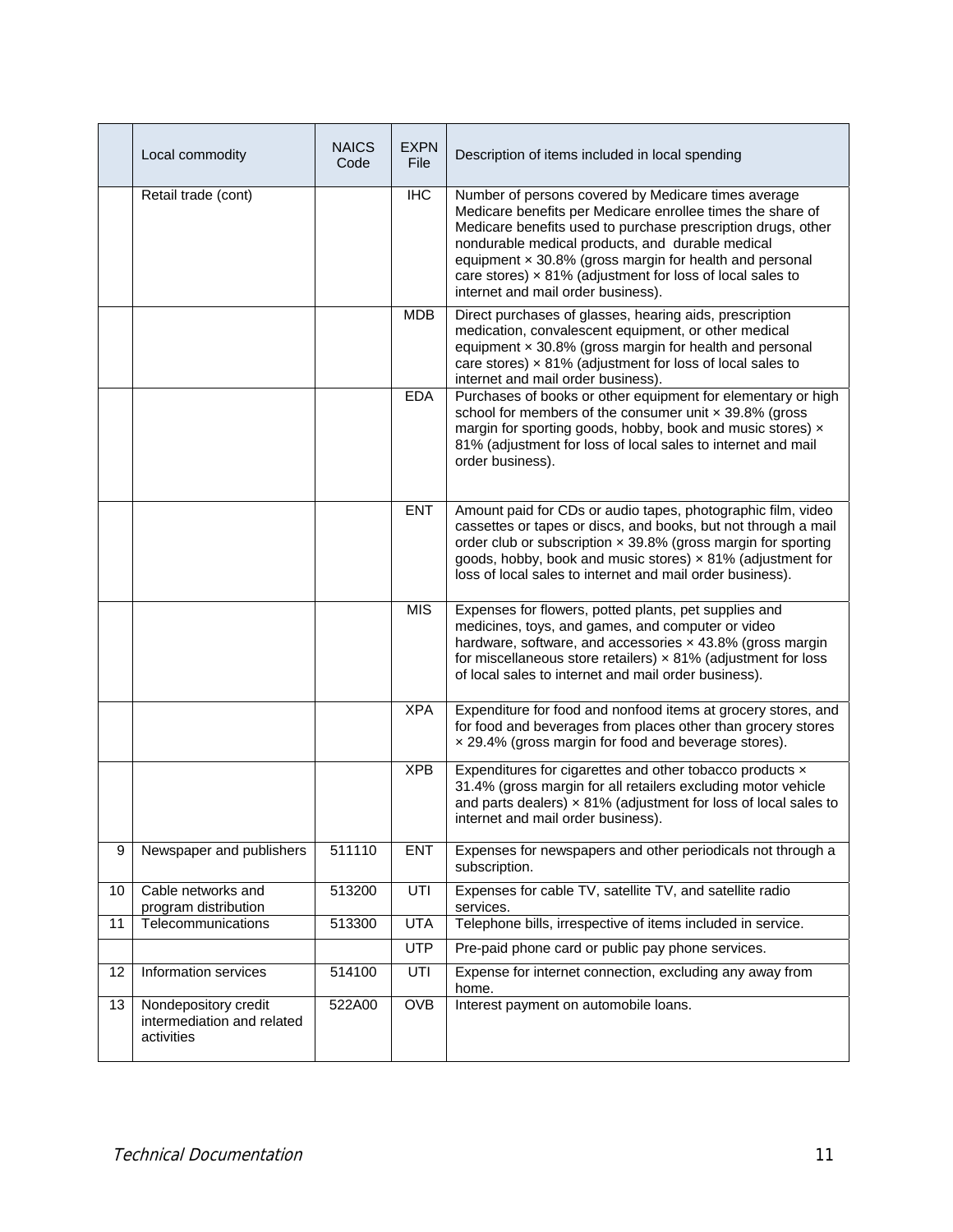|    | Local commodity                                                              | <b>NAICS</b><br>Code | <b>EXPN</b><br>File | Description of items included in local spending                                                                                                                                                     |
|----|------------------------------------------------------------------------------|----------------------|---------------------|-----------------------------------------------------------------------------------------------------------------------------------------------------------------------------------------------------|
| 14 | Insurance agencies,<br>brokerages, and other<br>insurance related activities | 524200               | <b>INB</b>          | Percent of premiums for all types of insurance other than<br>health (percentage based on agent/brokers' share of<br>industry).                                                                      |
|    |                                                                              |                      | <b>IHB</b>          | Percent of premiums for health insurance (percentage based<br>on agent/brokers' share of industry).                                                                                                 |
| 15 | Monetary authorities and<br>depository credit<br>intermediation              | 52A000               | <b>HEL</b>          | Interest paid on lump sum home equity loans, based only on<br>the home in which the consumer unit lives.                                                                                            |
|    |                                                                              |                      | OPH                 | Interest paid on home equity lines of credit, based only on the<br>home in which the consumer unit lives.                                                                                           |
|    |                                                                              |                      | OPI                 | Penalty charges on special or lump sum mortgage payment.                                                                                                                                            |
|    |                                                                              |                      | <b>XPB</b>          | Charges for safe deposit boxes, checking accounts, and other<br>banking services.                                                                                                                   |
| 16 | Real estate                                                                  | 531000               | <b>RNT</b>          | Total rental payments for the housing unit in which the<br>consumer unit lives.                                                                                                                     |
|    |                                                                              |                      | OPI                 | ground or land rent, portion of condo fee for management<br>services, special payments for property management<br>services--all of these only for the property in which the<br>consumer unit lives. |
| 17 | Automotive equipment<br>rental and leasing                                   | 532100               | <b>RTV</b>          | Expenses for renting vehicles.                                                                                                                                                                      |
|    |                                                                              |                      | <b>LSD</b>          | Expenses for leasing vehicles.                                                                                                                                                                      |
| 18 | Video tape and disc rental                                                   | 532230               | <b>ENT</b>          | Amount paid for rental of video cassettes, tapes, or discs.                                                                                                                                         |
| 19 | General and consumer<br>goods rental except video<br>tapes and discs         | 532A00               | <b>APA</b>          | Expenses for renting major appliances.                                                                                                                                                              |
|    |                                                                              |                      | <b>APB</b>          | Expenses for renting other household appliances and<br>selected items.                                                                                                                              |
|    |                                                                              |                      | <b>FRB</b>          | Expenses for renting furniture.                                                                                                                                                                     |
|    |                                                                              |                      | <b>CLD</b>          | Expenses for renting clothing.                                                                                                                                                                      |
|    |                                                                              |                      | <b>MDB</b>          | Expenses for renting convalescent or other medical<br>equipment.                                                                                                                                    |
| 20 | Legal services                                                               | 541100               | <b>MIS</b>          | Expenses for services of lawyers or other legal professionals.                                                                                                                                      |
| 21 | Accounting and<br>bookkeeping services                                       | 541200               | <b>MIS</b>          | Accounting fees.                                                                                                                                                                                    |
| 22 | Photographic services                                                        | 541920               | <b>ENT</b>          | Amount paid for film processing or printing digital<br>photographs.                                                                                                                                 |
|    |                                                                              |                      | <b>MIS</b>          | Amount paid for professional photography fees.                                                                                                                                                      |
| 23 | Veterinary services                                                          | 541940               | <b>MIS</b>          | Veterinarian expenses for pets.                                                                                                                                                                     |
| 24 | Investigation and security<br>services                                       | 561600               | <b>MIS</b>          | Home security service fees.                                                                                                                                                                         |
| 25 | Services to buildings and<br>dwellings                                       | 561700               | <b>APA</b>          | Charges for installing major appliances.                                                                                                                                                            |
|    |                                                                              |                      | EQB                 | Costs for pest control or repairing and servicing heating and<br>air conditioning equipment.                                                                                                        |
|    |                                                                              |                      | <b>MIS</b>          | Other home services and small repair jobs around the house.                                                                                                                                         |
| 26 | Waste management and<br>remediation services                                 | 562000               | <b>UTC</b>          | Trash/garbage collection bills for the housing unit in which the<br>consumer unit lives.                                                                                                            |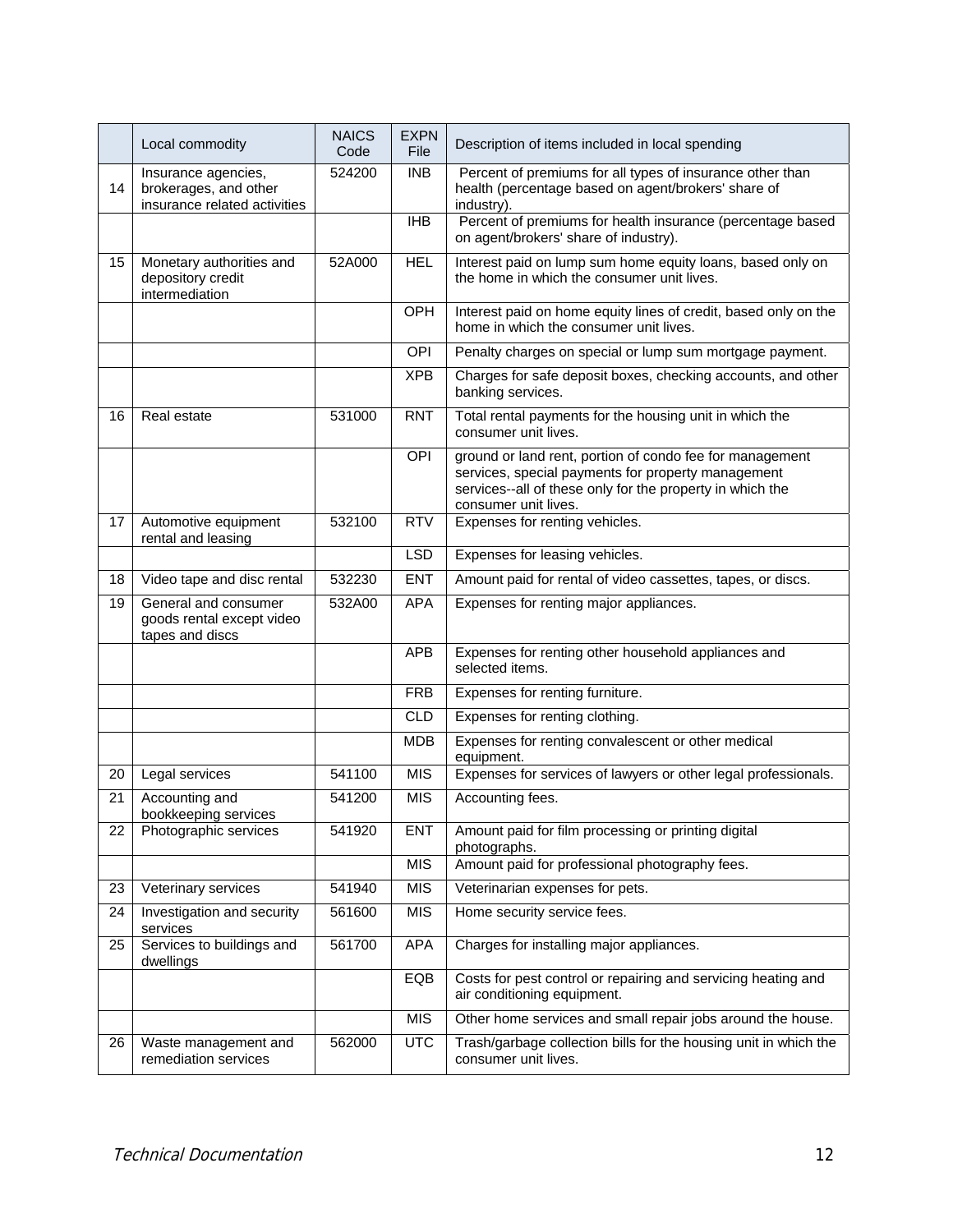|    | Local commodity                                                       | <b>NAICS</b><br>Code | <b>EXPN</b><br><b>File</b> | Description of items included in local spending                                                                                                                                                     |  |  |
|----|-----------------------------------------------------------------------|----------------------|----------------------------|-----------------------------------------------------------------------------------------------------------------------------------------------------------------------------------------------------|--|--|
| 27 | Elementary and<br>secondary schools                                   | 611100               | <b>EDA</b>                 | Tuition and other expenses for elementary or high school for<br>members of the consumer unit.                                                                                                       |  |  |
| 28 | Home health care<br>services                                          | 621600               | $\overline{I}$             | Share of health insurance premiums, after broker/agent share<br>is subtracted, used to pay for home health care.                                                                                    |  |  |
|    |                                                                       |                      | <b>IHC</b>                 | Number of persons covered by Medicare times average<br>Medicare benefits per Medicare enrollee times the share of<br>Medicare benefits used to pay for home health care.                            |  |  |
| 29 | Offices of physicians,<br>dentists, and other health<br>practitioners | 621A00               | <b>IHB</b>                 | Share of health insurance premiums, after broker/agent share<br>is subtracted, used to pay for physician, clinical, and dental<br>services.                                                         |  |  |
|    |                                                                       |                      | <b>IHC</b>                 | Number of persons covered by Medicare times average<br>Medicare benefits per Medicare enrollee times the share of<br>Medicare benefits used to pay for physician, clinical, and<br>dental services. |  |  |
|    |                                                                       |                      | <b>MDB</b>                 | Direct payments for eye care, dental care, or physician<br>services.                                                                                                                                |  |  |
| 30 | Other ambulatory health<br>care services                              | 621B00               | <b>IHB</b>                 | Share of health insurance premiums, after broker/agent share<br>is subtracted, used to pay for other professional services.                                                                         |  |  |
|    |                                                                       |                      | $\overline{HC}$            | Number of persons covered by Medicare times average<br>Medicare benefits per Medicare enrollee times the share of<br>Medicare benefits used to pay for other professional services.                 |  |  |
|    |                                                                       |                      | <b>MDB</b>                 | direct payments for services by medical professionals other<br>than physicians, lab tests, and other medical care.                                                                                  |  |  |
| 31 | Hospitals                                                             | 622000               | $\overline{I}$             | Share of health insurance premiums, after broker/agent share<br>is subtracted, used to pay for hospital care.                                                                                       |  |  |
|    |                                                                       |                      | <b>IHC</b>                 | Number of persons covered by Medicare times average<br>Medicare benefits per Medicare enrollee times the share of<br>Medicare benefits used to pay for hospital care.                               |  |  |
|    |                                                                       |                      | <b>MDB</b>                 | Direct payments for hospital rooms or services.                                                                                                                                                     |  |  |
| 32 | Nursing and residential<br>care facilities                            | 623000               | <b>IHB</b>                 | Share of health insurance premiums, after broker/agent share<br>is subtracted, used to pay for nursing home care.                                                                                   |  |  |
|    |                                                                       |                      | <b>IHC</b>                 | Number of persons covered by Medicare times average<br>Medicare benefits per Medicare enrollee times the share of<br>Medicare benefits used to pay for nursing home care.                           |  |  |
|    |                                                                       |                      | <b>MDB</b>                 | Direct payments for care in convalescent of nursing home.                                                                                                                                           |  |  |
| 33 | Child day care services                                               | 624400               | <b>EDA</b>                 | Expenses for nursery school or child day care centers for<br>members of the consumer unit.                                                                                                          |  |  |
|    |                                                                       |                      | <b>MIS</b>                 | Expenses for babysitting, nanny services, or child care in the<br>consumer unit's or someone else's home.                                                                                           |  |  |
| 34 | Performing arts<br>companies                                          | 711100               | <b>SUB</b>                 | Theater or concert season tickets.                                                                                                                                                                  |  |  |
|    |                                                                       |                      | <b>ENT</b>                 | Single admissions to movies, theaters, and concerts.                                                                                                                                                |  |  |
| 35 | Spectator sports                                                      | 711200               | <b>SUB</b>                 | Season tickets to sporting events.                                                                                                                                                                  |  |  |
|    |                                                                       |                      | <b>ENT</b>                 | Single admissions to spectator sporting events                                                                                                                                                      |  |  |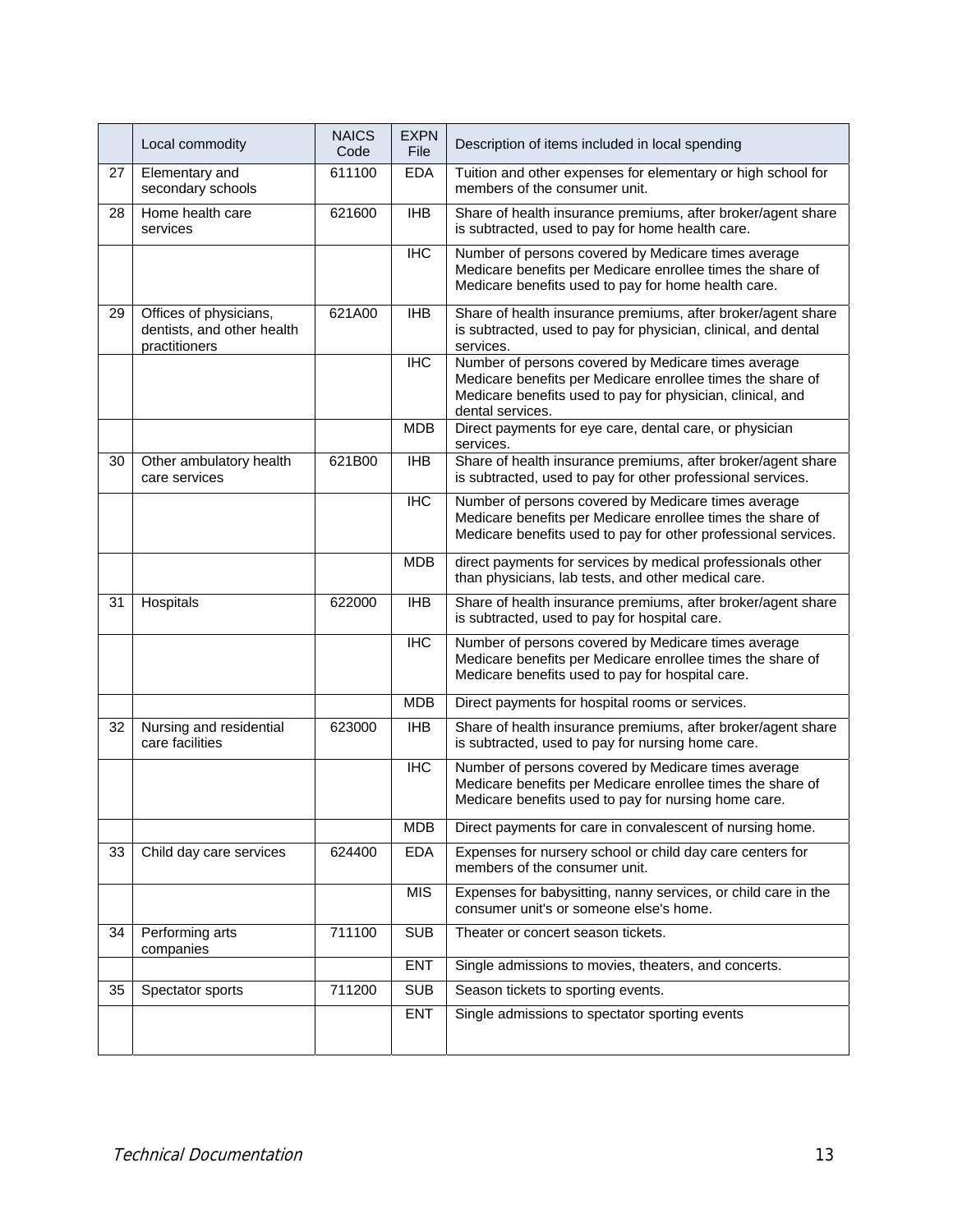|    | Local commodity                                            | <b>NAICS</b><br>Code | <b>EXPN</b><br>File | Description of items included in local spending                                                                                                                                         |  |  |
|----|------------------------------------------------------------|----------------------|---------------------|-----------------------------------------------------------------------------------------------------------------------------------------------------------------------------------------|--|--|
| 36 | Fitness and recreational<br>sports centers                 | 713940               | <b>EDA</b>          | Recreational lessons and instruction for members of the<br>consumer unit.                                                                                                               |  |  |
|    |                                                            |                      | <b>SUB</b>          | Expenses for membership in golf courses. Country clubs,<br>health clubs, fitness centers, or other sports and recreational<br>organizations.                                            |  |  |
|    |                                                            |                      | <b>ENT</b>          | Fees for participating in sports.                                                                                                                                                       |  |  |
| 37 | Other amusement,<br>gambling, and recreation<br>industries | 713A00               | <b>MIS</b>          | Expenses for lotteries and games of chance.                                                                                                                                             |  |  |
| 38 | Food services and<br>drinking places                       | 722000               | <b>XPA</b>          | Expenditures for food and beverages at restaurants,<br>cafeterias, cafes, drive-ins, etc.                                                                                               |  |  |
| 39 | Automotive repair and<br>maintenance, except car<br>washes | 8111A0               | <b>VEQ</b>          | Expenses for vehicle maintenance and repair.                                                                                                                                            |  |  |
|    |                                                            |                      | <b>VOT</b>          | Expenses for towing and automobile repair service policies.                                                                                                                             |  |  |
| 40 | Electronic equipment<br>repair and maintenance             | 811200               | EQB                 | Cost for repairs and services related to computers.                                                                                                                                     |  |  |
| 41 | Household goods repair<br>and maintenance                  | 811400               | EQB                 | Costs for repairing or servicing appliances, tools, sound,<br>video, photographic, sports, and lawn and garden equipment;<br>or repairing computer-related equipment.                   |  |  |
|    |                                                            |                      | <b>FRB</b>          | Costs for repairing furniture.                                                                                                                                                          |  |  |
|    |                                                            |                      | <b>CLD</b>          | Costs for repairing or altering clothing and accessories, or<br>repairing watches or jewelry.                                                                                           |  |  |
| 42 | Personal care services                                     | 812100               | <b>IHC</b>          | Number of persons covered by Medicare times average<br>Medicare benefits per Medicare enrollee times the share of<br>Medicare benefits used to pay for other personal care<br>services. |  |  |
|    |                                                            |                      | <b>MIS</b>          | Expenses for adult day care centers, and home care for<br>invalids, convalescents, handicapped, or elderly persons.                                                                     |  |  |
| 43 | Death care services                                        | 812200               | <b>MIS</b>          | Expenses for funerals, burials, cremation, and purchase and<br>upkeep of cemetery lots or vaults.                                                                                       |  |  |
| 44 | Dry cleaning and laundry<br>services                       | 812300               | <b>XPB</b>          | Expenses for clothing and other items at sent to drycleaners<br>and laundry, as well as coin operated dry cleaning and<br>laundry machines.                                             |  |  |
| 45 | Other personal services                                    | 812900               | <b>CLD</b>          | Costs of clothing storage services.                                                                                                                                                     |  |  |
|    |                                                            |                      | <b>VOT</b>          | Fess for vehicle parking, boat docking and plane landing.                                                                                                                               |  |  |
|    |                                                            |                      | <b>MIS</b>          | Catering and pet services.                                                                                                                                                              |  |  |
|    |                                                            |                      | <b>XPB</b>          | Expenses for haircuts, hair styling, manicures, massages, and<br>other salon services.                                                                                                  |  |  |
| 46 | Religious organizations                                    | 813100               | <b>CNT</b>          | Contributions to religious organizations.                                                                                                                                               |  |  |
| 47 | Civic, social, professional<br>and similar organizations   | 813B00               | <b>SUB</b>          | Expenses for membership in civic, service, or fraternal<br>organizations.                                                                                                               |  |  |

For the items included in retail sales, only the gross margins are included, and in most cases a further adjustment is made to account for loss of local sales to internet and mail order business. The fraction is based on the Report on Sales Taxes produced by the Government Accountability Office (GAO) in June of 2000 (GAO/GGD/OCE-00-165). Using numbers from Marketing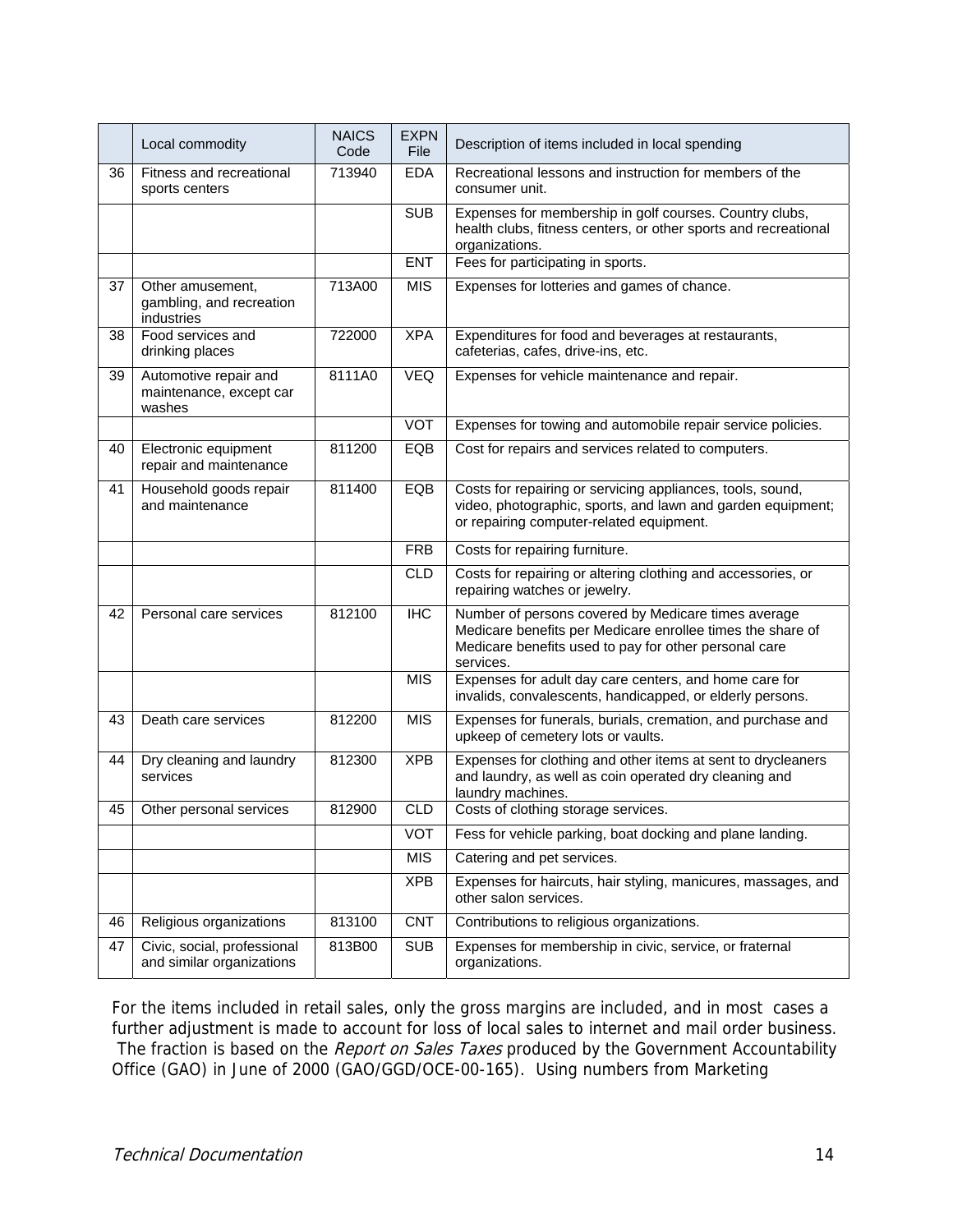Logistics, GAO estimated that business-to-consumer remote sales in 2000 were 186 to 278 billion. A subsequent GAO update found no need to revise the analysis (March 28, 2002 press release). NAHB applied this sales loss estimate to personal consumption expenditures on durable and non durable goods from the GDP accounts in order to derive the factor used to deflate purchases and account for business local retailers lose due to remote sales through media such as the internet.

Insurance payments are separated into a share going to brokers and agents and the insurance companies, based on the proportional share of revenue reported in the latest Economic Census (http://www.census.gov/econ/census02/data/us/US000\_52.HTM). The share going to brokers and agents is counted as local income. However, it is also assumed that the share going to insurance companies comes back in some cases as these companies pay medical costs for policy holders that go to health care providers in the local area. This is estimated using "Personal Health Care Expenditures by object & Source of Payment" reported by the Census Bureau in the Statistical Abstract of the United States (Table 128 in the 2008 Abstract).

A similar calculation is made for expenses covered by Medicare. The CE data include the number of household members covered by Medicare. Payments made by Medicare to local health care providers are estimated using statistics on "Medicare Benefits by Types of Provider," "Medicare Enrollees," and "Medicare Disbursements by Type of Beneficiary" (Tables 134, 136 and 137, respectively in the 2008 Statistical Abstract of the United States)

The consumer spending variables used in the model are all in the form of average propensities to consume—that is, average fractions of before-tax income spent on various items. As shown in the table above, The EXPN files generate local consumer spending estimates for 47 of the first 85 local commodities listed on pages 2 and 3. The others enter the model only through local business-to-business transactions in the local total requirements matrix.

To this, the local impact model adds seven categories of local commodities produced by local government enterprises:

- 1 Local government electric service
- 2 Local government natural gas distribution
- 3 Local government water & sewerage
- 4 Local government passenger transit
- 5 Local government liquor stores
- 6 Local government sanitary services
- 7 Local government hospitals

The introduction of these commodities does not increase total local spending. Instead, as each of these seven commodities has a corresponding commodity produced by private sector industry, the local impact model allocates consumption spending between the publicly produced and privately produced commodities based on information from the Census of Governments. This enables the model to be consistent with both national household consumption patterns and revenue collected by all government enterprises in a particular local area.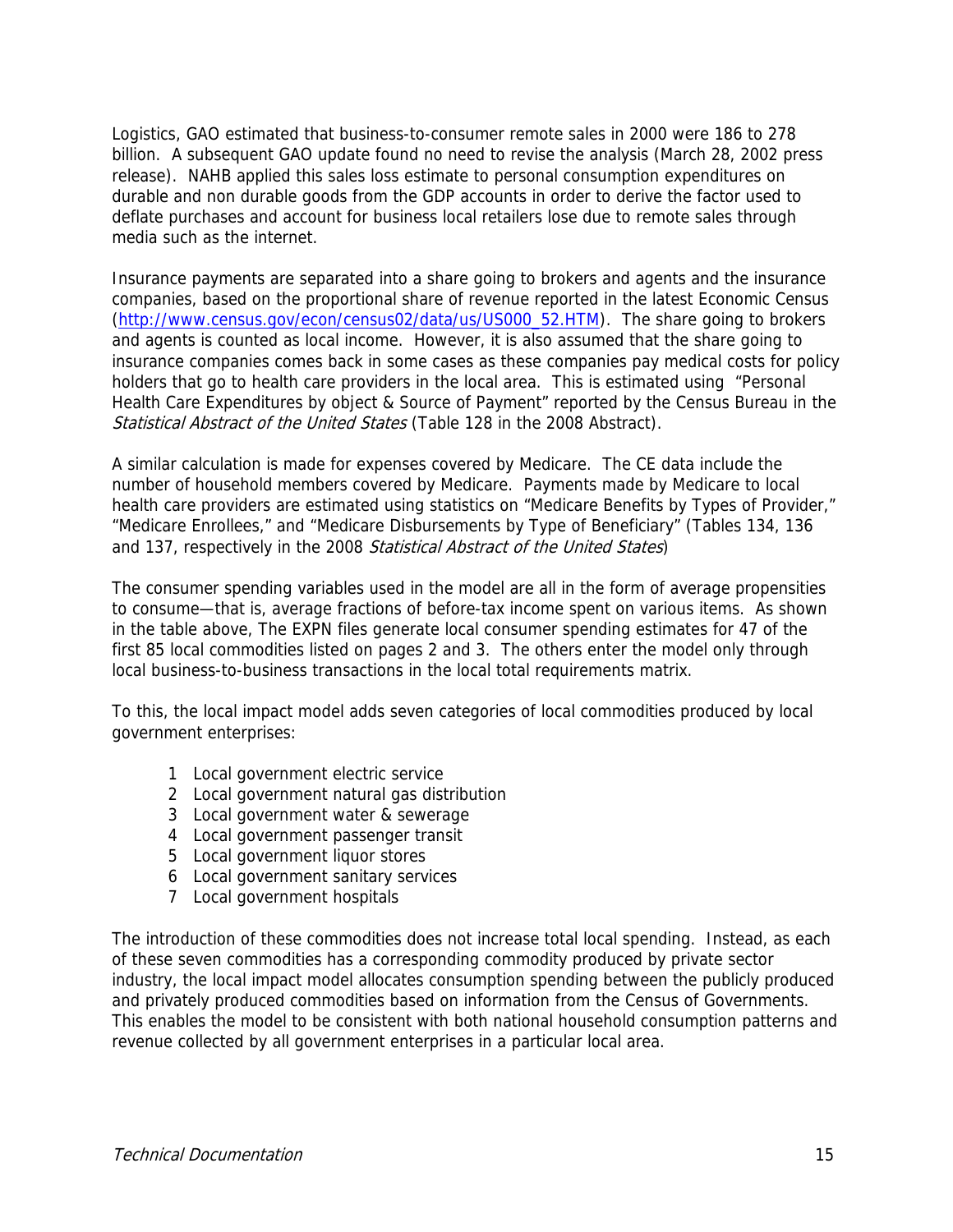To this is added one other local commodity, general government, to account for tax and fee payments (computed in Phase II primarily from BEA personal income estimates and Census of Governments revenue data).

The results can be collected in a matrix 2×55 matrix, *A***:** 

 $\overline{\phantom{a}}$ ⎦  $\begin{vmatrix} a_1 & a_2 & a_3 & \cdots & a_{54} & 0 \end{vmatrix}$ ⎣  $\mathsf{L}$ 0 0 0 ... 0 1  $A = \begin{bmatrix} a_1 & a_2 & a_3 & \cdots & a_{54} & 0 \end{bmatrix}$ 

The elements in the first row of *A* show the average fraction of income spent on each of the 54 local commodities (including those produced by local government enterprises such as publicly owned utilities or hospitals). The "O"s and "1" in the second row indicates that no taxes are spent directly by the household on any of the first 54 commodities; 100 percent is spent on the local general government commodity. This two-row structure is designed to align with the output from Phase I of the model, which comes in the form of before-tax local income and local tax estimates.

Several other matrices and vectors derived from the above concepts are needed to calculate the Phase II ripple or multiplier effect:

 $W: a 55 \times 89$  matrix that translates local commodities into local income,

*G*: a 55×89 matrix that translates local commodities into local government general revenue collected from persons, and

*T*: a 55×89 matrix that translates local commodities into local government general revenue collected from businesses

 $\boldsymbol{L} = | \boldsymbol{W} \boldsymbol{G} \boldsymbol{T} |$  therefore defines a 55×267 matrix

 $x = a$  two element column vector containing local income and local taxes generated in Phase I

$$
Y = \begin{bmatrix} i & 0 & 0 \\ 0 & i & 0 \\ 0 & 0 & i \end{bmatrix}
$$
 a 267×3 matrix where *i* is a 89-element unit column vector,  

$$
Z = \begin{bmatrix} 1 & 0 \\ 0 & 1 \\ 0 & 1 \end{bmatrix}
$$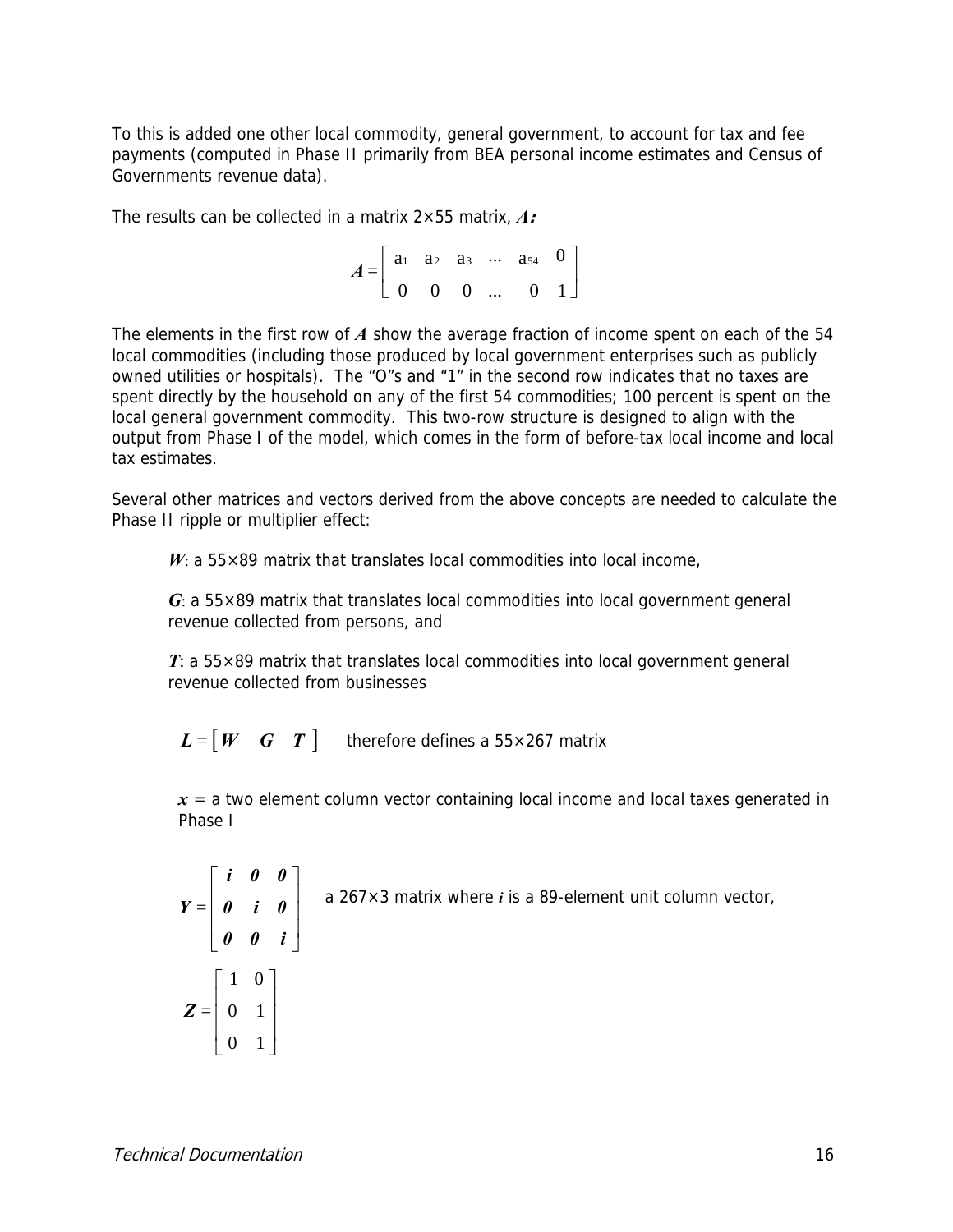In summary**,** *x* is the income and tax output from Phase 1, *A* translates income and taxes into spending on particular commodities, *L* translates the detailed commodity spending into income and taxes in each of 89 local industries, and *Y* and *Z* are technical devices for summing results. *Y* collapses the components of a 267-element vector into a 3-element vector of income, personal taxes, and business taxes. *Z* converts a 3-element vector of this form into a 2-element income and tax vector.

The row vector defined as *x*′*A* shows how much, in dollar terms, people who earn income during Phase I spend on each of the 55 local commodities, including local government.

The calculation *x*′*ALYZ* produces a 2-element local income and local tax vector of the same form as *x*′ . Postmultiplying a vector of this type by *ALYZ* will always produce a similar, 2 element income and tax vector. Either by construction, or by checking that both eigenvalues are smaller than 1, it is possible to show that *ALYZ* is a contracting matrix. This implies that the rounds below show successively smaller increments of income and taxes added to the local economy:

> . . .  $x'$   $\prod$  *ALYZ Round K* :  $x'$   $\prod^K$ *k=1 Round 3 : x*′ *ALYZ ALYZ ALYZ Round 0* : *x*′ *Round 1 : x*′ *ALYZ Round 2 : x*′ *ALYZ ALYZ*

The terms of this sequence can be summed in the usual manner to create an infinite series. Because *ALYZ* is a contracting matrix, the result is a convergent series, the limit of which is

#### **[ ]** *-1 x' I-ALYZ*

This is the final multiplied effect on local income and local taxes at the end of Phase II. The factor **[***I***-***ALYZ***] -1** is a matrix version of the conventional Keynesian spending multiplier. Because *x*′ is reported in Phase I, it is subtracted from the effect reported in Phase II.

For some purposes, especially estimating employment impacts, we are interested in tracking income in Phase II by industry. Calculations to accomplish this are based on the following sequence of  $1\times 267$  vectors:

Round 1: 
$$
x'AL
$$
  
\nRound 2:  $x'AL$  YZAL  
\n  
\n  
\nRound  $K$ :  $x'AL$   $\prod_{k=1}^{K-1} YZAL$ 

Technical Documentation 17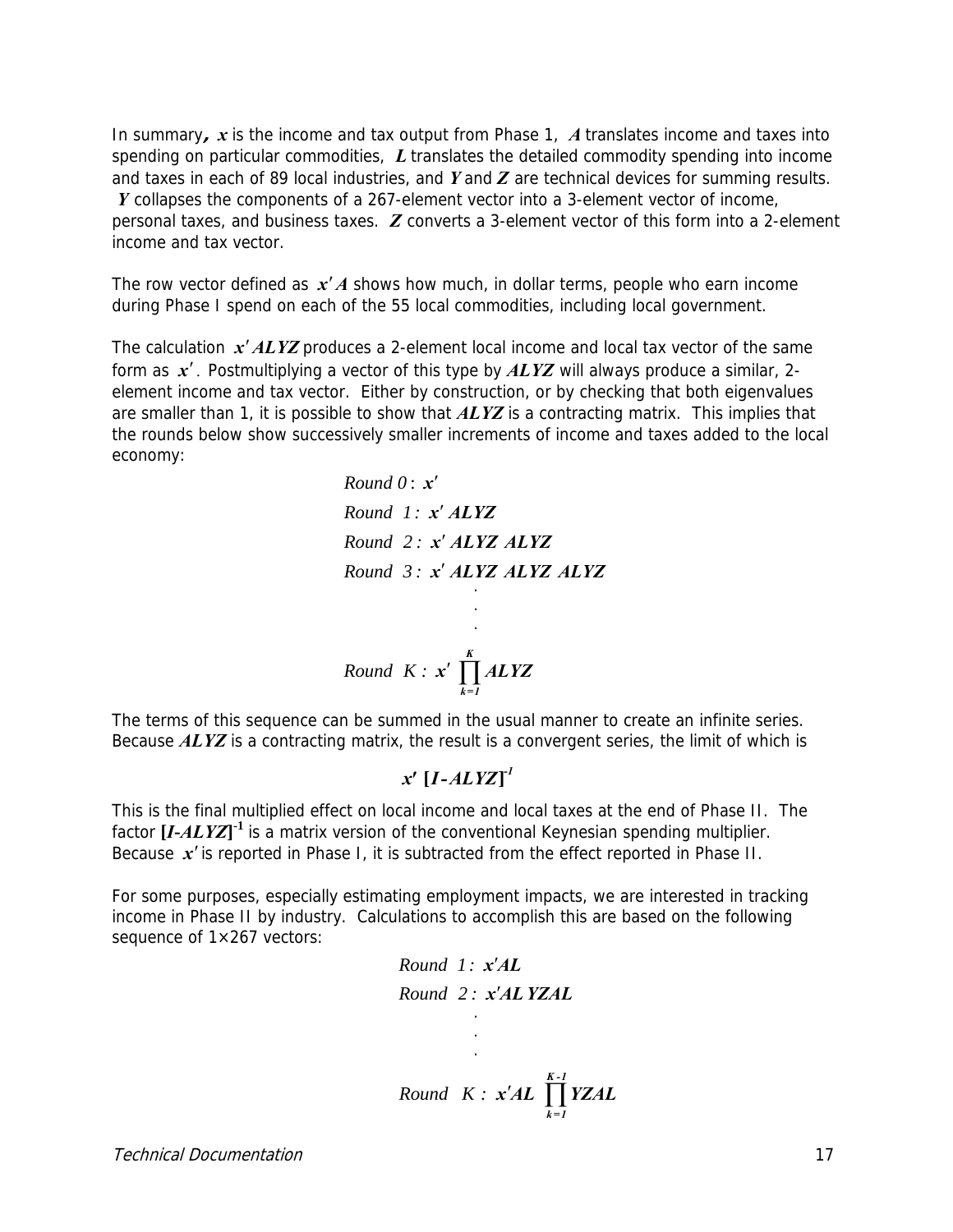Note that sequence begins with the spending vector *x'AL*—that is, it excludes the income and taxes that have already been captured in Phase I. The limit of the series defined based on this sequence is

$$
x'AL [I-YZAL]^{-1}
$$

This is a 267-element row vector, the first 89 elements containing the final, multiplied effect on local income by industry generated during Phase II. As explained above, income by industry can be separated into business owners' income and wages and salaries, and the wages and salaries converted to full-time job equivalents.

From the standpoint of local governments, it may be desirable to track individual sources of revenue, such as particular fees and taxes. To facilitate this, it is useful to have a three element local income and local tax vector, where the tax revenue is decomposed into taxes collected from persons and taxes collected from businesses.

Consider the following sequence of such 3-element vectors:

Round 1: 
$$
x'ALY
$$
  
\nRound 2:  $x'ALY ZALY$   
\n  
\n  
\nRound K:  $x'ALY \prod_{k=1}^{K} ZALY$ 

This sequence begins after *Round 0*, implicitly excluding income earned and taxes paid during Phase I. The limit of the infinite series defined by this sequence is

#### **[ ] -1** *x*′*ALY I-ZALY*

This is the final, multiplied effect on local income, local government revenue collected from persons, and local government revenue collected from businesses in Phase II of the model. The tax structure for a particular local area, derived primarily from Census of Governments data as described above, can be applied to this result in order to decompose local government revenue into particular types of taxes and fees.

#### **Phase III: The Ongoing Impacts**

A distinguishing feature of the NAHB technique for estimating local impacts is the way it models characteristics and behavior of new housing unit occupants, depending on the particular type of unit being built. There are six basic variants of the NAHB model designed to accommodate different varieties of residential construction: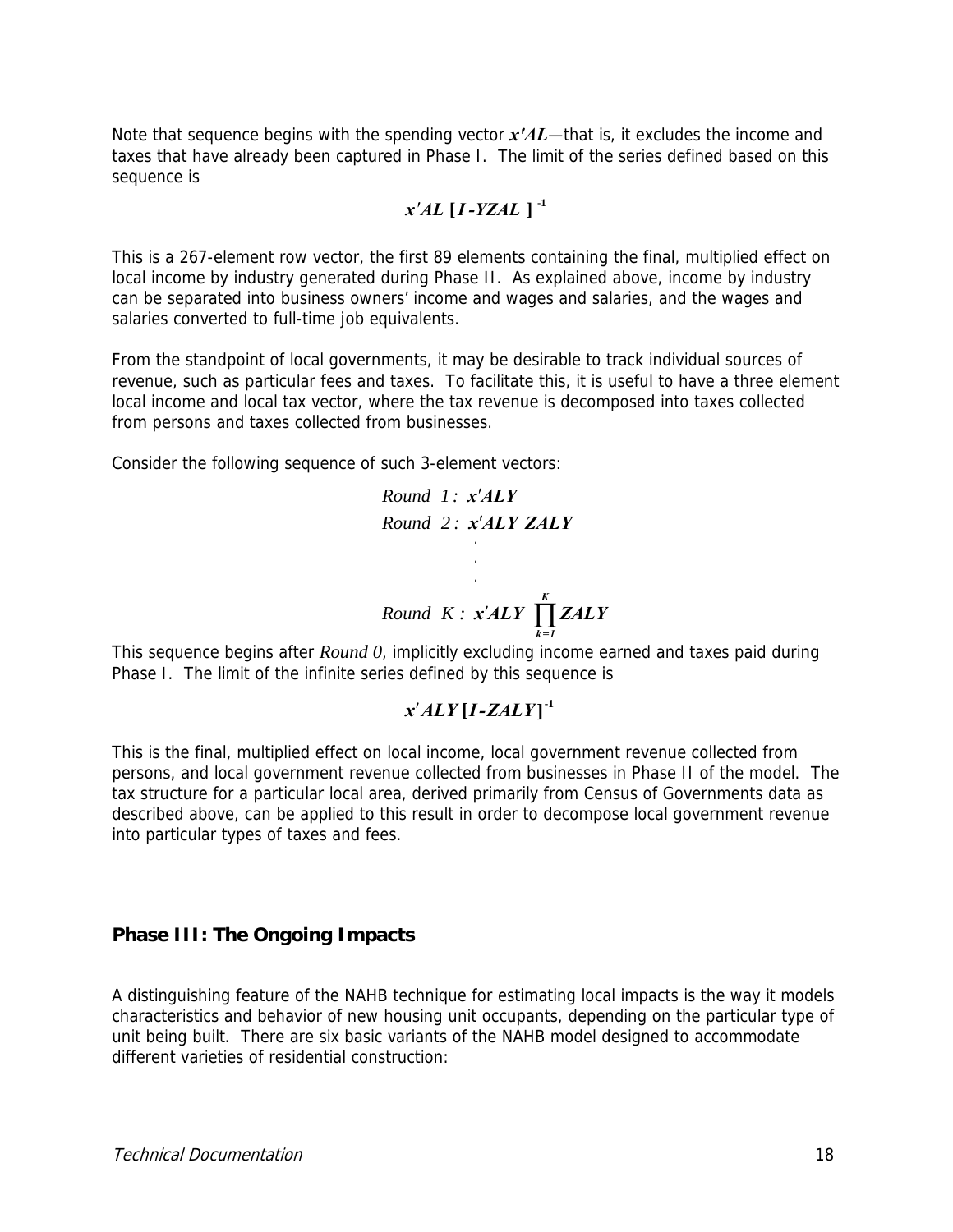- 1. Generic Single-Family
- 2. Generic Multifamily
- 3. Active Adult
- 4. Family Low-Income Housing Tax Credit (LIHTC)
- 5. Elderly LIHTC
- 6. Remodeling

The remodeling version of the model does not in general incorporate ongoing impacts, so it requires no occupant income estimates. For the other five versions of the model, separate occupant income estimates are derived in a way that vary with location as well as with the type of units being built. The derivations are based on relationships between average income and standard variables that are typically available at the local level. The methods for establishing these relationships are summarized below.

**Generic Single-Family.** Regression of average income of home owners on area median family income and average value of the units using American Community Survey (ACS) microdata.

**Generic Multifamily.** Regression of average income of home owners on area median family income and average rent using ACS microdata.

**Active Adult.** Average income of movers into age-restricted owner occupied units and average income of all home buyers are computed from American Housing Survey (AHS) microdata the , and the ration of the two average incomes is formed/

**Family LIHTC.** Average incomes of all movers into rental units who have less than 60 percent of median family income for the U.S. as a whole, computed from CE data.

**Elderly LIHTC**. Average incomes of all elderly movers into rental units who have less than 60 percent of median family income for the U.S. as a whole, computed from CE data.

The ACS is the Census Bureau's replacement for the decennial Census long form (http://www.census.gov/acs/www/). The AHS, funded by the U.S. Department of Housing and Urban Development (HUD) and conducted by the Census Bureau, is the federal government's primary vehicle for collecting detailed information about housing units and their occupants at the national level (http://www.huduser.org/datasets/ahs.html).

The ratios and regression results listed above allow the model to be simultaneously customized to a particular area and a particular type of construction by inputting specific local information that is generally available. When customizing to a local area, median family income for that particular area is used. HUD produces median income estimates for all parts of the country in a timely fashion as part of the process it uses to establish income limits for various housing programs (http://www.huduser.org/datasets/il.html).

When it is necessary to translate rents into value or vice versa, a cap rate taken from the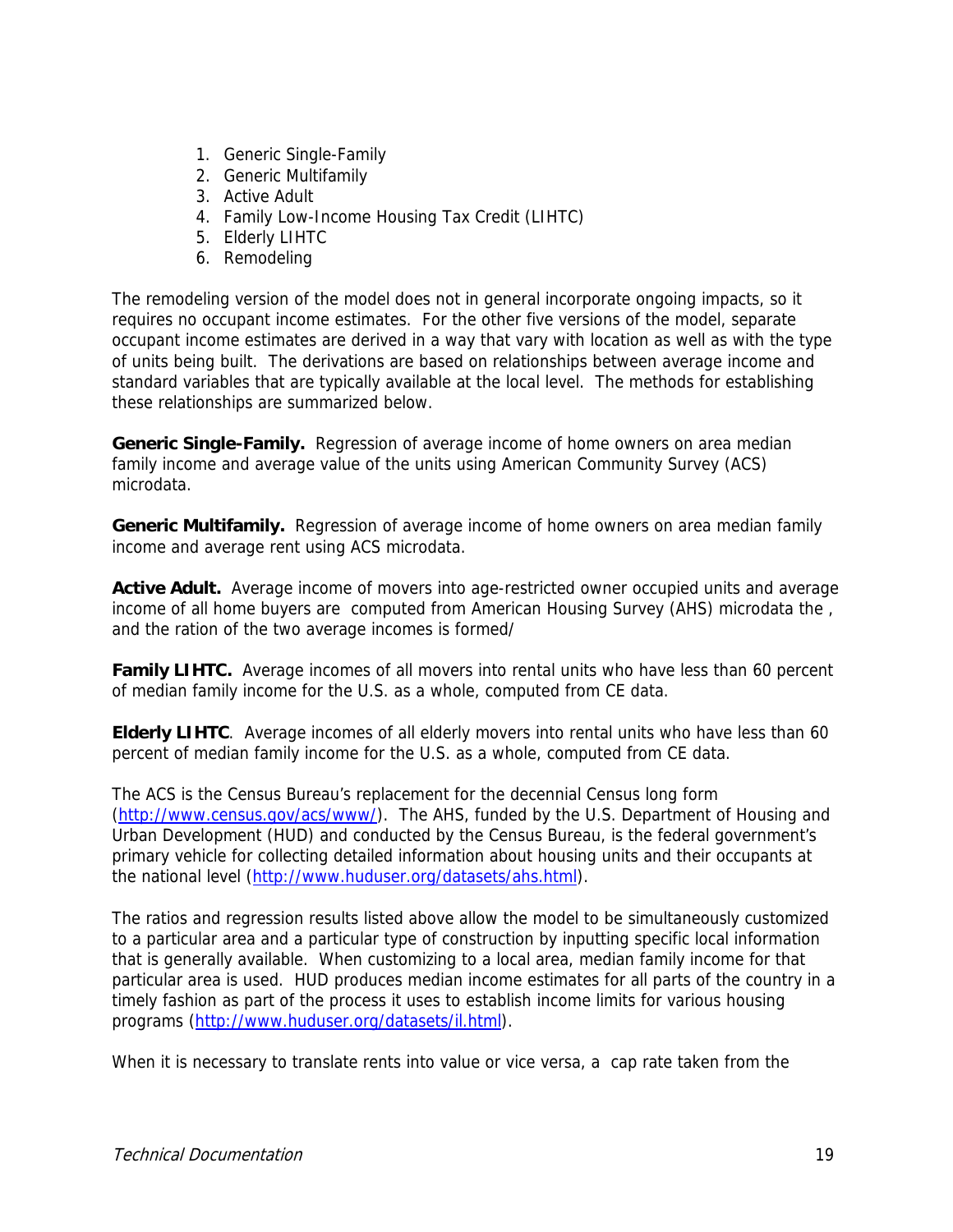Residential Finance Survey (http://www.huduser.org/datasets/rfs.html), also funded by HUD and conducted by the Census Bureau, is used.

In addition to average income, estimated spending tendencies for movers into each type of construction are needed. Separate spending vectors are estimated for each using household information available in the CE data. The table on the following page shows average local propensities to consume computed from the 2006 CE.

This modeling of average spending by different types of households soon after they move in is another distinguishing feature of the NAHB local impact model. In addition to the function they serve in the local model, average spending tendencies computed from CE data have also proven to be of interest for their implications at the national level.<sup>4</sup>

This modeling of average spending by different types of households soon after they move in is another distinguishing feature of the NAHB local impact model. In addition to the function they serve in the local model, average spending tendencies computed from CE data have also proven to be of interest for their implications at the national level.<sup>5</sup>

Compared to home buyers, renters tend to spend more of their incomes locally—partly due to the tendency of lower-income households to spend a greater fraction of their incomes on necessities, but also due to rental payments that go to a local owner, or owner employing a management company with a local presence. The equivalent housing expense for a home buyer would be a mortgage payment. Because mortgage payments typically are made to nonlocal owners of the mortgage through non-local servicers, they are excluded from the spending estimates in the NAHB local impact model.

Average propensities to spend on virtually all categories of local health care services are higher for households moving into construction designed for older residents (age-restricted active adult and elderly LIHTC).

As was described in Phase II, seven categories of commodities produced by local government enterprises are added to the model, and a share of local spending (which may be zero) is allocated to these enterprises instead of private producers based on revenues reported in the Census of Governments for each local government enterprises in the area.

Also as in Phase II, Census of Governments data are used to estimate most categories of tax and fee revenue generated for general (non-enterprise) governments in the area. The exemption is residential property taxes. Perhaps surprisingly, residential and non-residential property taxes are not reported separately. Moreover, some states have restriction on rate increases of other laws that tend to make property tax rates different on new construction. Particular developments (for example, those financed by the LIHTC program) may also be granted special forms of property tax relief.

 $\overline{\phantom{a}}$ 

<sup>&</sup>lt;sup>4</sup> See, for example, the October Special Study in *Housing Economics*: "Spending Patterns of Home Buyers." http://www.nahb.org/generic.aspx?sectionID=734&genericContentID=106491&channelID=311 <sup>5</sup> See, for example, the October Special Study in *Housing Economics*: "Spending Patterns of Home Buyers." http://www.nahb.org/generic.aspx?sectionID=734&genericContentID=106491&channelID=311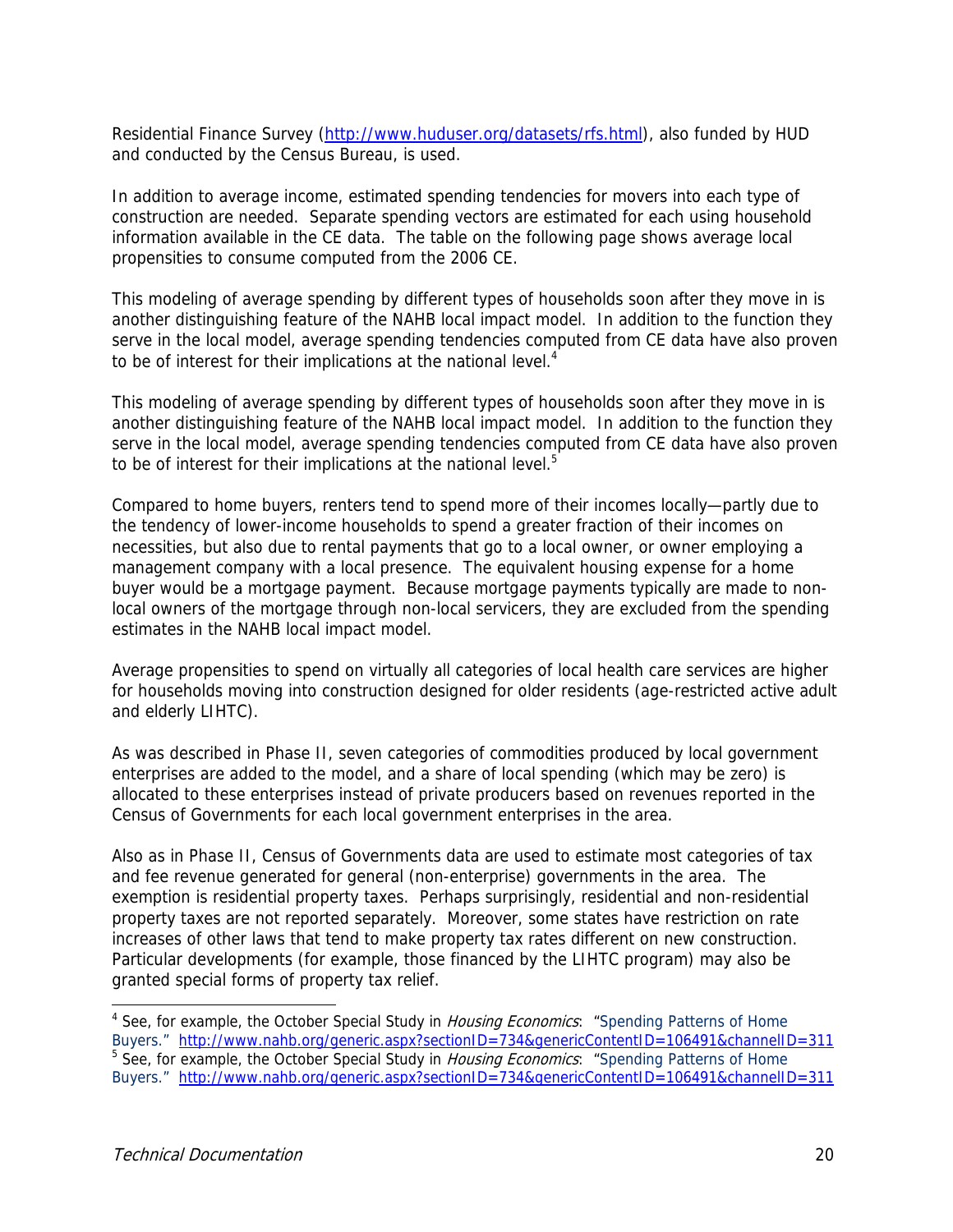|                |                                                       | All     | <b>New</b>    | <b>New</b>  | Active        | <b>New</b>   | <b>New</b>   |
|----------------|-------------------------------------------------------|---------|---------------|-------------|---------------|--------------|--------------|
|                |                                                       | House-  | Home          | Multifamily | Adult         | Family       | Elderly      |
|                | Output of industry purchased locally                  | holds   | <b>Buyers</b> | Renters     | <b>Buyers</b> | <b>LIHTC</b> | <b>LIHTC</b> |
| $\mathbf{1}$   | Greenhouse and nursery production                     | 0.157%  | 0.481%        | 0.000%      | 1.052%        | 0.002%       | 0.000%       |
| 2              | Power generation and supply                           | 2.998%  | 2.802%        | 0.014%      | 3.979%        | 0.014%       | 0.000%       |
| 3              | Natural gas distribution                              | 1.634%  | 1.266%        | 0.000%      | 1.609%        | 0.000%       | 0.000%       |
| 4              | Water, sewage and other systems                       | 0.701%  | 0.728%        | 0.000%      | 1.011%        | 0.000%       | 0.000%       |
| 5              | Residential permanent site construction               | 2.095%  | 1.962%        | 1.699%      | 4.289%        | 0.003%       | 0.008%       |
| 6              | Residential maintenance and repair                    | 1.455%  | 1.218%        | 0.021%      | 2.752%        | 0.055%       | 0.048%       |
| $\overline{7}$ | Transit and ground passenger transportation           | 0.225%  | 0.018%        | 0.100%      | 0.026%        | 0.795%       | 0.723%       |
| 8              | Retail trade                                          | 12.321% | 9.591%        | 13.058%     | 12.455%       | 17.559%      | 14.564%      |
| 9              | Newspaper and publishers                              | 0.050%  | 0.026%        | 0.021%      | 0.029%        | 0.103%       | 0.082%       |
| 10             | Cable and other subscription programming              | 0.893%  | 0.589%        | 0.833%      | 0.998%        | 1.337%       | 1.336%       |
| 11             | Telecommunications                                    | 3.956%  | 2.721%        | 3.156%      | 3.476%        | 5.937%       | 4.753%       |
| 12             | Internet service providers and web search portals     | 0.149%  | 0.127%        | 0.209%      | 0.168%        | 0.191%       | 0.062%       |
| 13             | Nondepository credit intermediation and related       | 0.621%  | 0.722%        | 0.566%      | 0.630%        | 0.565%       | 0.222%       |
| 14             | Insurance agencies, brokerages, and related           | 0.473%  | 0.408%        | 0.364%      | 0.568%        | 0.389%       | 0.395%       |
| 15             | Monetary authorities and depository credit            | 0.611%  | 0.804%        | 0.132%      | 0.941%        | 0.081%       | 0.059%       |
| 16             | Real estate                                           | 8.088%  | 1.250%        | 23.185%     | 1.092%        | 34.079%      | 35.198%      |
| 17             | Automotive equipment rental and leasing               | 1.021%  | 2.148%        | 0.250%      | 0.877%        | 0.195%       | 0.102%       |
| 18             | Video tape and disc rental                            | 0.090%  | 0.086%        | 0.147%      | 0.124%        | 0.129%       | 0.032%       |
| 19             | General and consumer goods rental                     | 0.042%  | 0.014%        | 0.004%      | 0.010%        | 0.074%       | 0.035%       |
| 20             | Legal services                                        | 0.306%  | 0.161%        | 0.644%      | 0.191%        | 0.237%       | 0.001%       |
| 21             | Accounting and bookkeeping services                   | 0.124%  | 0.120%        | 0.096%      | 0.233%        | 0.178%       | 0.296%       |
| 22             | Photographic services                                 | 0.076%  | 0.094%        | 0.050%      | 0.065%        | 0.073%       | 0.010%       |
| 23             | Veterinary services                                   | 0.251%  | 0.191%        | 0.093%      | 0.250%        | 0.123%       | 0.170%       |
| 24             | Investigation and security services                   | 0.018%  | 0.036%        | 0.000%      | 0.050%        | 0.003%       | 0.001%       |
| 25             | Services to buildings and dwellings                   | 0.268%  | 0.295%        | 0.079%      | 0.575%        | 0.061%       | 0.100%       |
| 26             | Waste management and remediation services             | 0.219%  | 0.247%        | 0.000%      | 0.323%        | 0.000%       | 0.000%       |
| 27             | Elementary and secondary schools                      | 0.232%  | 0.291%        | 0.043%      | 0.255%        | 0.291%       | 0.000%       |
| 28             | Home health care services                             | 0.619%  | 0.255%        | 0.310%      | 0.987%        | 1.047%       | 3.004%       |
| 29             | Offices of physicians, dentists, etc.                 | 3.440%  | 2.515%        | 3.049%      | 6.274%        | 4.172%       | 10.280%      |
| 30             | Other ambulatory health care services                 | 0.708%  | 0.540%        | 0.372%      | 1.154%        | 0.756%       | 1.876%       |
| 31             | Hospitals                                             | 3.295%  | 2.125%        | 1.774%      | 6.774%        | 3.001%       | 9.707%       |
| 32             | Nursing and residential care facilities               | 1.383%  | 0.539%        | 0.656%      | 2.098%        | 2.233%       | 6.421%       |
| 33             | Child day care services                               | 0.258%  | 0.395%        | 0.315%      | 0.044%        | 0.342%       | 0.000%       |
| 34             | Performing arts companies                             | 0.220%  | 0.184%        | 0.397%      | 0.225%        | 0.307%       | 0.118%       |
| 35             | Spectator sports                                      | 0.084%  | 0.060%        | 0.145%      | 0.045%        | 0.114%       | 0.021%       |
| 36             | Fitness and recreational sports centers               | 0.423%  | 0.617%        | 0.307%      | 1.136%        | 0.223%       | 0.215%       |
| 37             | Other amusement and recreation industries             | 0.113%  | 0.064%        | 0.019%      | 0.159%        | 0.483%       | 0.862%       |
| 38             | Food services and drinking places                     | 3.777%  | 2.979%        | 4.791%      | 3.847%        | 5.381%       | 2.685%       |
| 39             | Automotive repair and maintenance                     | 1.690%  | 1.226%        | 1.478%      | 1.278%        | 1.950%       | 1.009%       |
| 40             | Electronic equipment repair and maintenance           | 0.038%  | 0.035%        | 0.057%      | 0.066%        | 0.024%       | 0.053%       |
| 41             | Household goods repair and maintenance                | 0.159%  | 0.138%        | 0.021%      | 0.305%        | 0.042%       | 0.053%       |
| 42             | Personal care services                                | 0.757%  | 0.367%        | 0.344%      | 1.520%        | 1.231%       | 3.574%       |
| 43             | Death care services                                   | 0.233%  | 0.059%        | 0.000%      | 0.180%        | 0.055%       | 0.057%       |
| 44             | Dry cleaning and laundry services                     | 0.387%  | 0.119%        | 0.184%      | 0.123%        | 1.297%       | 1.035%       |
| 45             | Other personal services                               | 0.239%  | 0.163%        | 0.145%      | 0.286%        | 0.217%       | 0.053%       |
| 46             | Religious organizations                               | 0.828%  | 0.943%        | 0.668%      | 1.573%        | 0.630%       | 1.033%       |
| 47             | Civic, social, professional and similar organizations | 0.022%  | 0.005%        | 0.008%      | 0.008%        | 0.011%       | 0.024%       |

#### **Example of Average Local Spending Computed from CE Data**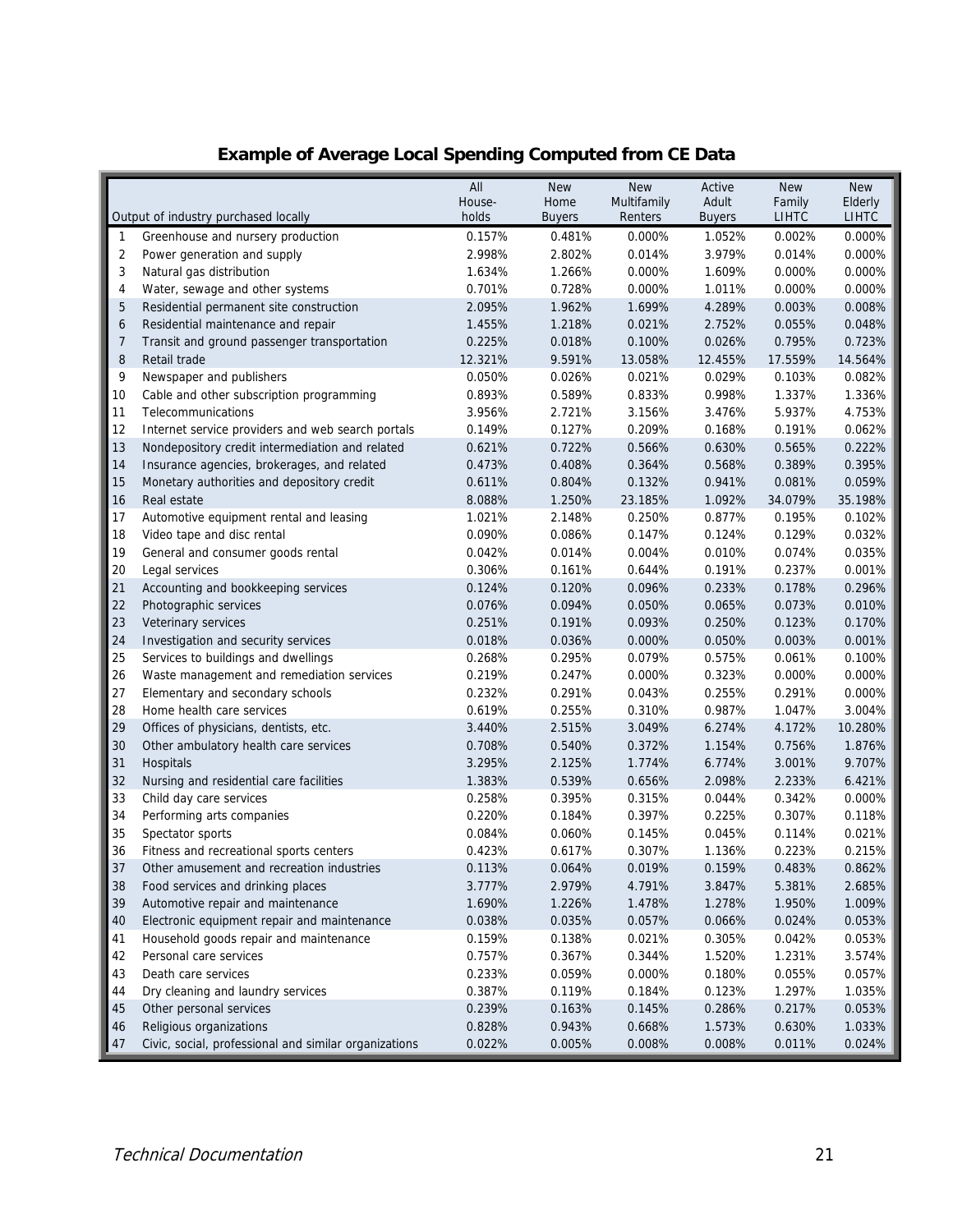For these reasons, when customizing the local impact model to a specific area, information about property taxes on the units being built must be supplied by the entity requesting the analysis. Phase III of the model counts only property tax on the value of construction, assuming that the raw land would be taxed at the same rate if not developed.

Multifamily Phase III impacts are reduced to account for vacant units. By default, the singlefamily version of the model assumes that units are intended for owner-occupancy and have negligible vacancies. In the Census Bureau's Housing Vacancy Survey (HVS: http://www.census.gov/hhes/www/housing/hvs/hvs.html) homeowner vacancy rates are usually in the neighborhood of only one percent.

For multifamily units, the average multifamily rental annual vacancy rate over the prior decade and average annual multifamily homeowner vacancy rate over the prior decade are used, depending on whether the units are condominiums or rental apartments. In other respects, Phase III treats condo buyers the same as single-family home buyers (the income and spending tendencies discussed above being based on buyers of owner-occupied housing units, irrespective of structure type).

Although vacancy rates are known to fluctuate, the model estimates annual ongoing impacts that are expected to persist for an extended period, so a long-term "natural" measure of vacancy rates is more appropriate for Phase III than a very current, possibly anomalous, number. The reduction for vacancies is applied to all Phase III multifamily impacts except for property taxes, which are assumed to be paid by the owner of the property, whether the units are occupied or not.

Local spending and taxes (including fees and charges paid to local government entities) generate income for local residents, and this income will be spent and recycled in the local economy, much as in Phase II of the model.

Let  $x_n$  denote the initial income and tax column vector for new home occupants,  $A_n$  denote the matrix formed from the consumption spending patterns of new home occupants, and otherwise maintain the notation used in Phase II of the model. Then consider the following sequence:

Round 0: 
$$
x_n'
$$
  
\nRound 1:  $x_n' A_n LYZ$   
\nRound 2:  $x_n' A_n LYZ ALYZ$   
\nRound 3:  $x_n' A_n LYZ ALYZ ALYZ$   
\nRound  $K: x_n' A_n LYZ \prod_{k=1}^K ALYZ$ 

The sum of these terms forms an infinite series that converges to the limit

$$
x_n'\left[I+(A_n-A)LYZ\right][I-ALYZ]^{-1}
$$

Technical Documentation 22